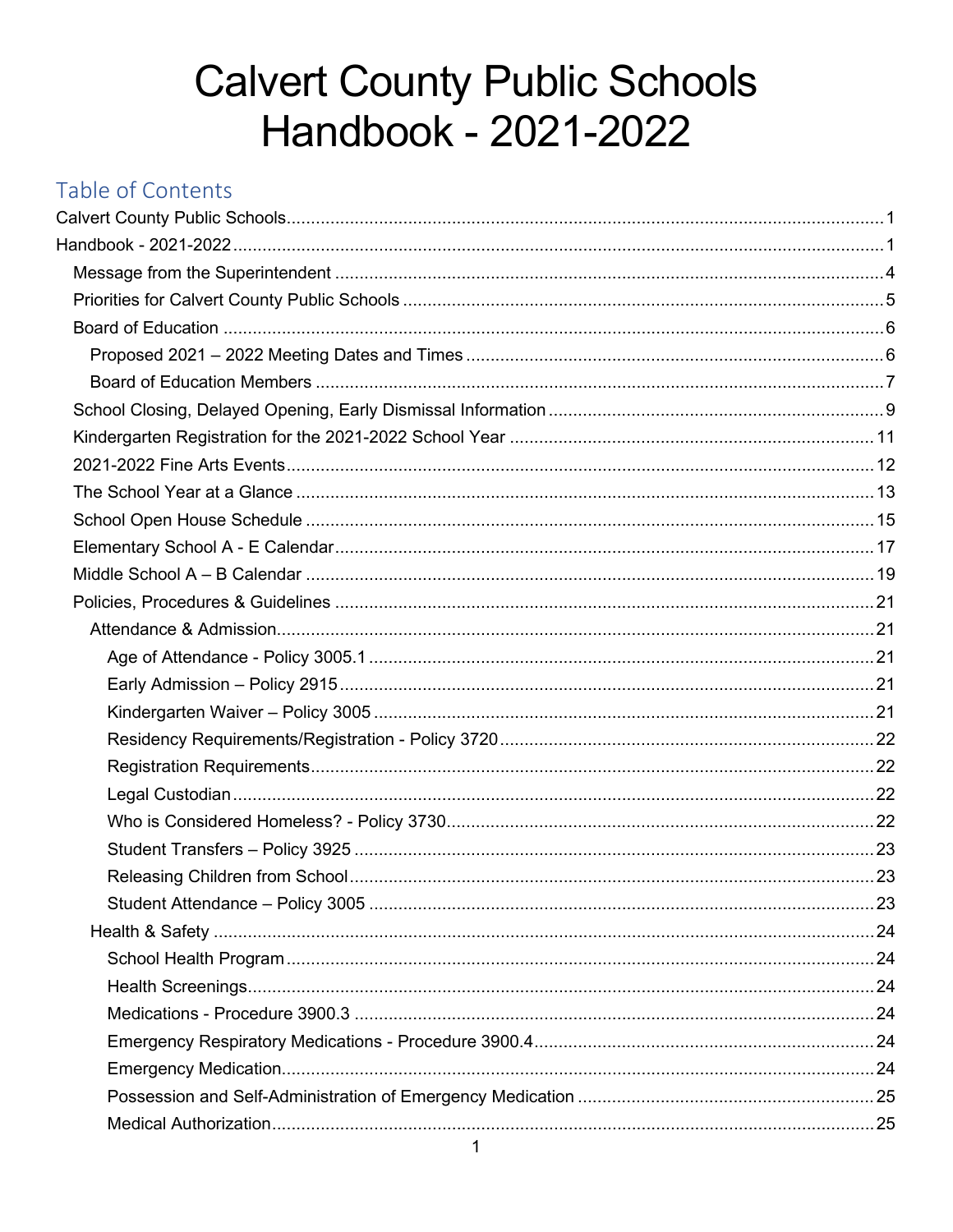| Home Instruction for Parents of Preschool Youngsters (HIPPY)/Healthy Families 28                |  |
|-------------------------------------------------------------------------------------------------|--|
|                                                                                                 |  |
|                                                                                                 |  |
|                                                                                                 |  |
|                                                                                                 |  |
|                                                                                                 |  |
|                                                                                                 |  |
|                                                                                                 |  |
|                                                                                                 |  |
|                                                                                                 |  |
| Filing Complaints of Bullying/Harassment/Intimidation and Discrimination - Procedure 1118.1  30 |  |
|                                                                                                 |  |
|                                                                                                 |  |
|                                                                                                 |  |
|                                                                                                 |  |
|                                                                                                 |  |
|                                                                                                 |  |
|                                                                                                 |  |
|                                                                                                 |  |
|                                                                                                 |  |
|                                                                                                 |  |
|                                                                                                 |  |
| PARENTS RIGHTS AND RESPONSIBILITIES FOR SAFELY GETTING STUDENTS TO AND FROM                     |  |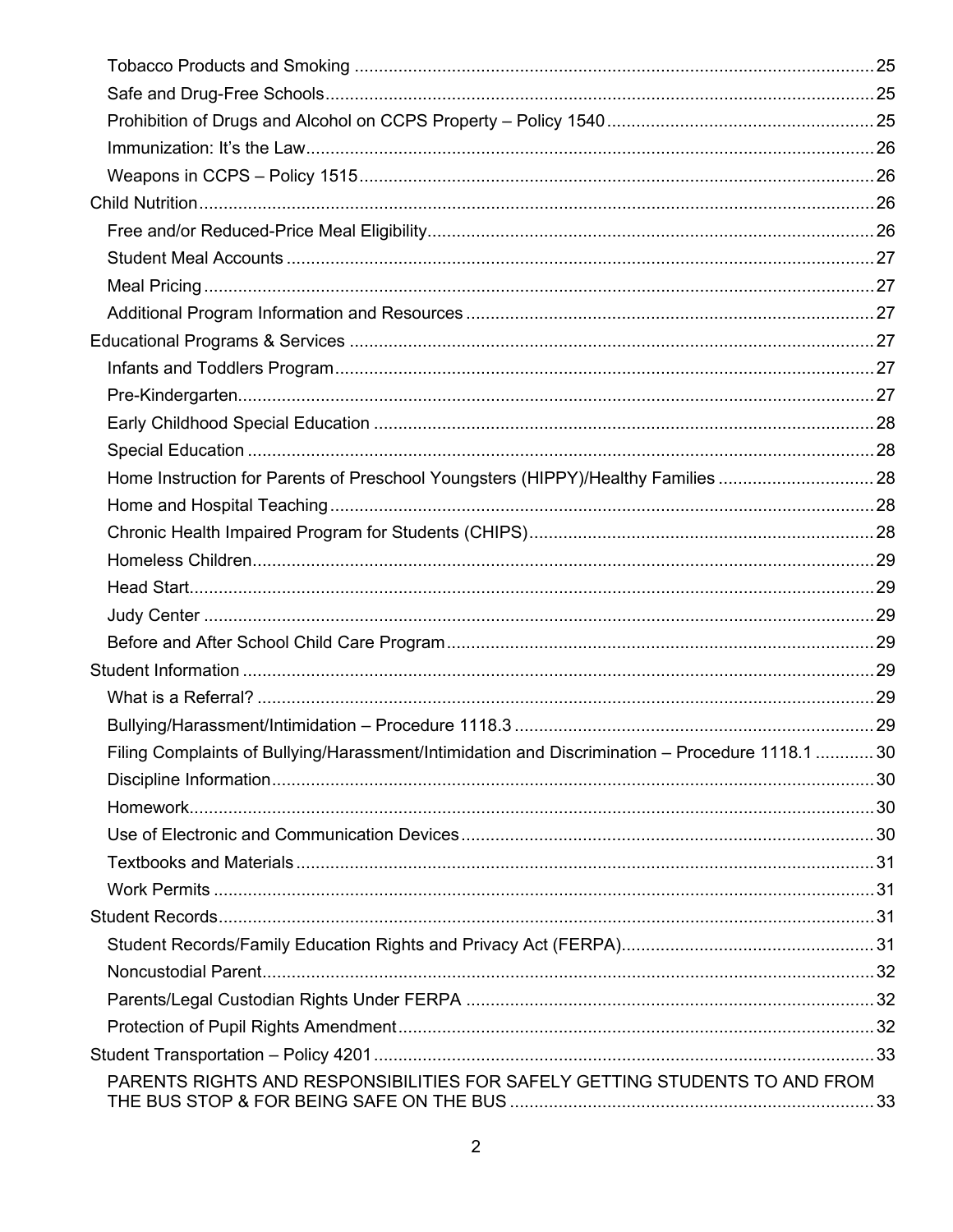| Calvert County Infant and Toddler Program - Calendar for Local Interagency Coordinating Council |  |
|-------------------------------------------------------------------------------------------------|--|
|                                                                                                 |  |
|                                                                                                 |  |
|                                                                                                 |  |
|                                                                                                 |  |
|                                                                                                 |  |
|                                                                                                 |  |
|                                                                                                 |  |
| Policy on Discrimination - Policy 1118 Investigation and Resolution of Complaints39             |  |
|                                                                                                 |  |
|                                                                                                 |  |
|                                                                                                 |  |
|                                                                                                 |  |
|                                                                                                 |  |
|                                                                                                 |  |
|                                                                                                 |  |
|                                                                                                 |  |
|                                                                                                 |  |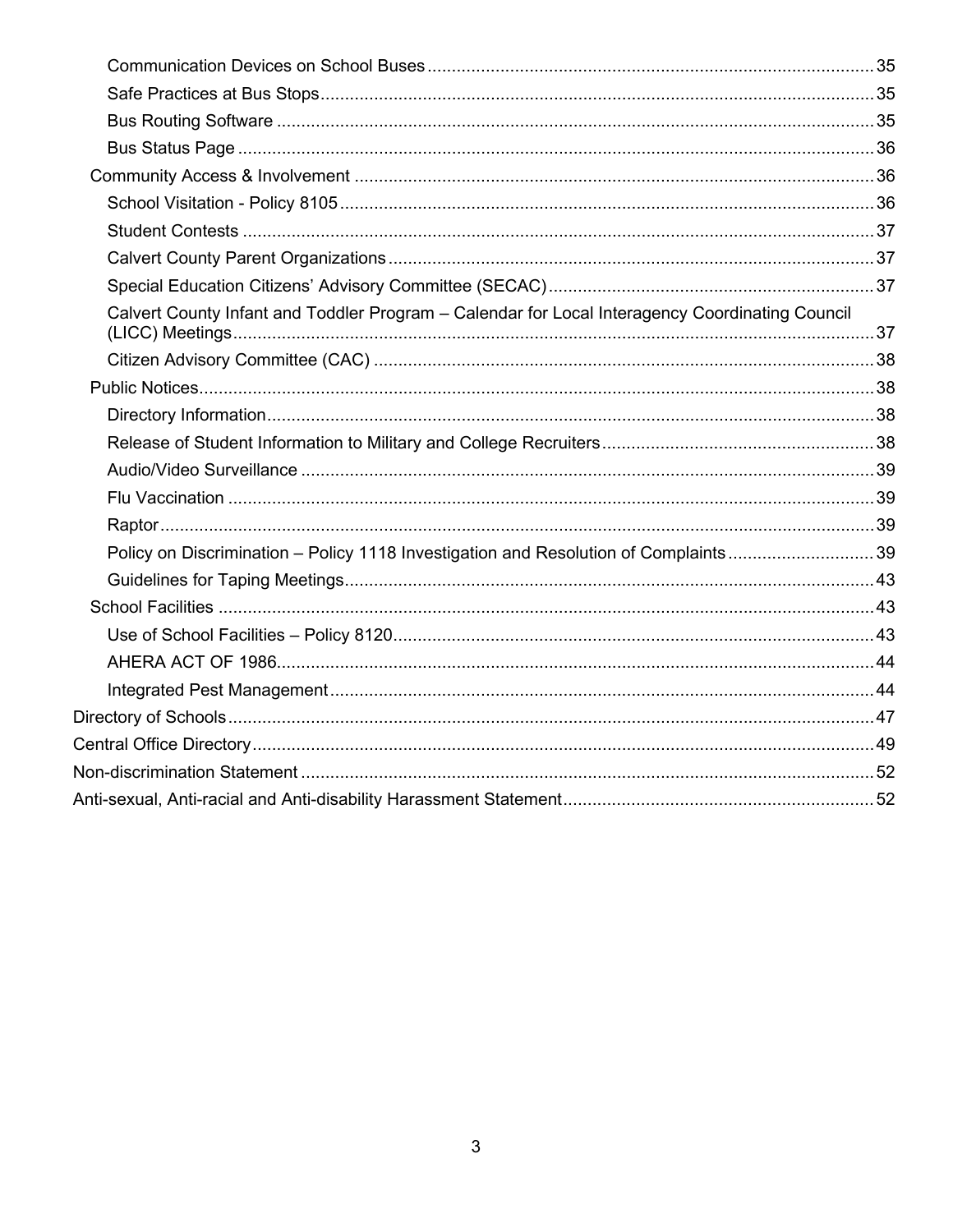## <span id="page-3-0"></span>Message from the Superintendent

Dear Calvert County Families:

It is my pleasure to serve as your Superintendent and have the opportunity to work with a team of the best educators in Maryland. We need your involvement because we know that the success of each student depends on parents/guardians who are engaged directly with their children. The earlier in a child's educational process family involvement begins, the more powerful the effects.

Calvert County Public Schools, by so many measures, is one of the highest performing school districts in Maryland. Our students' high performance is rooted in supportive families. But it is also a result of a team effort that includes:

- a community with high expectations;
- well-trained and caring teachers;
- hard working and dedicated support staff;
- · highly motivated principals and administrators;
- strong leadership from the Board of Education; and
- consistent financial support from the County Commissioners.

This year, we will be implementing our newly developed Strategic Plan. More information about our Strategic Plan can be found on our website or by calling my office. CCPS believes that education is a critical component of our community, and therefore it is our responsibility to provide all students with a comprehensive and equitable education in order to increase their capacity to fully participate in and contribute to the civic, economic, cultural and social progress in our community, our state, our nation, and the world. We feel honored to be tasked with the responsibility, as a school system, of producing graduates who are productive citizens with options for their futures.

In Calvert County Public Schools, we have just one focus – success for all students. You will know by our words and our actions that "all students" means "all students." I look forward to meeting you and working with you this year as we continue to improve and grow in these changing times.

Sincerely,

Daniel D. Curry, Ed.D. Superintendent of Schools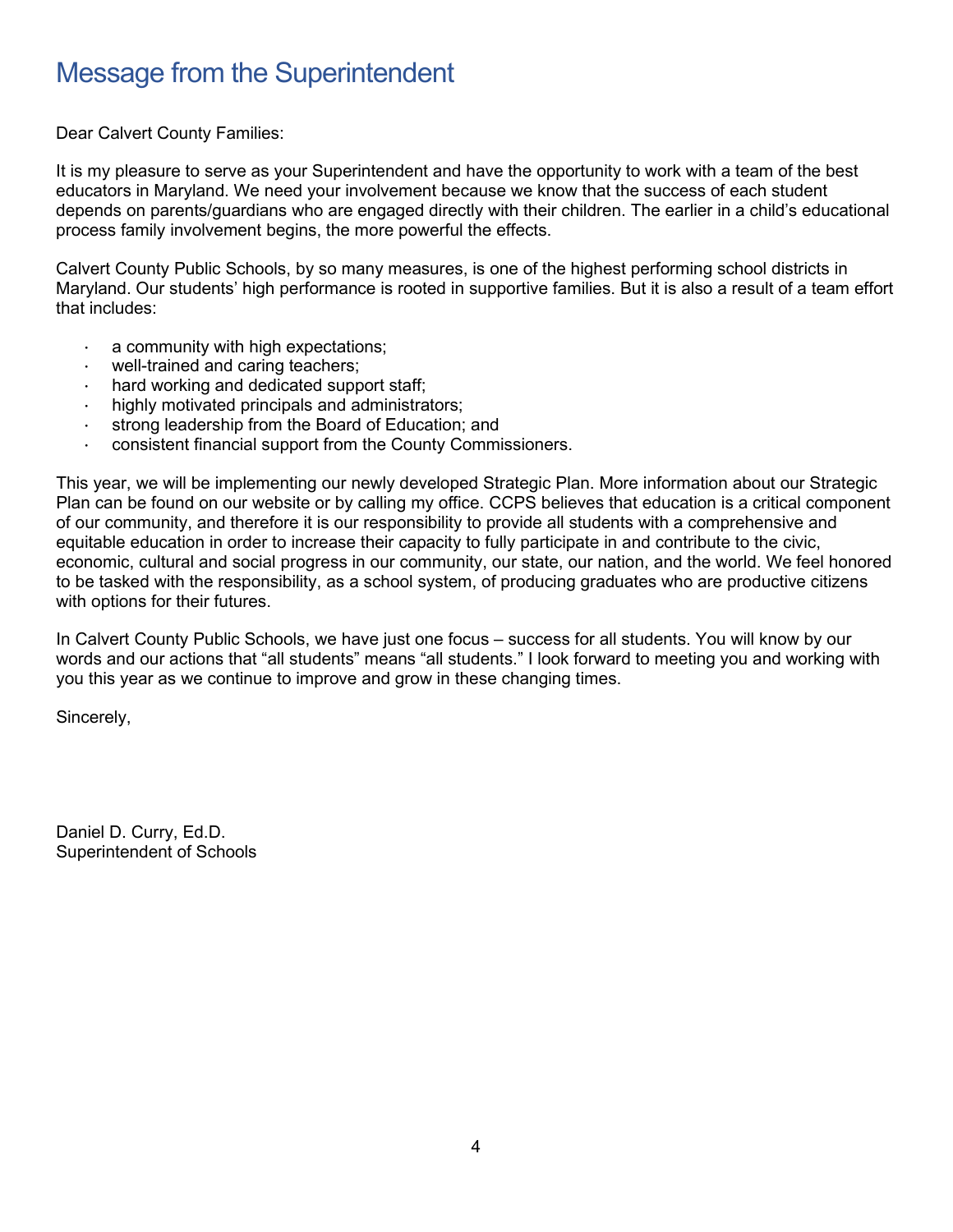## <span id="page-4-0"></span>Priorities for Calvert County Public Schools

Calvert County Public School's priorities will help the district in achieving its mission of producing graduates who are responsible citizens with options and choices in the 21<sup>st</sup> century. These priorities will be used by CCPS to align internal systems, processes, and resources in a transparent and focused way. The priorities for CCPS are:

#### **Equity:**

- · Provide equitable learning opportunities to all students in order to help them become determined, independent, and successful learners
- · Promote a culturally responsive workforce
- · Promote equitable allocation of resources that is transparent and is clearly communicated

#### **Student Outcomes:**

- Promote the growth of all students
- Eliminate all achievement gaps
- · Enhance opportunities for high ability learners to thrive and be academically challenged
- · Prepare students for post-secondary education and/or career-focused options
- · Support the expansion and integration of digital learning to enable all students to be connected to the world and prepare them to be 21<sup>st</sup> century learners

#### **Climate and Culture:**

- Integrate students' social-emotional and behavioral learning into daily instruction
- Provide a nurturing, respectful and safe environment for all
- · Build and nurture the wellness and morale amongst staff

#### **Workforce:**

- Enhance the diversity of the workforce
- · Retain high-quality staff
- Provide staff with personalized and differentiated professional learning, enabling them to grow and increase student success

#### **Community Engagement:**

· Work to ensure that all staff, families, and community businesses and organizations are actively engaged with the district as advocates, allies, and partners to increase equity, access, and results for all students.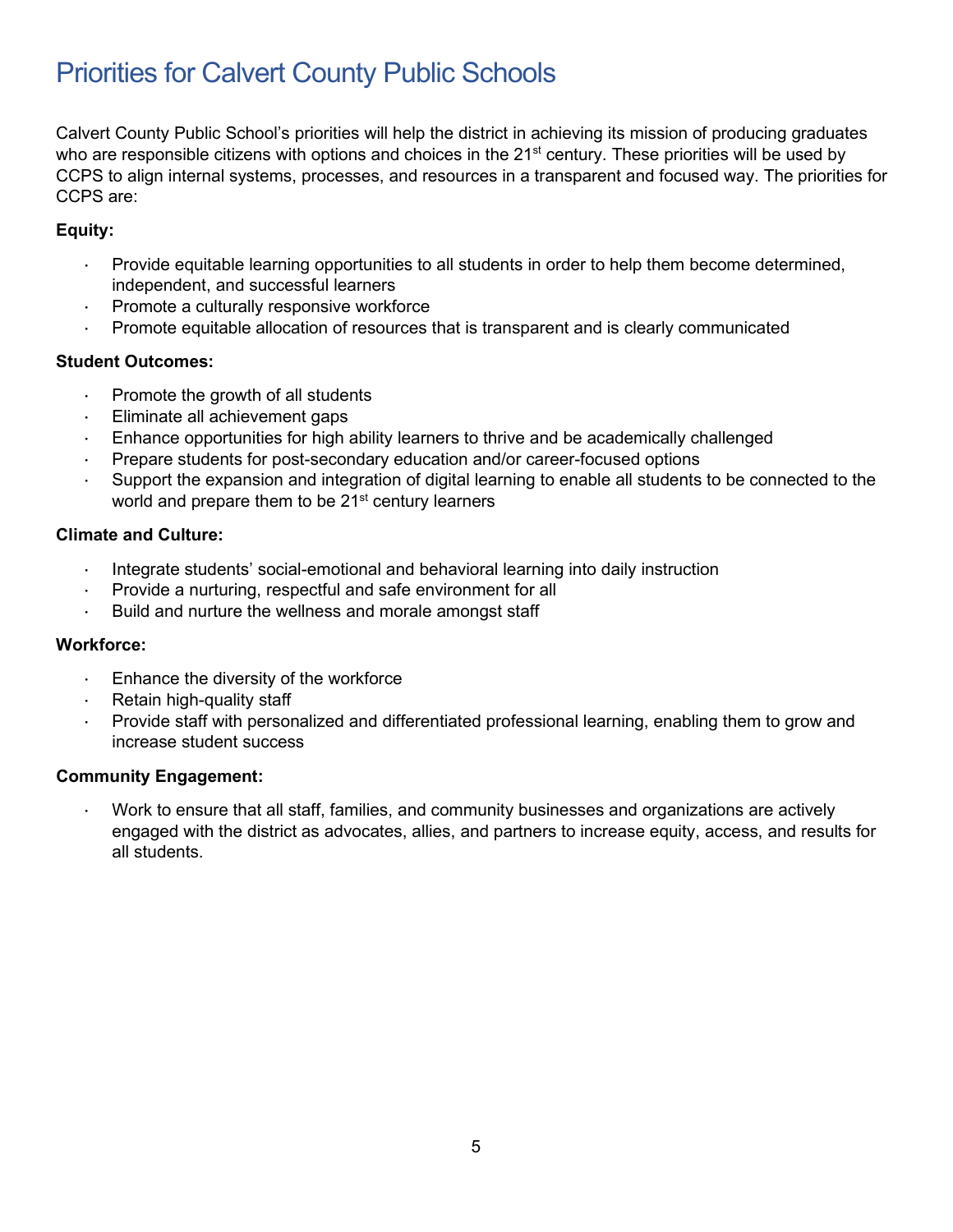## <span id="page-5-1"></span><span id="page-5-0"></span>Board of Education

| Proposed 2021 – 2022 Meeting Dates and Times |  |  |  |
|----------------------------------------------|--|--|--|
|----------------------------------------------|--|--|--|

| <b>Date</b>   | <b>Time</b> | <b>Meeting</b>          |
|---------------|-------------|-------------------------|
| August 12     | 3:30 p.m.   | <b>Business Meeting</b> |
| September 9   | 3:30 p.m.   | <b>Business Meeting</b> |
| September 23  | 7:00 p.m.   | <b>Business Hearing</b> |
| October 14    | 3:30 p.m.   | <b>Business Meeting</b> |
| October 28    | 7:00 p.m.   | <b>Business Hearing</b> |
| November 11   | 3:30 p.m.   | <b>Business Meeting</b> |
| December 9    | 3:30 p.m.   | <b>Business Hearing</b> |
| January 13    | 3:30 p.m.   | <b>Business Meeting</b> |
| January 27    | 7:00 p.m.   | <b>Budget Hearing</b>   |
| February 10   | 3:30 p.m.   | <b>Business Meeting</b> |
| February 24   | 7:00 p.m.   | <b>Business Meeting</b> |
| March 10      | 3:30 p.m.   | <b>Business Meeting</b> |
| March 24      | 7:00 p.m.   | <b>Business Meeting</b> |
| April 21      | 3:30 p.m.   | <b>Business Meeting</b> |
| May 12        | 3:30 p.m.   | <b>Business Meeting</b> |
| <b>May 26</b> | 7:00 p.m.   | <b>Business Meeting</b> |
| June 10       | 3:30 p.m.   | <b>Business Meeting</b> |
| July 14       | 3:30 p.m.   | <b>Business Meeting</b> |

\*If in the judgment of the Board, it becomes necessary to schedule meetings not included on the annual calendar of meetings, public notice will be provided by posting a press release on [www.calvertcounty.education.](https://www.calvertcounty.education/)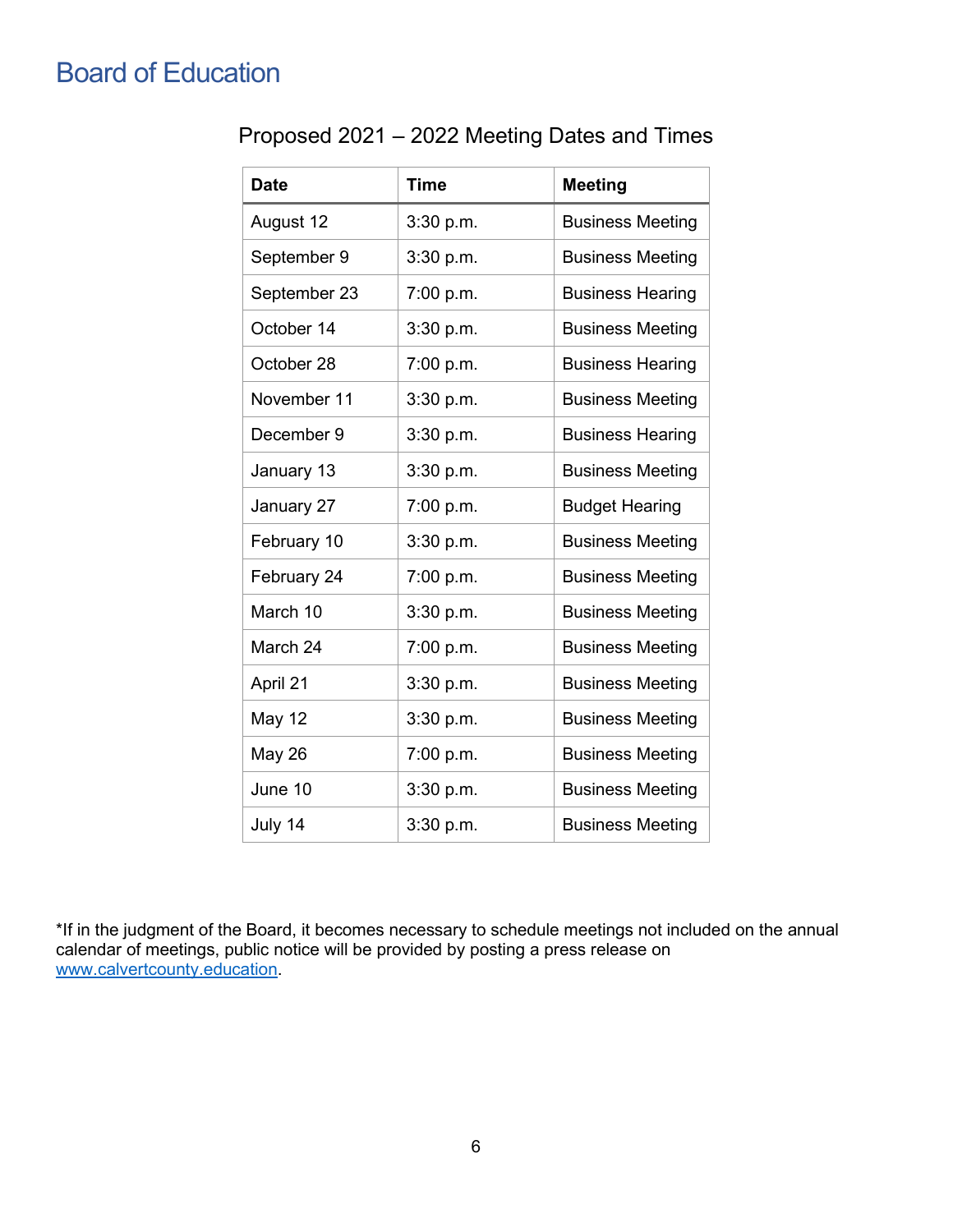#### <span id="page-6-0"></span>Board of Education Members

Inez N. Claggett, President PO Box 479 Owings, MD 20639 2nd District - Term Expires: 12/31/24 443-432-5165 [claggetti@calvertcounty.education](mailto:claggetti@calvertcounty.education)

Pamela L. Cousins, Vice President 9910 Mcintosh Drive Dunkirk, MD 20754 At Large - Term Expires: 12/31/22 443-203-9251 [cousinsp@calvertcounty.education](mailto:cousinsp@calvertcounty.education)

Dawn C. Balinski 10310 Breedon Road Lusby, MD 20657 1st District - Term Expires: 12/31/24 410-610-7719 [balinskid@calvertcounty.education](mailto:balinskid@calvertcounty.education)

Antoine S. White 5140 Macs Hollow Rd Prince Frederick Md, 20639 At Large - Term Expires: 12/31/24 410-610-3904 [whitea@calvertcounty.education](mailto:whitea@calvertcounty.education)

Patrick H. Nutter 7110 Bluegrass Way Owings, MD 20736 At Large - Term Expires: 12/31/22 410-610-4511 [nutterp@calvertcounty.education](mailto:nutterp@calvertcounty.education)

Hayden Kelly, Student Member 1305 Dares Beach Road Prince Frederick, MD 20678 Term Expires: 5/31/21 443-550-8006 [smob@calvertcounty.education](mailto:smob@calvertcounty.education)

Dr. Daniel D. Curry, Superintendent Secretary-Treasurer 1305 Dares Beach Road Prince Frederick, MD 20678 443-550-8009 [curryd@calvertcounty.education](mailto:curryd@calvertcounty.education)

The Calvert County Board of Education is composed of five elected or appointed members, three who represent specific districts of the county and two who serve at-large. The Board of Education hires the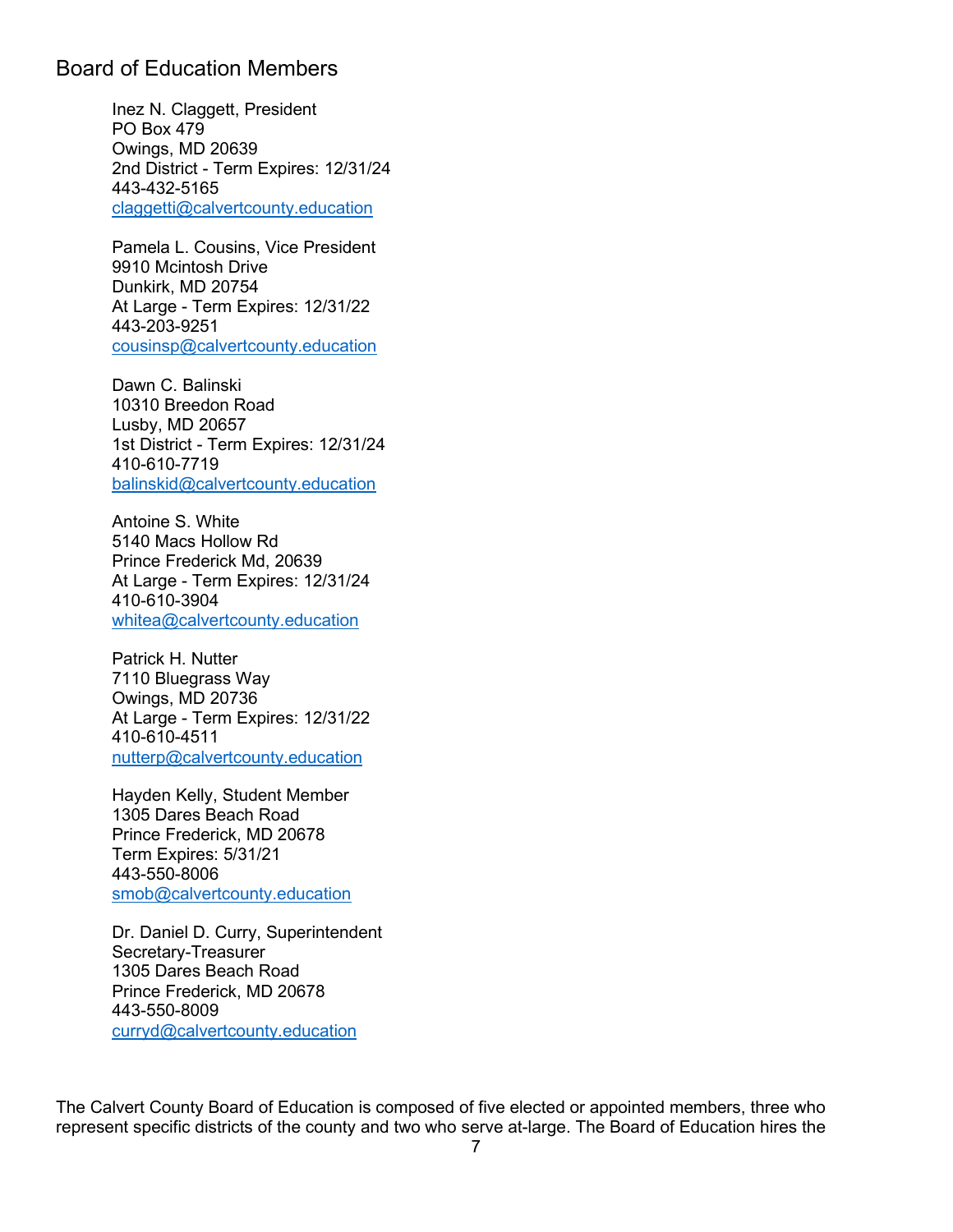Superintendent and sets policies. The policies set by the Board are administered by the Superintendent, who serves as the executive officer of the Board, and his professional staff. The student member serves as a nonvoting member for a one-year term.

The Board meets regularly each month. Special sessions\* are held as needed. All sessions, unless otherwise noted, are held in the Board Room of the Brooks Administrative Center. Calvert County residents are encouraged to attend Board meetings and may address the Board during the Open Forum at each meeting. People who wish to speak may address the Board for up to three minutes. For additional information, please call 443-550-8006.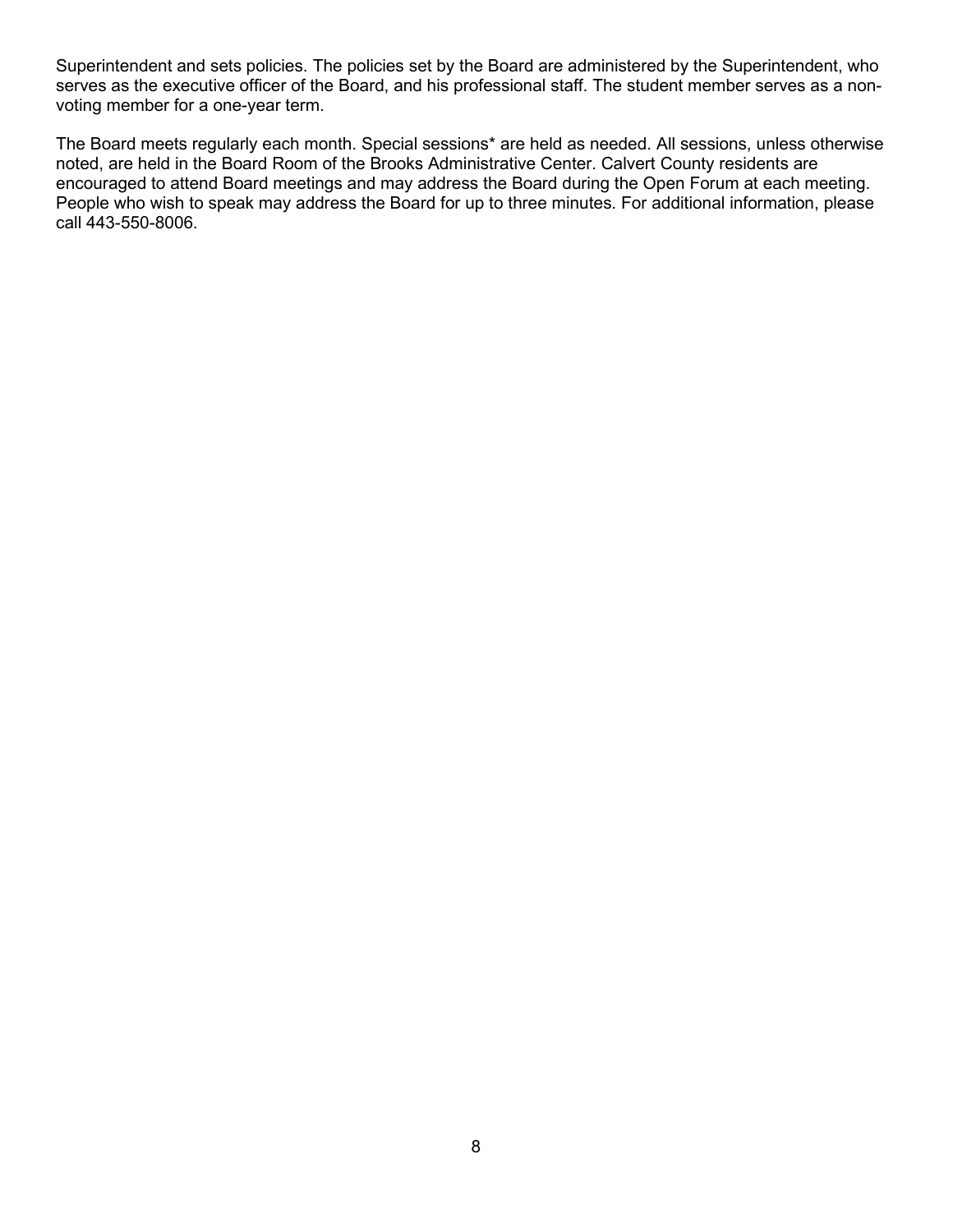## <span id="page-8-0"></span>School Closing, Delayed Opening, Early Dismissal Information

#### **The CLOSING, DELAYED OPENING OR EARLY DISMISSAL OF SCHOOLS DUE TO INCLEMENT WEATHER OR OTHER EMERGENCIES Policy 1510**

To ensure student and employee safety, there are times when school opening and closing schedules must be altered as a result of inclement weather or other emergencies. When such conditions occur, we strive to issue clear directives to employees and immediate communications to our community.

The procedures delineating how and when decisions are made, how they are communicated, and who they affect can be found on the school system website. We have included this summary for your convenience.

#### **DELAYED SCHOOL OPENING AND CLOSING GUIDELINES**

Every effort will be made to make a decision to delay or close schools by 5:00 a.m. Notification to employees and the public will begin by 5:15 a.m. Parents and guardians are encouraged to sign up for the school system's automated notification system.

If schools have a scheduled two-hour early dismissal but a two-hour delayed opening is announced, then students will NOT be dismissed early and will remain in school until the end of their regular school day.

Pre-Kindergarten & Head Start - When schools start late, AM morning Pre-Kindergarten & Special AM Pre-Kindergarten will be cancelled. Head Start (Dual Placed Students) will be picked up two hours late. Buses will pick-up afternoon Pre-Kindergarten students at their regular time.

#### **EARLY DISMISSAL AND LATE ARRIVAL GUIDELINES**

Throughout the school year, there are planned and emergency (usually weather-related) two hour early dismissals and planned and emergency (usually weather-related) two hour late arrivals. School lunch will be provided on these days.

For students enrolled in regional Pre-K/Head Start programs who live outside of the neighborhood school's attendance area and require special transportation arrangements, take notice of the following information:

During any unplanned or emergency early dismissals:

- PM Pre-K students do not attend school.
- All regular Pre-K/Head Start students who live within the neighborhood school attendance area will stay past their normal dismissal time under the supervision of the Head Start staff. They will be transported home at the same 2-hour early dismissal time as the rest of the student body.
- All regular Pre-K/Head Start, regional special or co-taught Pre-K/Head Start students living outside of the neighborhood school attendance area will leave at 11a.m.

During planned early dismissals:

- PM Pre-K students do not attend school.
- All AM Pre-K/Head Start students will leave at 11 a.m.

#### During planned and emergency late arrivals:

- AM Pre-K students will not attend school.
- Pre-K/Head Start students who live in the neighborhood attendance area will arrive 2 hours late, along with the rest of the student body.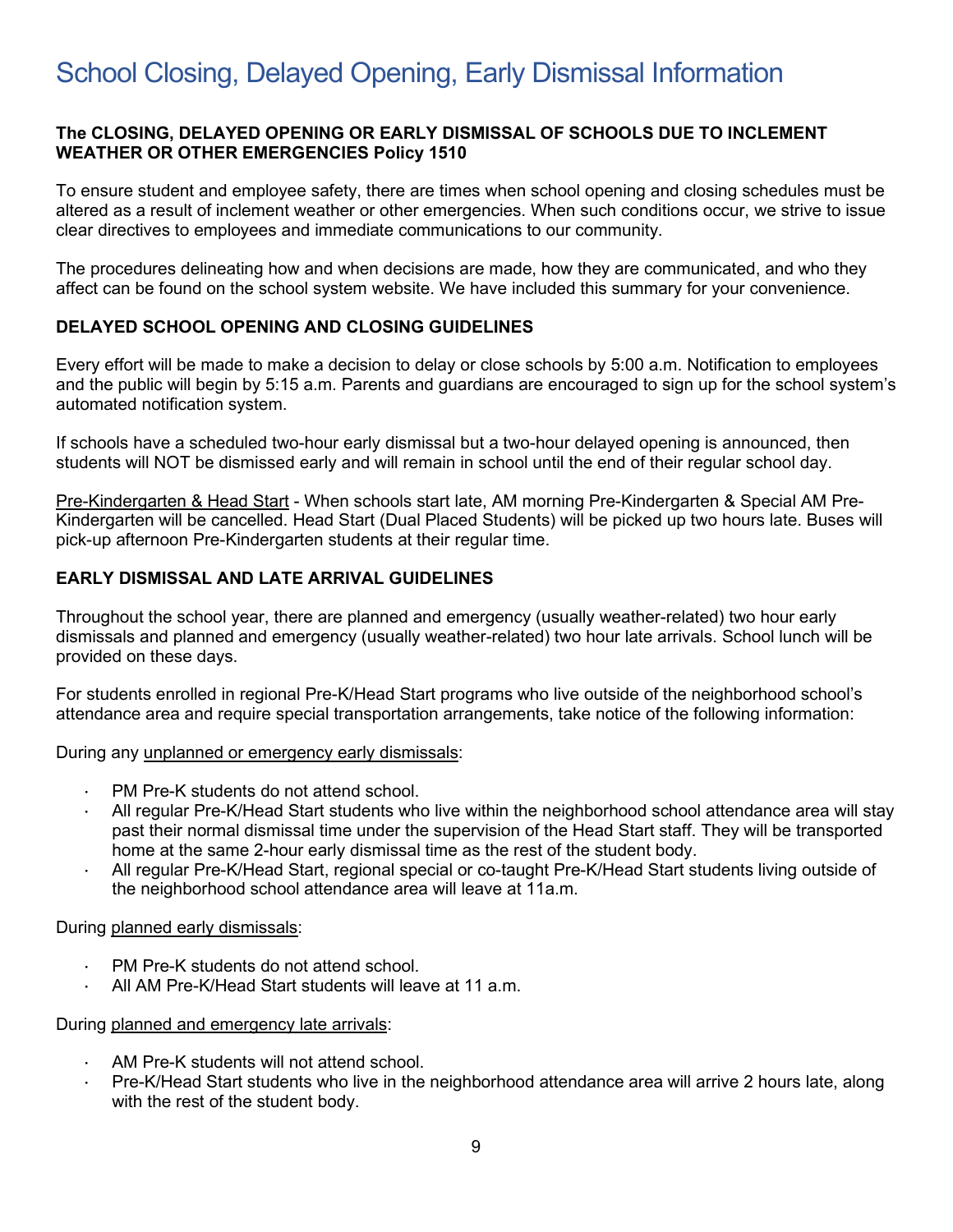· Dual Placed students attending both Pre-K/Head Start living outside of the neighborhood school attendance area will take their regularly assigned bus to their home school. Then they will board a "shuttle" bus that will take them to the Head Start school. PM Pre-K students will be picked up at their regular time.

#### **WHERE TO FIND OUT**

In the event a decision is made to make a change in the regularly scheduled school hours, local and regional TV and radio stations are notified, subscribers of our notification system are emailed, and the information is posted on our website.

#### **AFTER-SCHOOL ACTIVITIES**

Generally, when schools are closed due to inclement weather or other unexpected events, school-sponsored after-school and evening activities are cancelled or postponed. Due to the unpredictable nature of the weather, decisions regarding weekend activities may not be made until late in the evening of the last business day of the week or early on the weekend mornings.

#### **FOR MORE INFORMATION**

You can read the entire set of procedures defining steps taken when there are changes in school schedules in emergency situations, the employee notification chain procedures, and employee work hours during these events on our website at: [https://www.calvertcounty.education](https://www.calvertcounty.education/)  $\rightarrow$  District Information  $\rightarrow$  Policies  $\rightarrow$ Administration → 1510. <https://www.calvertnet.k12.md.us/about-us/policies>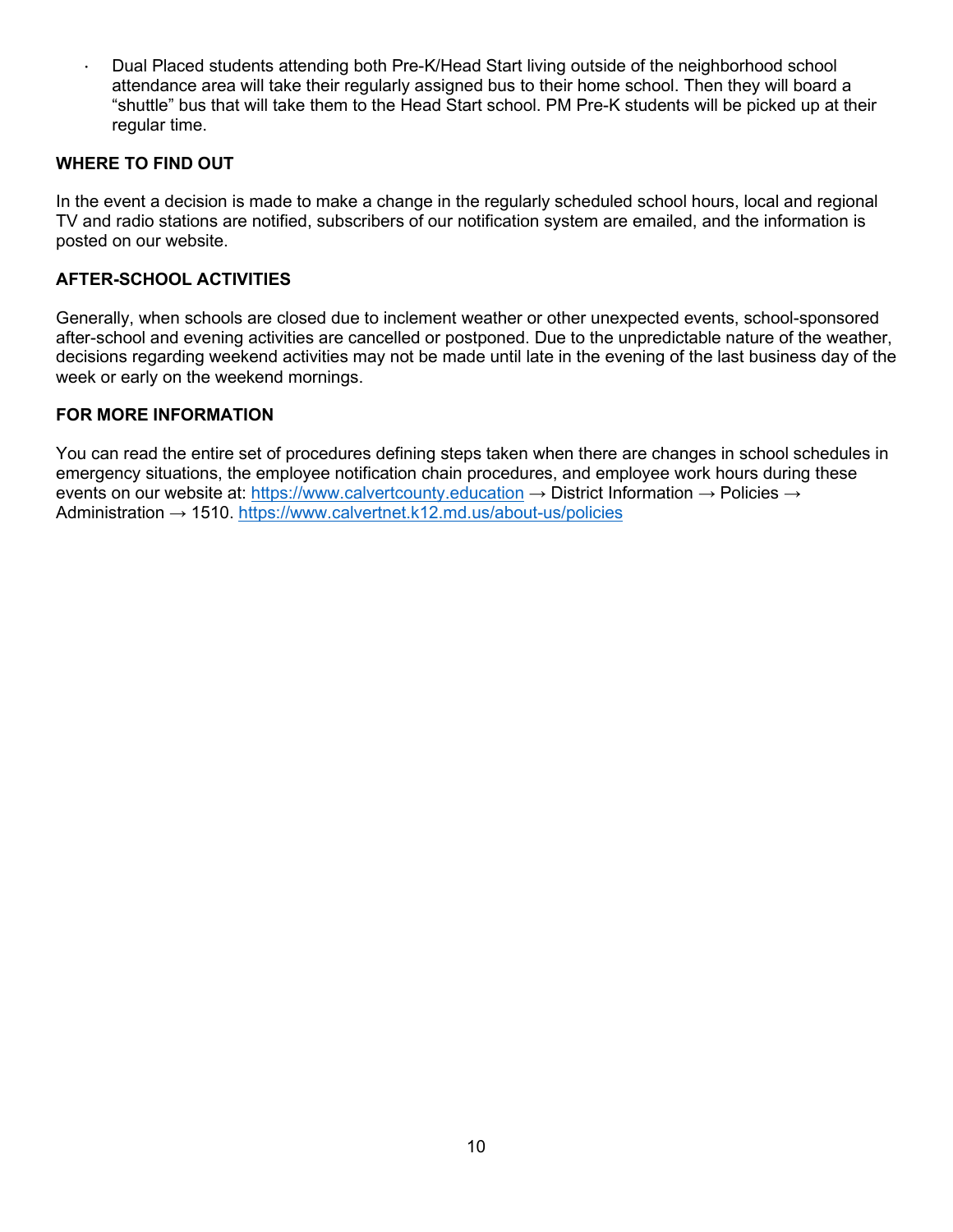## <span id="page-10-0"></span>Kindergarten Registration for the 2021-2022 School Year

The process for registering your child for a Kindergarten program are listed below. We will not be having a specific day to come to the building with your documents. Families will register their child online and as schools receive the online registration, they will contact each family to set an appointment for them to present their original documents. Online registration will open for K students in mid March 2021. Please watch the Calvert County Public Schools website for an alert that online registration is open. All directions for online registration will be located on the website. We ask families to complete the registration process before June.

#### **Kindergarten Families**

Your child must be 5 years old on or before September 1, 2022 in order to be eligible for Kindergarten for the 2022-2023 school year. All students must be registered in their designated home school. If a parent desires a transfer to another school building, a transfer request must be submitted using our [ScribChoice program.](https://calvertmdc.scriborder.com/)

NOTE: Students that attended a CCPS Pre-School program this past year are already registered. You do not need to complete a new registration for your child. We ask that you call their school to alert them of where your child will be going to kindergarten. If their records are not located in your kindergarten building, please request that they are sent to the new building. Keep in mind that you must fill out a transfer request (ScribChoice) if you are not planning to attend the school in your home district.

#### **Documents needed to register your child for school are as follows:**

- Child's original birth certificate with official raised seal
- Child's immunization records
- · Child's Social Security Card (optional)
- · Proof of residency—we will only accept the following: (deed, incorporated lease, non-incorporated lease agreement, mortgage statement or an approved multi-family disclosure application). Please call the Student Services office at (443) 550-8470 to obtain further information regarding the process.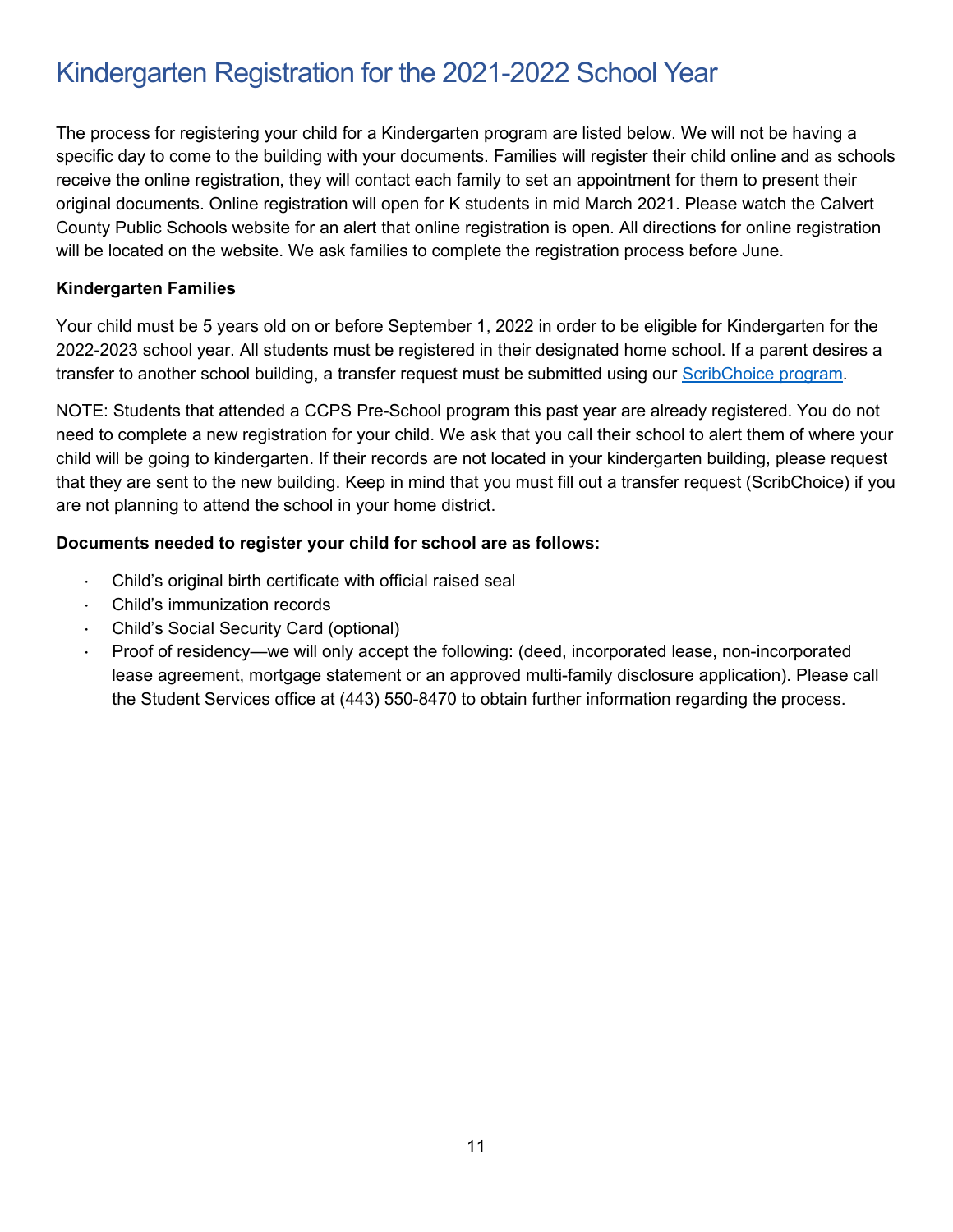## <span id="page-11-0"></span>2021-2022 Fine Arts Events

- All-County MS/HS Orchestra Concert
- October 28, 2021 7:00 p.m. (PHS)
- All-County MS/HS Chorus Concert
- November 2, 2021– 7:00 p.m. (CHS)
- All-County MS/HS Band Concert
- November 18, 2021– 7:00 p.m. (HHS)
- Tri-County Chorus Concert
- January 9, 2022 2:00 p.m. (CHS)
- January 23, 2022 2:00 p.m. (CHS– Snow Date)
- **All-County Jazz Clinic Concert**
- January 27, 2022 –6:30 p.m. (NHS)
- Secondary Solo & Ensemble Festival
- February 12, 2022 8:00 a.m. (CMS)
- February 26, 2022 8:00 a.m. (CMS– Snow Date)
- All-County Elementary Band & Orchestra Concert
- February 17, 2022 7:00 p.m. (HHS)
- February 24, 2022 7:00 p.m. (HHS– Snow Date)
- Elementary Solo & Ensemble Festival
- March 5, 2022 8:00 a.m. (SES)
- March 12, 2022 8:00 a.m. (SES– Snow Date)
- All-County MS/HS Orchestra Masterclass #2
- March 23, 2022 7:00 p.m. (CHS)
- March 30, 2022 7:00 p.m. (CHS– Snow Date)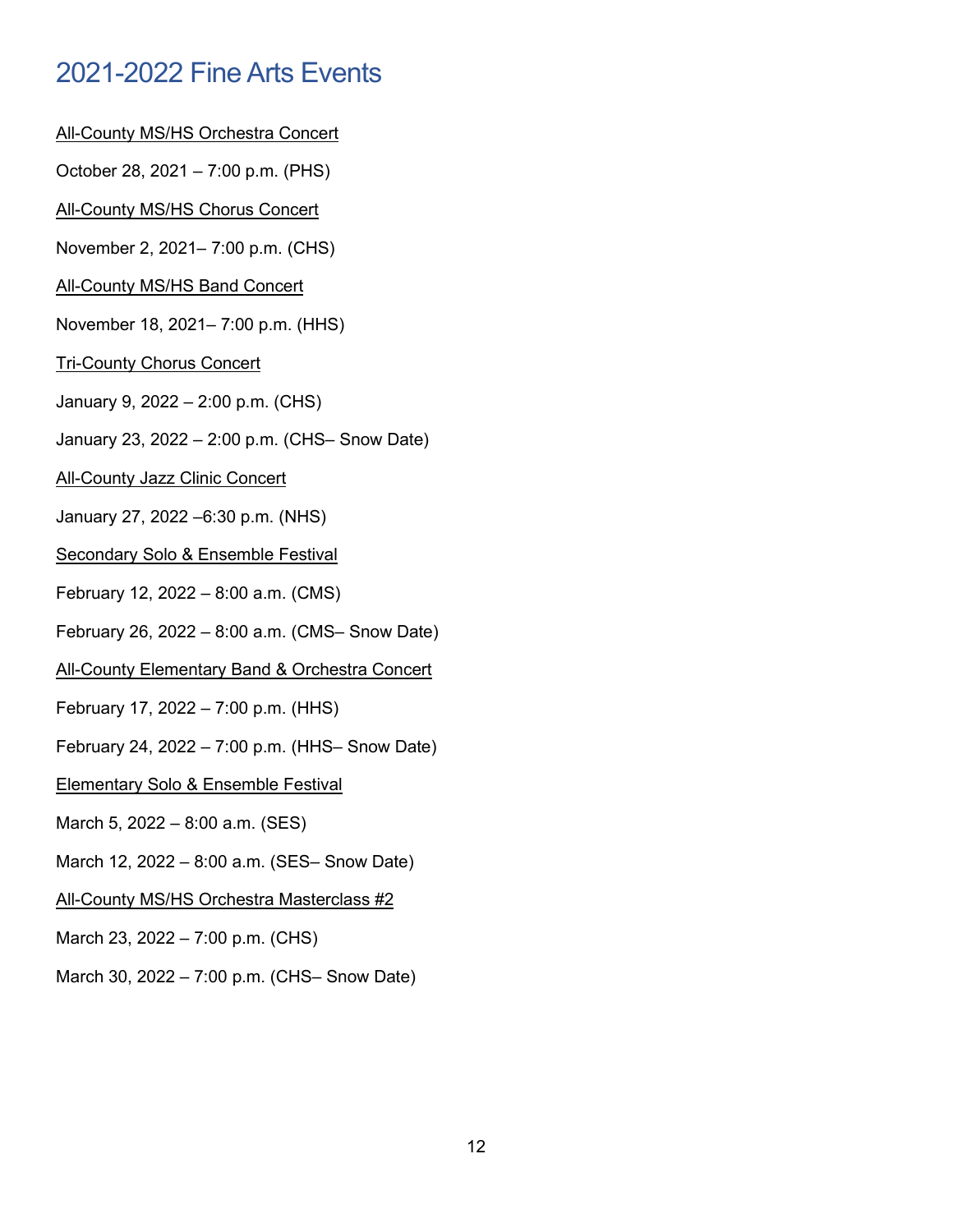## <span id="page-12-0"></span>The School Year at a Glance

## **2021**

| August 19-20      | New Teacher Orientation                                                                    |  |
|-------------------|--------------------------------------------------------------------------------------------|--|
| Aug. 23 - Aug. 27 | <b>Preschool Meetings for Staff</b>                                                        |  |
| August 31         | First Day of School for Students                                                           |  |
| Aug 31-Sept 1     | Pre-K and Kindergarten Conferences                                                         |  |
| September 2-3     | Staggered Pre-K and Kindergarten First Day                                                 |  |
| September 6       | Labor Day - Schools and Offices Closed                                                     |  |
| September 10      | 9/11 Remembrance                                                                           |  |
| September 15      | Two-Hour Early Dismissal for Students (no p.m. Pre-K)                                      |  |
|                   | <b>Professional Development</b>                                                            |  |
| September 30      | Two-Hour Early Dismissal for Students (no p.m. Pre-K)                                      |  |
|                   | <b>Professional Development</b>                                                            |  |
| October 6         | First Quarter Interim Reports Available in HAC                                             |  |
| October 14        | Two-Hour Early Dismissal for Students (no p.m. Pre-K) /<br><b>Professional Development</b> |  |
| October 15        | Schools Closed for Students- Professional Development                                      |  |
| November 2        | <b>General Election</b>                                                                    |  |
| November 4        | <b>End of First Quarter</b>                                                                |  |
| November 5        | Two-Hour Early Dismissal for Students (no p.m. Pre-K)                                      |  |
|                   | <b>Professional Development</b>                                                            |  |
| November 11       | <b>School Closed for Students</b>                                                          |  |
|                   | <b>Teacher Work Time</b>                                                                   |  |
| November 12       | <b>First Quarter Report Cards Available</b>                                                |  |
| November 15 - 19  | <b>American Education Week</b>                                                             |  |
| November 24 - 26  | Thanksgiving Holiday - Schools and Offices Closed                                          |  |
| December 1        | Two-Hour Early Dismissal for Students (no p.m. Pre-K)                                      |  |
|                   | <b>Professional Development</b>                                                            |  |
| December 10       | Second Quarter Interim Reports Available in HAC                                            |  |
| December 23       | School Closed (12-Month Employees Work)                                                    |  |
| December 24 - 31  | Winter Recess - Schools and Offices Closed                                                 |  |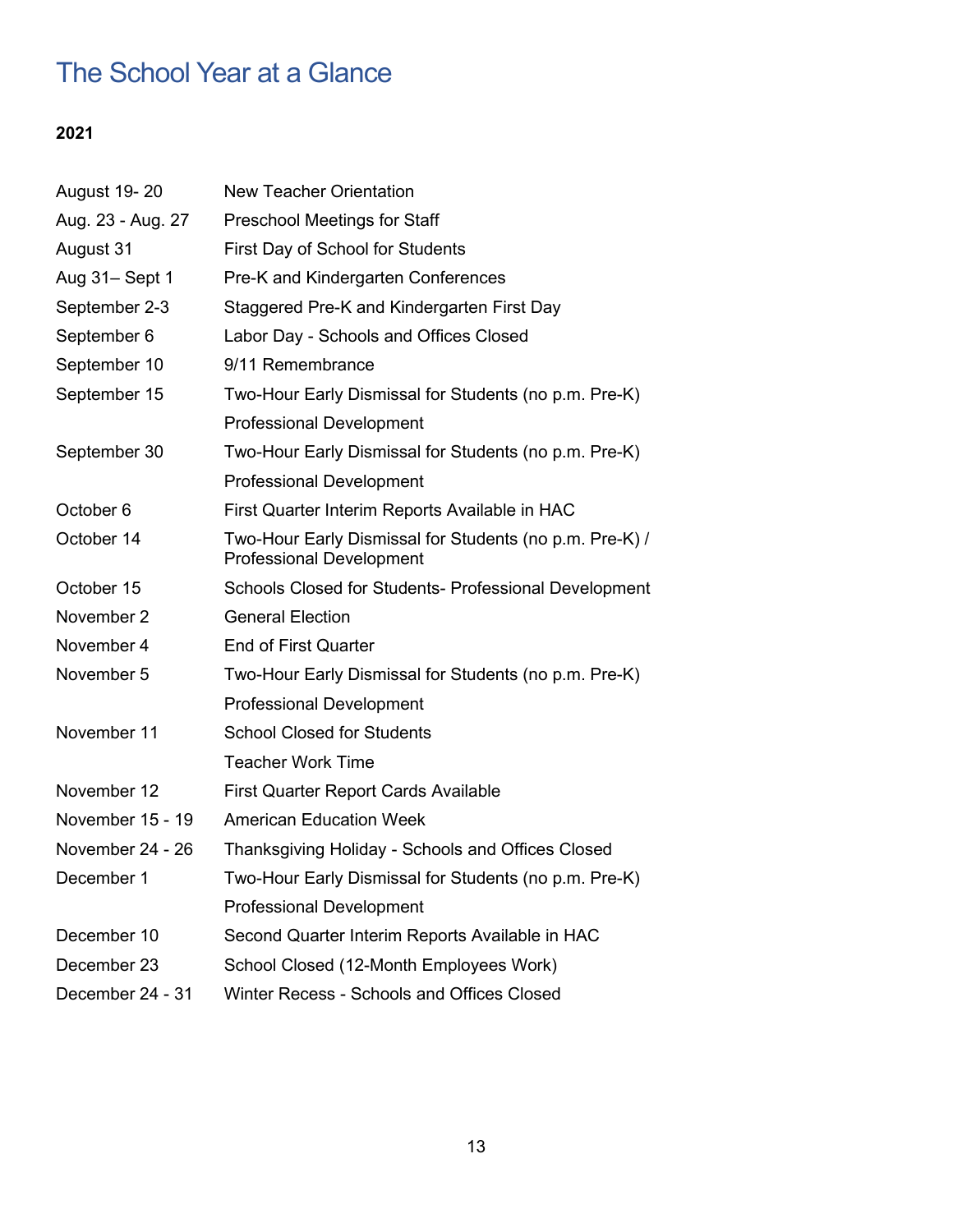#### **2022**

| January 3     | Schools and Offices Reopen                                                       |
|---------------|----------------------------------------------------------------------------------|
| January 17    | Martin Luther King, Jr. Day - Schools and Offices Closed                         |
| January 21    | End of Second Quarter/First Semester                                             |
| January 24    | Two-Hour Delayed Opening for Students (no a.m. Pre-K) /Professional Development  |
| February 2    | Second Quarter Report Cards Available                                            |
| February 9    | Two-Hour Early Dismissal for Students (no p.m. Pre-K) / Professional Development |
| February 21   | Presidents' Day - Schools and Offices Closed                                     |
| February 22   | Two-Hour Early Dismissal for Students (no p.m. Pre-K) / Professional Development |
| February 25   | Third Quarter Interim Reports Available in HAC                                   |
| March 2       | Two-Hour Early Dismissal for Students (no p.m. Pre-K) / Professional Development |
| March 17      | Two-Hour Early Dismissal for Students (no p.m. Pre-K) / Professional Development |
| March 18      | Schools Closed for Students- Teacher Work Time                                   |
| March 30      | <b>End of Third Quarter</b>                                                      |
| April 1       | Two-Hour Early Dismissal for Students (no p.m. Pre-K) / Professional Development |
| April 8       | <b>Third Quarter Report Cards Available</b>                                      |
| April 11      | Spring Recess - Schools and Offices Closed                                       |
| April 18      | (12-month employees work and Central Office open 4/11-4/14 and 4/18)             |
| April 19      | Schools Reopen                                                                   |
| April 19      | Two-Hour Delayed Opening for Students (no a.m. Pre-K) /Professional Development  |
| April 27      | Fourth Quarter Interim Reports for Seniors Available on HAC                      |
| May 11        | Fourth Quarter Interim Reports for Underclassmen Available in HAC                |
| <b>May 20</b> | Last Day for High School Seniors                                                 |
| May 30        | Memorial Day - Schools and Offices Closed                                        |
| June 1        | Two-Hour Early Dismissal for Graduations - CHS-3:00; NHS-8:00 (no p.m. Pre-K)    |
| June 2        | Two-Hour Early Dismissal for Graduations - HHS-3:00; PHS-8:00 (no p.m. Pre-K)    |
| June 10       | Last Day for Pre-K Students                                                      |
| June 13       | Last Day for Students – Two-Hour Early Dismissal for Students/Teacher Work Time  |
| June 14       | Last Day for 10-Month Employees                                                  |
| June 24       | Fourth Quarter Report Cards for Secondary Students Mailed                        |
| June 20       | Juneteenth observed (offices closed)                                             |

#### POSSIBLE MAKE-UP DAYS

Inclement weather and emergency school closing make-up alternatives will be added to the end of the school year. Use of make-up days, if needed, will be determined by the Board of Education of Calvert County.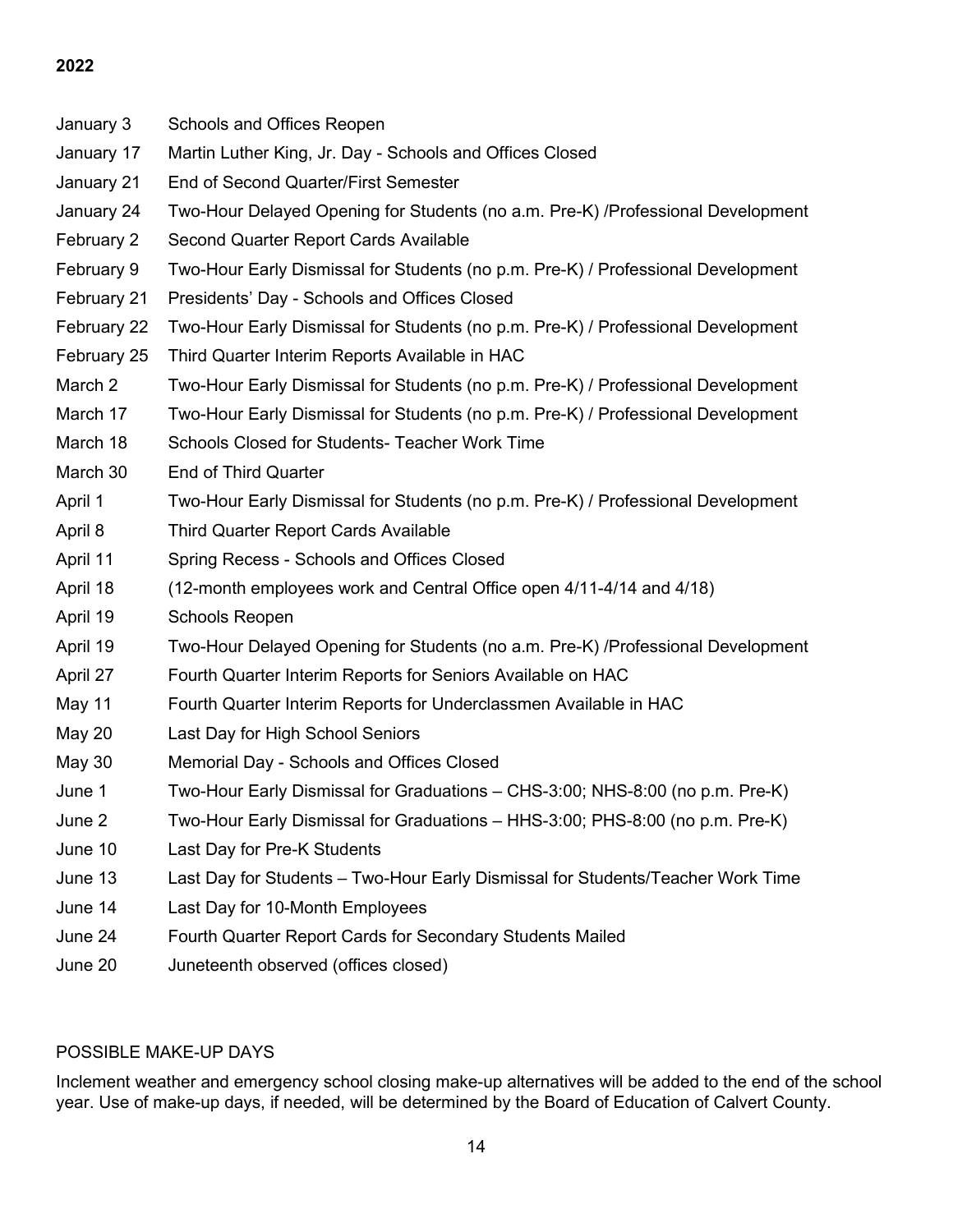## <span id="page-14-0"></span>School Open House Schedule

| <b>SCHOOL</b>                 | <b>DATE</b>  | <b>GRADE</b>            | <b>TIME</b>           |
|-------------------------------|--------------|-------------------------|-----------------------|
|                               | September 28 | PreK, K, & 1            | $\overline{6}$ :00 pm |
| <b>Barstow Elementary</b>     | September 29 | Grades 3, 4, 5          | 5:30 pm               |
|                               | September 28 | Pre-K, K, Grades 1 & 3  | $6:00$ pm             |
| <b>Beach Elementary</b>       | September 29 | Grades 2, 4 & 5         | 6:00 pm               |
|                               | September 22 | Grades 1 & 2            | 5:30 pm               |
| <b>Calvert Elementary</b>     | September 23 | Grades 4                | 5:30 pm               |
|                               | September 28 | Grade 5                 | 5:30 pm               |
|                               | September 29 | Grade 3                 | 5:30 pm               |
|                               | September 28 | PreK, K, Grades 1 & 2   | 5:00 pm               |
| <b>Dowell Elementary</b>      | September 29 | Grades 3, 4, & 5        | 5:00 pm               |
|                               | September 20 | PreK & K                | 6:00 pm               |
|                               | September 21 | Grade 1                 | 6:00 pm               |
|                               | September 22 | Grade 2                 | 6:00 pm               |
| <b>Huntingtown Elementary</b> | September 27 | Grade 3                 | 6:00 pm               |
|                               | September 28 | Grade 4                 | 6:00 <sub>pm</sub>    |
|                               | September 29 | Grade 5                 | 6:00 pm               |
| Mt. Harmony Elementary        | September 28 | K, Grades 1 & 2         | 6:00 pm               |
|                               | September 29 | Grades 3-5              | 6:00 pm               |
| <b>Mutual Elementary</b>      | September 22 | All Grades              | 6:00 pm               |
| <b>Patuxent Appeal Campus</b> | September 28 | Pre-K, K & Grades 1 & 5 | $6:00 \text{ pm}$     |
|                               | September 29 | Grade 2, 3, 4           | 5:00 pm               |
| <b>Plum Point Elementary</b>  | September 20 | Grades 1 & 2            | 6:00 pm               |
|                               | September 27 | Grades 3, 4, & 5        | 6:00 pm               |
| St. Leonard Elementary        | September 27 | Grades 1 - 5            | 6:00 pm               |
|                               | September 20 | Grade 1                 | 6:00 pm               |
|                               | September 21 | Grade 5                 | 6:00 pm               |
| <b>Sunderland Elementary</b>  | September 22 | Grade 2                 | 6:00 pm               |
|                               | September 27 | Grade 4                 | 6:00 pm               |
|                               | September 28 | Grade 3                 | 7:15 pm               |
|                               | September 28 | Grade 1                 | 6:00 pm               |
|                               |              | Grade 2                 | 6:30 pm               |
| <b>Windy Hill Elementary</b>  |              | Grade 3                 | 7:00 pm               |
|                               | September 29 | Grade 4                 | 6:00 pm               |
|                               |              | Grade 5                 | 6:30 pm               |
| <b>Calvert Middle</b>         | September 15 | <b>All Grades</b>       | 6:00 pm               |
| Mill Creek Middle             | September 16 | All Grades              | 6:00 pm               |
| Northern Middle               | September 13 | All Grades              | 6:00 pm               |
| <b>Plum Point Middle</b>      | September 16 | All Grades              | 6:00 pm               |
| Southern Middle               | September 14 | All Grades              | 6:00 pm               |
| Windy Hill Middle             | September 16 | <b>All Grades</b>       | 6:00 pm               |
| <b>Calvert High</b>           | September 9  | All Grades              | 6:00 pm               |
| Huntingtown High              | September 8  | All Grades              | $5:30$ pm             |
| Northern High                 | September 8  | All Grades              | 6:30 pm               |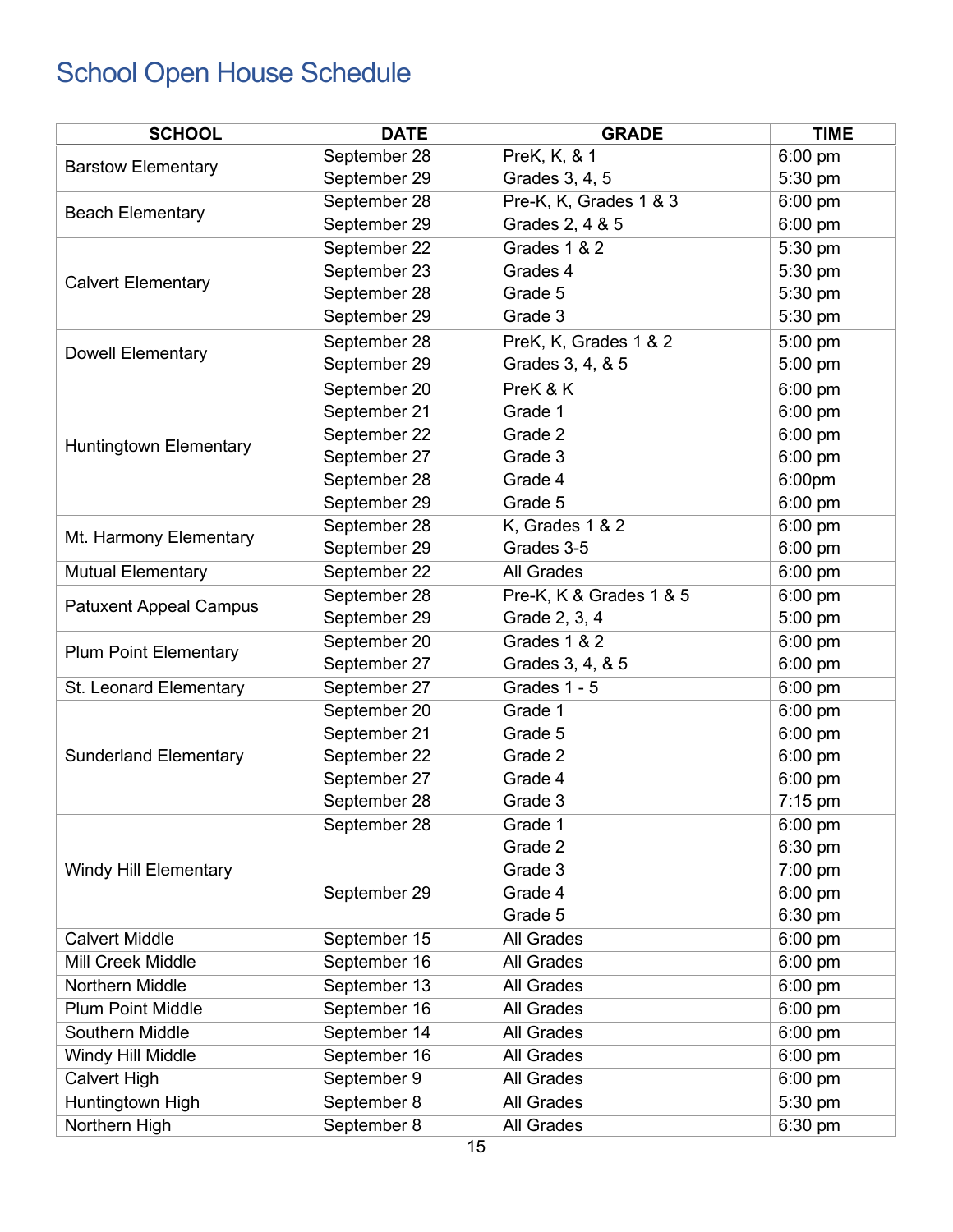| Patuxent High               | September 8   | All Grades | $6:30 \text{ pm}$ |
|-----------------------------|---------------|------------|-------------------|
| <b>Calvert Country</b>      | September 22  | All Grades | $6:00 \text{ pm}$ |
| Career & Technology Academy | ∣ September 9 | All Grades | $5:30 \text{ pm}$ |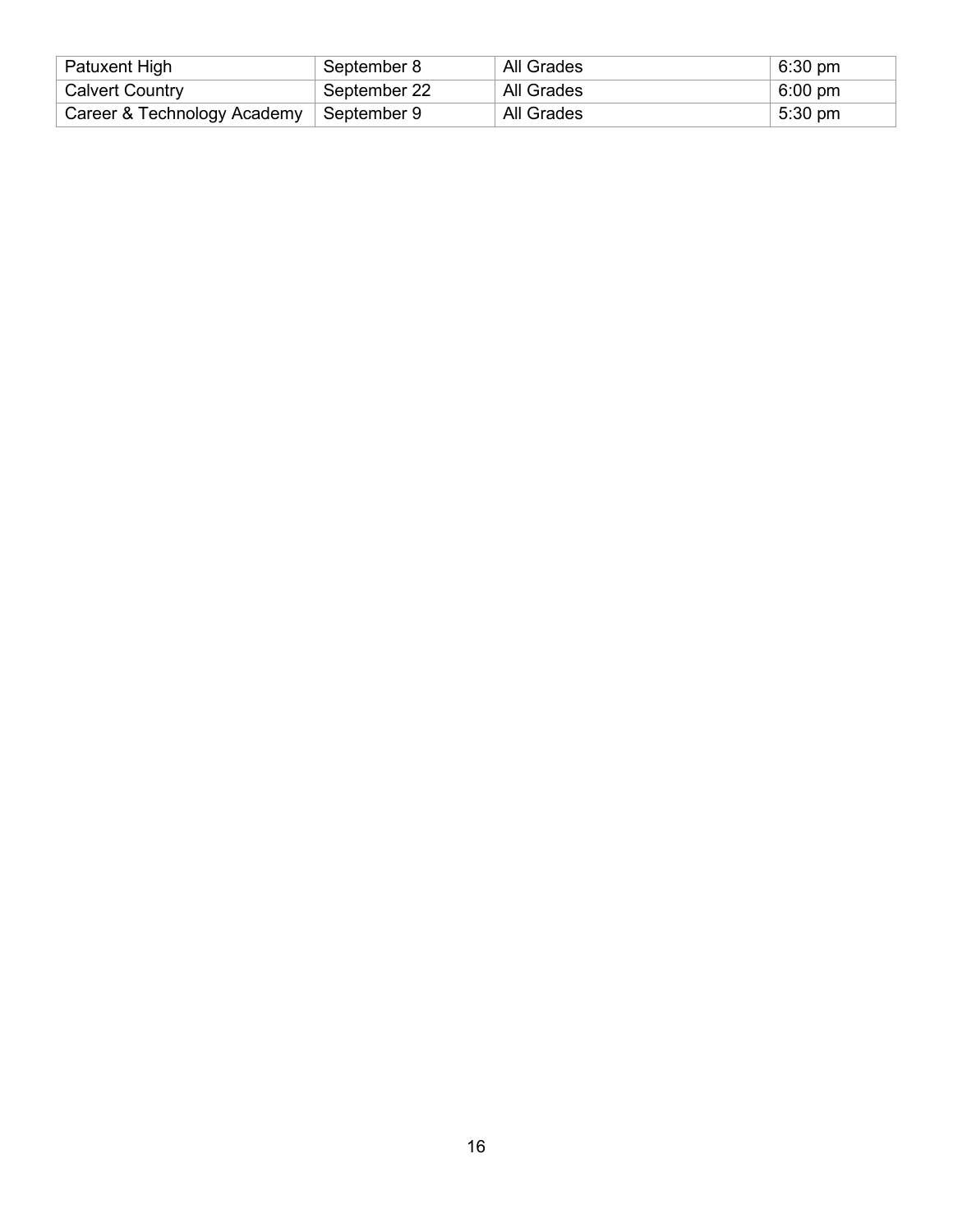## <span id="page-16-0"></span>Elementary School A - E Calendar

| <b>DATE</b> | DAY                     |
|-------------|-------------------------|
| 8/31/2021   | Α                       |
| 9/1/2021    | B                       |
| 9/2/2021    | $\overline{C}$          |
| 9/3/2021    | D                       |
| 9/7/2021    | E                       |
| 9/8/2021    | $\overline{A}$          |
| 9/9/2021    | $\overline{B}$          |
| 9/10/2021   | $\overline{\text{c}}$   |
| 9/13/2021   | $\overline{\mathsf{D}}$ |
| 9/14/2021   | E                       |
| 9/15/2021   | $\bar{A}$               |
| 9/16/2021   | B                       |
| 9/17/2021   | $\mathsf C$             |
| 9/20/2021   | D                       |
| 9/21/2021   | E                       |
| 9/22/2021   | A                       |
| 9/23/2021   | B                       |
| 9/24/2021   | C                       |
| 9/27/2021   | D                       |
| 9/28/2021   | E                       |
| 9/29/2021   | A                       |
| 9/30/2021   | B                       |
| 10/4/2021   | C                       |
| 10/5/2021   | $\overline{D}$          |
| 10/6/2021   | E                       |
| 10/7/2021   | $\overline{A}$          |
| 10/8/2021   | $\overline{\mathsf{B}}$ |
| 10/11/2021  | С                       |
| 10/12/2021  | D                       |
| 10/13/2021  | E                       |
| 10/14/2021  | A                       |
| 10/18/2021  | B                       |
| 10/19/2021  | $\mathsf C$             |
| 10/20/2021  | D                       |
| 10/21/2021  | E                       |
| 10/22/2021  | A                       |
| 10/25/2021  | В                       |
| 10/26/2021  | С                       |
| 10/27/2021  | D                       |

| E                  |
|--------------------|
| A                  |
| B                  |
| C                  |
| D                  |
| E                  |
| A                  |
| B                  |
| C                  |
| D                  |
| E                  |
| A                  |
| B                  |
| C                  |
| $\overline{D}$     |
| E                  |
| A                  |
| Β                  |
| С                  |
| D                  |
| E                  |
| A                  |
| B                  |
| C                  |
| D                  |
| E                  |
| A                  |
| В                  |
| C                  |
| D                  |
| Ε                  |
| A                  |
| В                  |
| C                  |
| D                  |
| E                  |
| A                  |
| В                  |
|                    |
| $\overline{\rm c}$ |
|                    |

| 1/7/2022  | Ε |
|-----------|---|
| 1/10/2022 | Α |
| 1/11/2022 | B |
| 1/12/2022 | Ć |
| 1/13/2022 | D |
| 1/14/2022 | Е |
| 1/18/2022 | A |
| 1/19/2022 | В |
| 1/20/2022 | Ć |
| 1/21/2022 | D |
| 1/24/2022 | E |
| 1/25/2022 | A |
| 1/26/2022 | В |
| 1/27/2022 | С |
| 1/28/2022 | D |
| 1/31/2022 | Е |
| 2/1/2022  | A |
| 2/2/2022  | В |
| 2/3/2022  | C |
| 2/4/2022  | D |
| 2/7/2022  | E |
| 2/8/2022  | Α |
| 2/9/2022  | B |
| 2/10/2022 | С |
| 2/11/2022 | D |
| 2/14/2022 | E |
| 2/15/2022 | A |
| 2/16/2022 | B |
| 2/17/2022 | Ć |
| 2/18/2022 | D |
| 2/22/2022 | E |
| 2/23/2022 | A |
| 2/24/2022 | B |
| 2/25/2022 | Ċ |
| 2/18/2022 | D |
| 3/1/2022  | E |
| 3/2/2022  | Α |
| 3/3/2022  | B |
| 3/4/2022  | С |
| 3/7/2022  | D |
|           |   |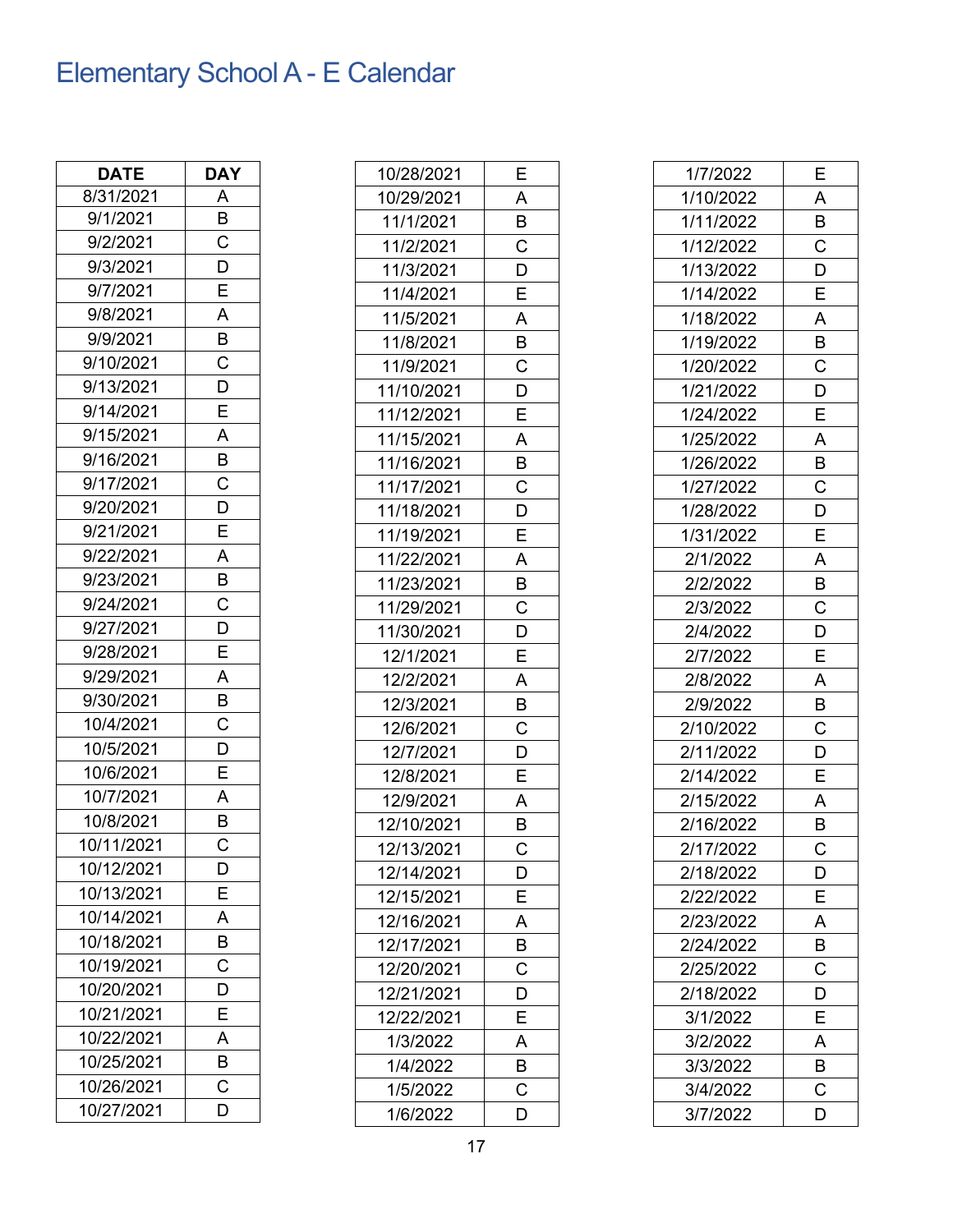| 3/8/2022  | E           |
|-----------|-------------|
| 3/9/2022  | A           |
| 3/10/2022 | B           |
| 3/11/2022 | $\mathsf C$ |
| 3/14/2022 | D           |
| 3/15/2022 | E           |
| 3/16/2022 | A           |
| 3/17/2022 | B           |
| 3/21/2022 | C           |
| 3/22/2022 | D           |
| 3/23/2022 | Ė           |
| 3/24/2022 | A           |
| 3/25/2022 | B           |
| 3/28/2022 | C           |
| 3/292022  | D           |
| 3/30/2022 | E           |
| 3/31/2022 | A           |
| 4/1/2022  | B           |
| 4/4/2022  | Ċ           |
| 4/5/2022  | D           |
| 4/6/2022  | F           |

| 4/7/2022  | А |
|-----------|---|
| 4/8/2022  | B |
| 4/19/2022 | Ć |
| 4/20/2022 | D |
| 4/21/2022 | E |
| 4/22/2022 | A |
| 4/25/2022 | B |
| 4/26/2022 | C |
| 4/27/2022 | D |
| 4/28/2022 | E |
| 4/29/2022 | A |
| 5/2/2022  | B |
| 5/3/2022  | C |
| 5/4/2022  | D |
| 5/5/2022  | E |
| 5/6/2022  | A |
| 5/9/2022  | B |
| 5/10/2022 | Ć |
| 5/11/2022 | D |
| 5/12/2022 | E |
| 5/13/2022 | А |

| 5/16/2022 | B |
|-----------|---|
| 5/17/2022 | С |
| 5/18/2022 | D |
| 5/19/2022 | E |
| 5/20/2022 | A |
| 5/23/2022 | B |
| 5/24/2022 | Ć |
| 5/25/2022 | D |
| 5/26/2022 | E |
| 5/27/2022 | A |
| 5/31/2022 | B |
| 6/1/2022  | С |
| 6/2/2022  | D |
| 6/3/2022  | E |
| 6/6/2022  | A |
| 6/7/2022  | B |
| 6/8/2022  | Ć |
| 6/9/2022  | D |
| 6/10/2022 | E |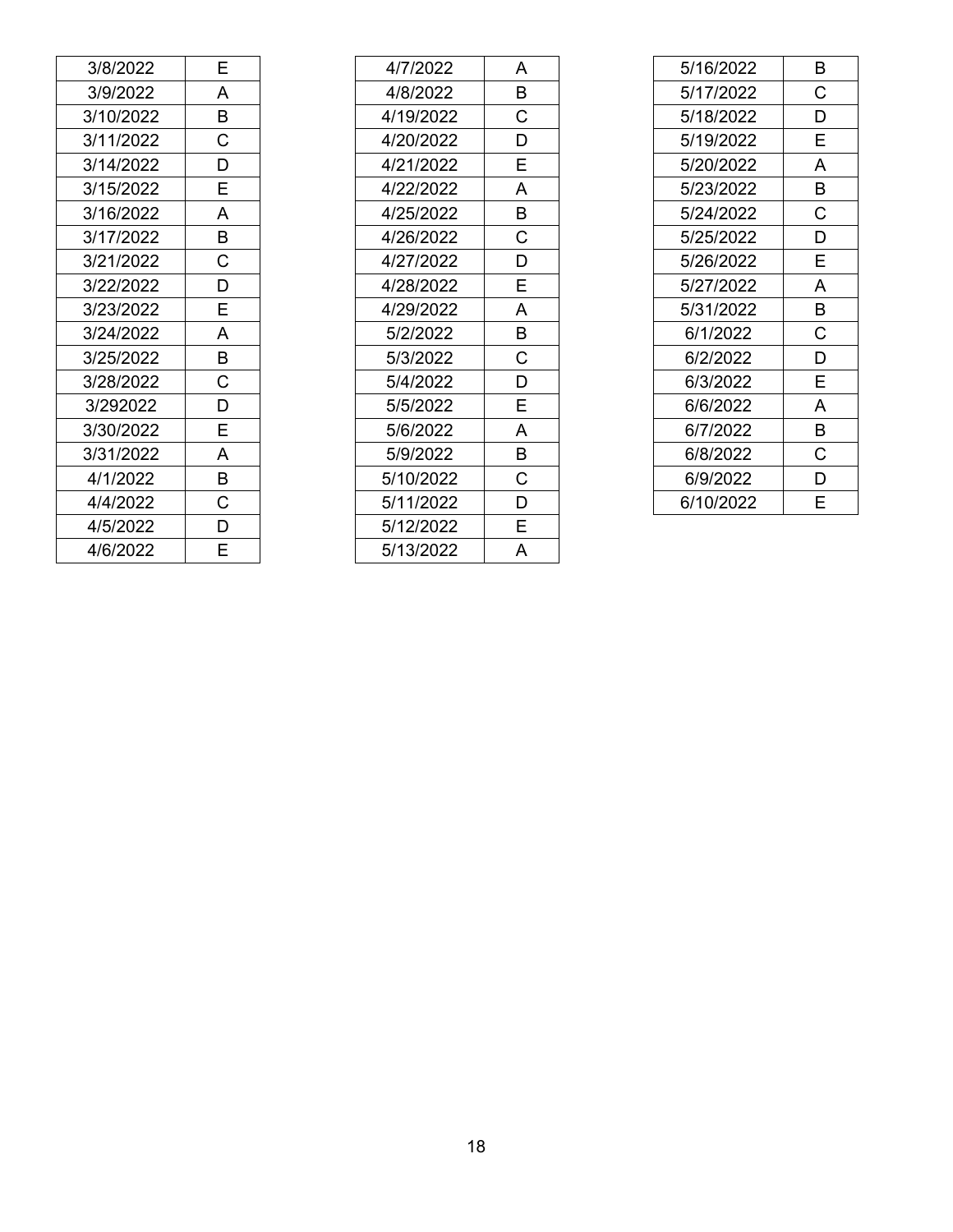## <span id="page-18-0"></span>Middle SchoolA – B Calendar

| <b>DATE</b> | <b>DAY</b> |
|-------------|------------|
| 9/1/2021    | В          |
| 9/2/2021    | А          |
| 9/3/2021    | B          |
| 9/7/2021    | A          |
| 9/8/2021    | B          |
| 9/9/2021    | Α          |
| 9/10/2021   | B          |
| 9/13/2021   | Α          |
| 9/14/2021   | B          |
| 9/15/2021   | Α          |
| 9/16/2021   | В          |
| 9/17/2021   | Α          |
| 9/20/2021   | В          |
| 9/21/2021   | Α          |
| 9/22/2021   | В          |
| 9/23/2021   | Α          |
| 9/24/2021   | B          |
| 9/27/2021   | Α          |
| 9/28/2021   | B          |
| 9/29/2021   | Α          |
| 9/30/2021   | В          |
| 10/4/2021   | Α          |
| 10/5/2021   | В          |
| 10/6/2021   | Α          |
| 10/7/2021   | В          |
| 10/8/2021   | Α          |
| 10/11/2021  | B          |
| 10/12/2021  | A          |
| 10/13/2021  | B          |
| 10/14/2021  | Α          |
| 10/18/2021  | B          |
| 10/19/2021  | Α          |
| 10/20/2021  | B          |
| 10/21/2021  | Α          |
| 10/22/2021  | B          |
| 10/25/2021  | A          |
| 10/26/2021  | В          |
| 10/27/2021  | Α          |
| 10/28/2021  | B          |
| 10/29/2021  | A          |
| 11/1/2021   | B          |

| 11/2/2021  | Α |
|------------|---|
| 11/3/2021  | B |
| 11/4/2021  | Α |
| 11/5/2021  | B |
| 11/8/2021  | Α |
| 11/9/2021  | B |
| 11/10/2021 | A |
| 11/12/2021 | B |
| 11/15/2021 | A |
| 11/16/2021 | B |
| 11/17/2021 | Α |
| 11/18/2021 | B |
| 11/19/2021 | Α |
| 11/22/2021 | B |
| 11/23/2021 | Α |
| 11/29/2021 | B |
| 11/30/2021 | Α |
| 12/1/2021  | B |
| 12/2/2021  | Α |
| 12/3/2021  | B |
| 12/6/2021  | Α |
| 12/7/2021  | B |
| 12/8/2021  | A |
| 12/9/2021  | B |
| 12/10/2021 | Α |
| 12/13/2021 | B |
| 12/14/2021 | Α |
| 12/15/2021 | B |
| 12/16/2021 | Α |
| 12/17/2021 | В |
| 12/20/2021 | Α |
| 12/21/2021 | В |
| 12/22/2021 | A |
| 1/3/2022   | B |
| 1/4/2022   | Α |
| 1/5/2022   | B |
| 1/6/2022   | A |
| 1/7/2022   | В |
| 1/10/2022  | Α |
| 1/11/2022  | B |
| 1/12/2022  | Α |
| 1/13/2022  | В |

| 1/14/2022 | Α |
|-----------|---|
| 1/18/2022 | В |
| 1/19/2022 | Α |
| 1/20/2022 | B |
| 1/21/2022 | Α |
| 1/24/2022 | B |
| 1/25/2022 | Α |
| 1/26/2022 | В |
| 1/27/2022 | Α |
| 1/28/2022 | B |
| 1/31/2022 | Α |
| 2/1/2022  | В |
| 2/2/2022  | A |
| 2/3/2022  | В |
| 2/4/2022  | Α |
| 2/7/2022  | B |
| 2/8/2022  | Α |
| 2/9/2022  | B |
| 2/10/2022 | Α |
| 2/11/2022 | В |
| 2/14/2022 | Α |
| 2/15/2022 | В |
| 2/16/2022 | Α |
| 2/17/2022 | В |
| 2/18/2022 | Α |
| 2/22/2022 | В |
| 2/23/2022 | Α |
| 2/24/2022 | B |
| 2/25/2022 | A |
| 2/28/2022 | В |
| 3/1/2022  | Α |
| 3/2/2022  | B |
| 3/3/2022  | Α |
| 3/4/2022  | В |
| 3/7/2022  | Α |
| 3/8/2022  | B |
| 3/9/2022  | Α |
| 3/10/2022 | B |
| 3/11/2022 | Α |
| 3/14/2022 | B |
| 3/15/2022 | Α |
| 3/16/2022 | B |
|           |   |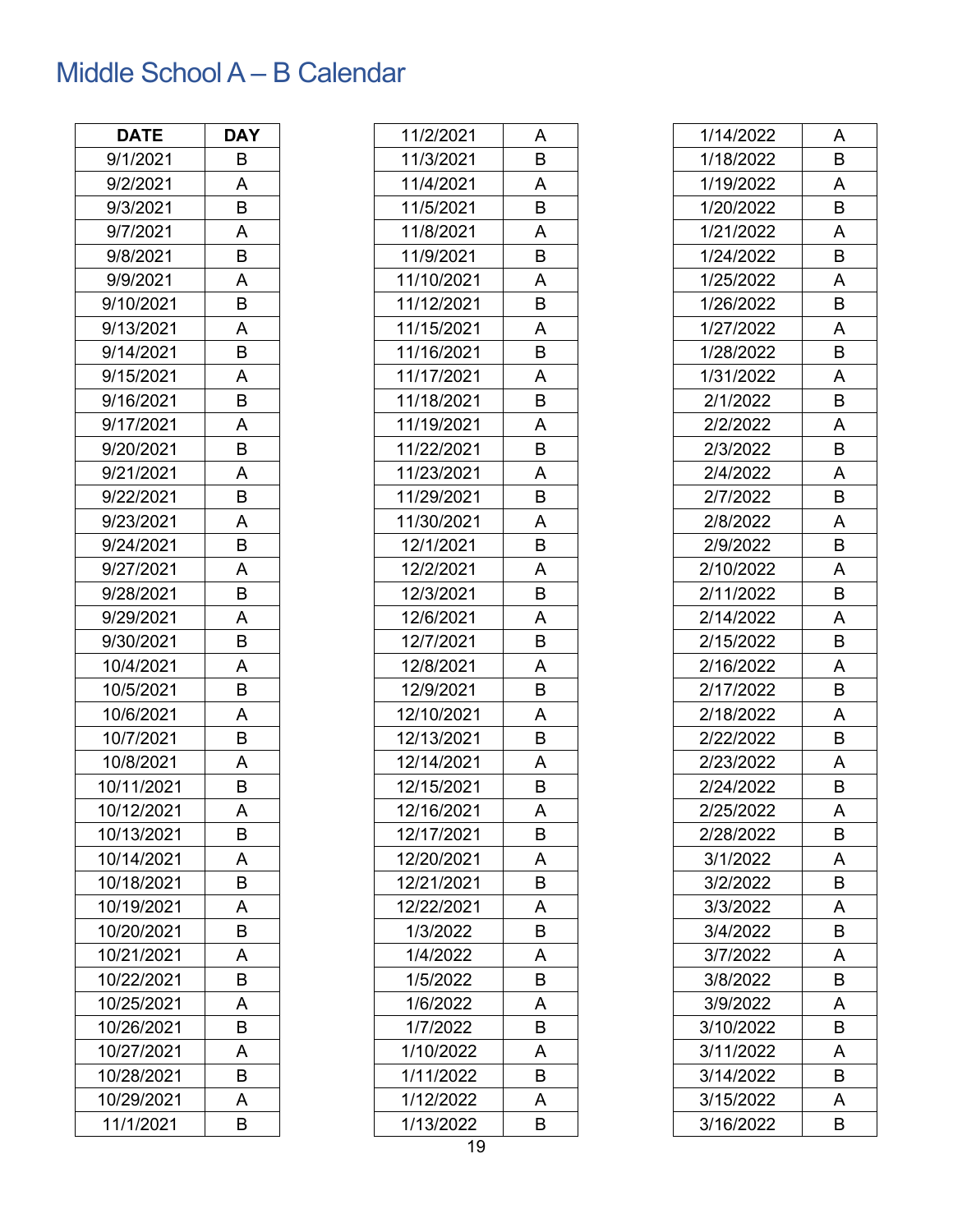| 3/17/2022 | А |
|-----------|---|
| 3/21/2022 | В |
| 3/22/2022 | A |
| 3/23/2022 | в |
| 3/24/2022 | A |
| 3/25/2022 | B |
| 3/28/2022 | A |
| 3/29/2022 | В |
| 3/30/2022 | A |
| 3/31/2022 | В |
| 4/1/2022  | A |
| 4/4/2022  | В |
| 4/5/2022  | A |
| 4/6/2022  | В |
| 4/7/2022  | A |
| 4/8/2022  | в |
| 4/19/2022 | A |
| 4/20/2022 | в |

| 4/21/2022 | A |
|-----------|---|
| 4/22/2022 | В |
| 4/25/2022 | A |
| 4/26/2022 | в |
| 4/27/2022 | A |
| 4/28/2022 | в |
| 4/29/2022 | A |
| 5/2/2022  | B |
| 5/3/2022  | A |
| 5/4/2022  | В |
| 5/5/2022  | A |
| 5/6/2022  | в |
| 5/9/2022  | A |
| 5/10/2022 | В |
| 5/11/2022 | A |
| 5/12/2022 | в |
| 5/13/2022 | A |
| 5/16/2022 | R |

| 5/17/2022 | A |
|-----------|---|
| 5/18/2022 | В |
| 5/19/2022 | A |
| 5/20/2022 | В |
| 5/23/2022 | A |
| 5/24/2022 | В |
| 5/25/2022 | A |
| 5/26/2022 | в |
| 5/27/2022 | A |
| 5/31/2022 | B |
| 6/1/2022  | A |
| 6/2/2022  | В |
| 6/3/2022  | A |
| 6/6/2022  | В |
| 6/7/2022  | A |
| 6/8/2022  | в |
| 6/9/2022  | А |
| 6/10/2022 | R |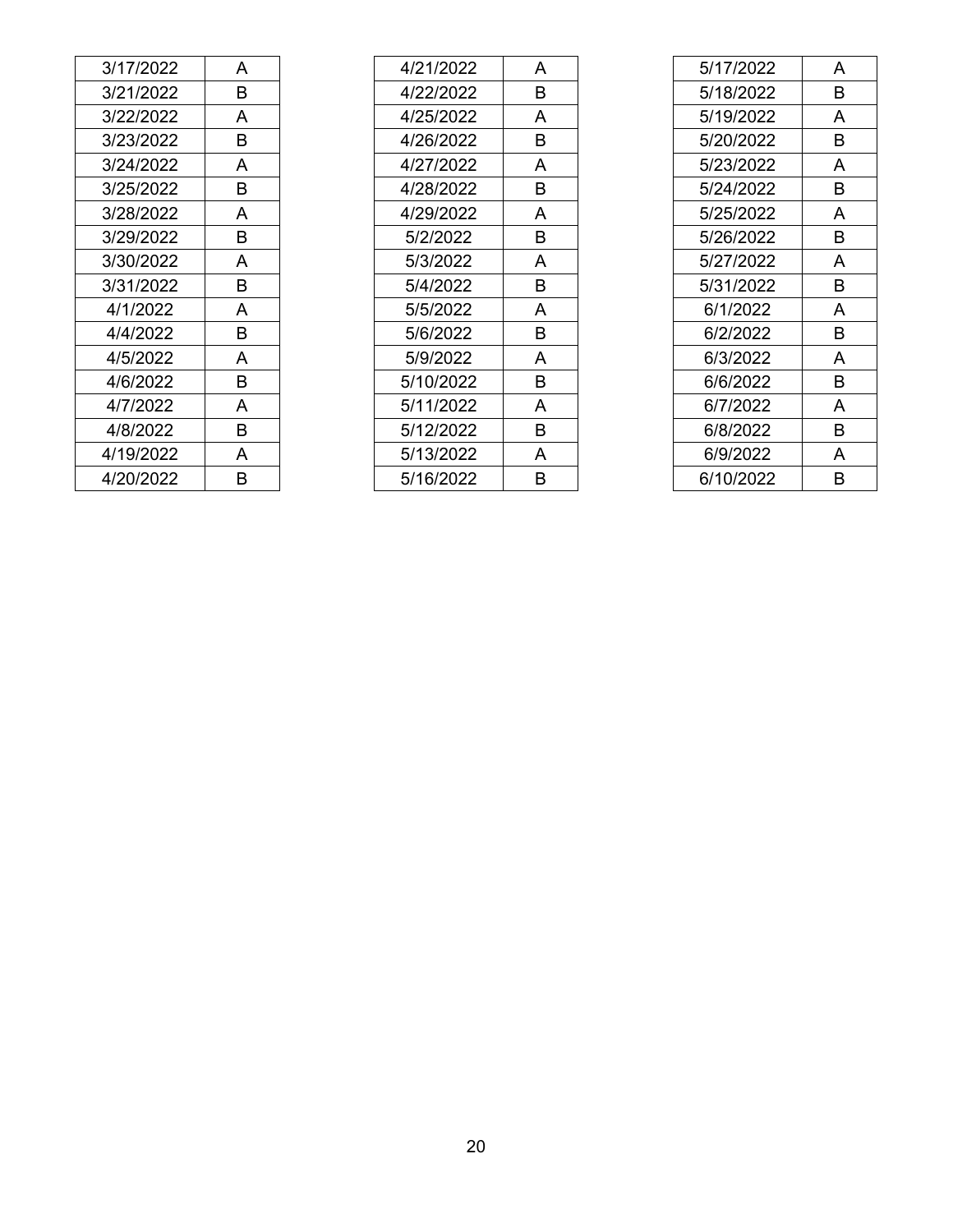## <span id="page-20-0"></span>Policies, Procedures & Guidelines

A policy is a statement that both reflects the Board of Education's vision for Calvert County Public Schools and creates a framework within which the Superintendent and staff can carry out their assigned duties. Policies are adopted by the Board of Education; prior to adoption, public comment is solicited and considered.

Procedures are written by the Superintendent or designee. Procedures delineate the specifics about how policies are implemented on a day-to-day basis.

The online Policy & Procedure Manual is divided into eight main sections:

- Administration (Board of Education, Meeting Procedures, Appeals and Hearings, Health and Safety, *etc*.)
- Business (Finances, Insurance, Purchasing, Bids, *etc*.)
- Community (School Visitation, Use of Facilities, Emergency Shelters, Community Involvement, *etc*.)
- Construction (Educational Specifications, Hiring of Architects and Engineers, *etc*.)
- Instruction (Curriculum, Testing, Telecommunication and Internet, School Attendance Age, *etc*.)
- Personnel (Leave, Substitutes, Grievances, Observation and Evaluation, *etc*.)
- Students (Attendance, Grading, Conduct, Athletics, Rights & Responsibilities, *etc*.)
- Supporting Services (Transportation, Food Services, Energy, *etc*.)

Some of the information in this School Calendar and Handbook is a summary of, or excerpt from, policies and/or procedures. In any dispute, the official language of the policy in effect at the time of the incident will supersede the language in this document. CCPS policies and procedures can be accessed through the website at [https://www.calvertcounty.education.](https://www.calvertcounty.education/) For more information, contact the Superintendent's Office at 443-550-8006.

#### <span id="page-20-1"></span>Attendance & Admission

#### <span id="page-20-2"></span>**Age of Attendance - Policy 3005.1**

Each child who resides in the state of Maryland and is five years old on or before September 1 of the current school year and under age 18 shall attend a public school regularly during the entire school year unless the child is otherwise receiving regular, thorough instruction during the school year in the studies usually taught in the public schools to children of the same age or the child is exempted under Maryland State Board of Education regulations.

#### <span id="page-20-3"></span>**Early Admission – Policy 2915**

According to the Maryland State Department of Education policy and guidelines, students entering prekindergarten must be four years old by September 1, 2022; students entering kindergarten must be five years old by September 1, 2022; and students entering first grade must be six years old by September 1, 2022.

Parents may request an exemption to this policy by submitting an Early Entry to Kindergarten application before May 1 of each year. Procedures and deadlines are located in Policy Procedure 2915.1. For more information, you may contact Joyce King at 443-550-8025 or [kingj@calvertcounty.education.](mailto:kingj@calvertnet.k12.md.us)

#### <span id="page-20-4"></span>**Kindergarten Waiver – Policy 3005**

All children in the state of Maryland who will be five years old by September 1, 2022 are required to attend kindergarten for the 2022-2023 school year. This state mandate does, however, permit alternatives to attendance at a regular public or private school kindergarten. If you do not wish to have your child attend kindergarten during the next school year, you may request a waiver for one of the following reasons: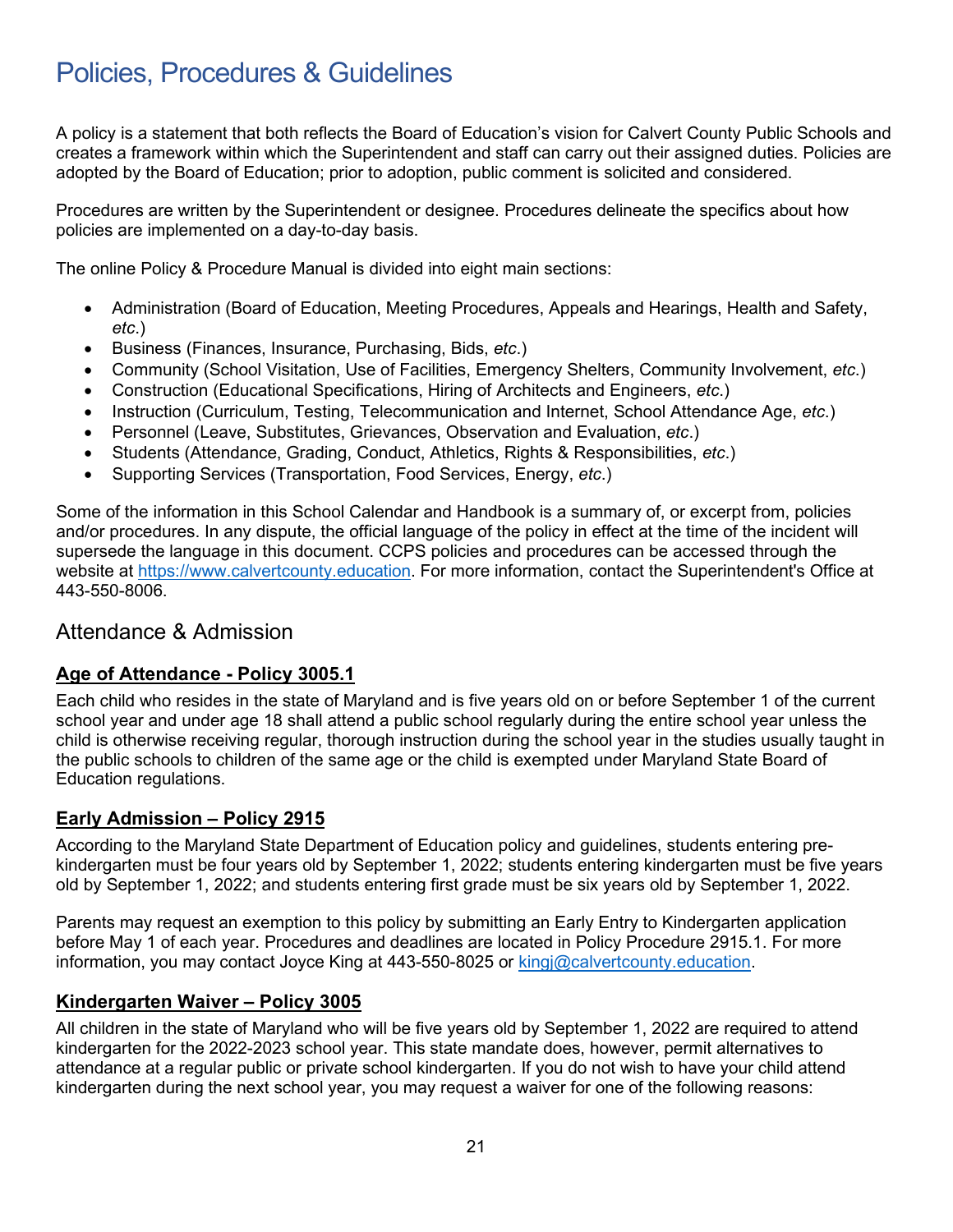- You are providing home instruction (home schooling) for the child;
- You believe a delay in school attendance is in the best interest of the child (Send a letter requesting a level of maturity waiver to the Superintendent of Schools.); or
- You are enrolling your five year old in an alternative program such as licensed child care center, fulltime registered family day care or part-time Head Start five-year-old program.

Kindergarten Waiver forms may be requested from the Department of Student Services, 443-550-8470, or may be found online at [https://www.calvertcounty.education.](https://www.calvertcounty.education/)

#### <span id="page-21-0"></span>**Residency Requirements/Registration - Policy 3720**

Any school-age child will be accepted for enrollment in the school of his/her attendance area if he/she:

- Lives with his/her custodial parent or legal guardian;
- Lives with a relative who is providing informal kinship care and the relative is a resident of Calvert County; or
- Is considered homeless according to the McKinney-Vento Act of 2001.

At the time of enrollment, new residents to Calvert County will be asked to show proof of residency. Proof may include, but is not limited to:

- Home ownership papers (deed, mortgage coupon within the last three (3) months with the parent's/legal custodian's name and physical address);
- Incorporated lease (lease agreement from realty company); or
- Non-incorporated lease agreement (landlord provides a signed, notarized lease agreement verifying that the parent/legal custodian resides at that address). A Pupil Personnel Worker (PPW) may request additional documentation of the physical address.
- McKinney-Vento Intake form completed by the McKinney-Vento Liaison or PPW only.

Only a PPW may, after an investigation, accept other forms of proof of residency. If a student changes his/her residence, a new proof of residence is required.

Please note that a driver's license, banking account, and utility or other bills are NOT sufficient documentation and will not be accepted as proof of residency. Any student found to be enrolled fraudulently will be withdrawn immediately and charged tuition for the entire time the student was enrolled.

Students whose parents do not reside in Calvert County will not be enrolled tuition-free. Parents/legal custodian of a nonresident student applicant may request a specific school; however, CCPS reserves the right to determine the school of enrollment.

#### <span id="page-21-1"></span>**Registration Requirements**

At the time of registration, parents or legal custodians must provide immunization records, emergency information, residence information and information from the previous school. The Maryland Transfer record (SR7 Card) is required for students transferring within the state. A birth certificate is required for prekindergarten and kindergarten students entering school for the first time.

#### <span id="page-21-2"></span>**Legal Custodian**

In order to be recognized as a child's legal custodian, an adult must have a court order signed by a judge. A notarized statement does **not** satisfy the legal custody requirement. For more information, contact the Department of Student Services at 443-550-8460.

#### <span id="page-21-3"></span>**Who is Considered Homeless? - Policy 3730**

The McKinney-Vento Homeless Assistance Act (Section 725) defines "homeless children and youth" as individuals who lack a fixed, regular, and adequate nighttime residence. The term includes: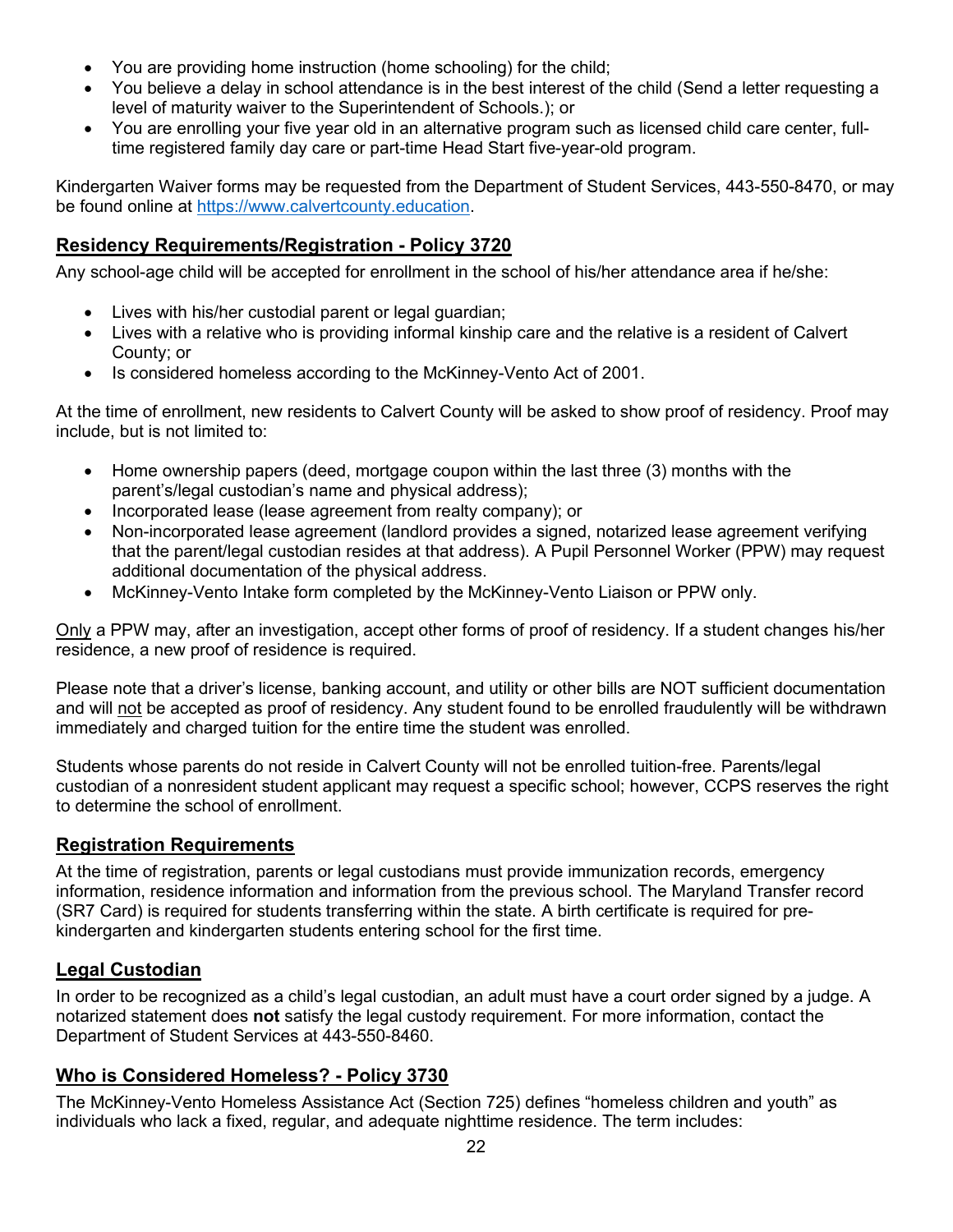Children and youth who are:

- Sharing the housing of other persons due to loss of housing, economic hardship, or a similar reason (sometimes referred to as doubled-up);
- Living in motels, hotels, trailer parks, or camping grounds due to lack of alternative adequate accommodations;
- Living in emergency or transitional shelters;
- Abandoned in hospitals; or
- Awaiting foster care placement.

Children and youth who have a primary nighttime residence that is a public or private place not designed for, or ordinarily used as, a regular sleeping accommodation for human beings;

Children and youth who are living in cars, parks, public spaces, abandoned buildings, substandard housing, bus or train stations, or similar settings; and

Migratory children who qualify as homeless because they are living in circumstances described above.

The McKinney-Vento Homeless Assistance Act is Title X, Part C of the No Child Left Behind Act of 2001. This legislation ensures that children and youth experiencing homelessness have full and equal access to an appropriate public education and that they experience success in school. For more information and/or questions, please contact Tracy Loyd, Homeless Liaison, at 443-550-8460.

### <span id="page-22-0"></span>**Student Transfers – Policy 3925**

The Calvert County Board of Education expects that each student will attend the school in the geographical attendance area in which he or she resides. However, the Board recognizes that there are very limited circumstances (including course of study, certain health-related conditions, before and after school child care up to the end of grade 8, and certain CCPS employee circumstances) when consideration may be given for a student to attend a school outside of his or her geographical attendance area. The Superintendent may designate a school or grade in a school closed to new transfer students and/or new tuition paying students.

Procedure 3925.1, found on the CCPS website, defines how to apply for a transfer to a school which is not the student's assigned home school; under what circumstances the transfer request may be granted; special circumstances and exemptions that may apply; the timeline for processing requests; revocations to transfers that were previously requested; and how transfer decisions can be appealed.

#### <span id="page-22-1"></span>**Releasing Children from School**

Students will not be released from a school or a school bus to anyone who is not properly identified to the satisfaction of school authorities or bus drivers.

Students may be removed from school only by their parent or legal custodian. Other persons wishing to sign out a child from school may do so ONLY with the written permission of the student's parent or legal custodian.

#### <span id="page-22-2"></span>**Student Attendance – Policy 3005**

The Student Attendance Policy of the Calvert County Public Schools is based on the premise that regular attendance is necessary if a student is to achieve success in school. No child who is excessively absent during the school year can fully profit from educational programs and activities offered at the school. There is little chance of continuity of instruction or maintenance of interest when a student does not attend classes regularly. Students with good attendance have greater opportunities to utilize their talents, to increase their self-esteem and to acquire more self-discipline. The school cannot educate students or provide them with support and assistance if they are absent. Therefore, the school system will require students to attend school regularly in order to receive the full benefits of an education.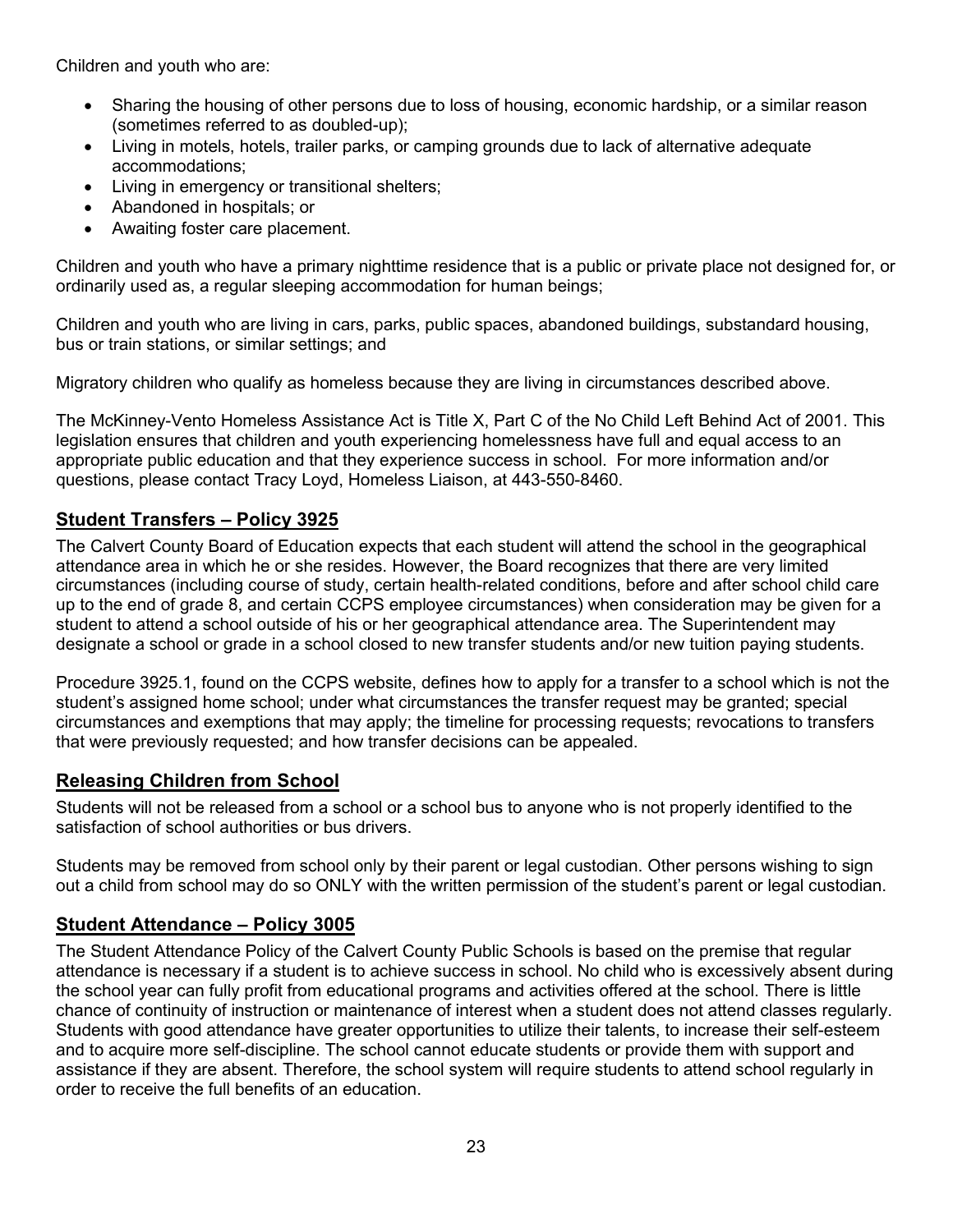Procedure 3005.1 Regarding Student Attendance defines how absences are counted; defines the standards for regular attendance; delineates the penalties for unmet standards; explains the procedures for recording lawful and unlawful absences, tardiness and early dismissals; explains how absences are verified; explains the attendance waiver process; and establishes a reward process for perfect and exemplary attendance. This information is located on the CCPS website and in the *Students' Rights, Responsibilities and Code of Conduct*.

## <span id="page-23-0"></span>Health & Safety

### <span id="page-23-1"></span>**School Health Program**

The School Health Program provides services for students that promote optimum health for academic success. The program promotes the health and safety of students through identification, assessment, planning, implementation and evaluation of the health needs of the school community. Program emphasis is directed toward prevention of disease and promotion of health using health services, health counseling, and health identification. Additional information regarding staffing, emergency care, medication, etc. can be found in the parent section of the CCPS web page, *Students' Rights, Responsibilities and Code of Conduct*, Health Services' Handbook and at all schools.

### <span id="page-23-2"></span>**Health Screenings**

The school system and the Calvert County Health Department offer the following screenings for students:

• Vision and Hearing – Entry to school, 1st grade, 8th grade, and students new to the system.

Parents who do not want their child to participate should notify the school principal in writing by September 8th.

#### <span id="page-23-3"></span>**Medications - Procedure 3900.3**

Administration of medications during school hours is discouraged. We recognize, however, that there are some students who have medical needs that require prescribed medication during the school day. In order for students to receive medication at school, **including over-the-counter medications (homeopathic and herbal)**, the **School Medication Administration Authorization Form** must be completed by the parent/legal custodian and the student's physician and be on file at the school. Information regarding medication administration on field trips and extended day/weekend trips is included in this policy and is available on the CCPS website.

All medications, including prescriptions, over-the-counter (homeopathic and herbal), must be brought to school in the original container by the parent or legal custodian. **Medications must not be transported by the student**. Please direct your inquiries to your child's principal or school nurse.

#### <span id="page-23-4"></span>**Emergency Respiratory Medications - Procedure 3900.4**

Certain students may be permitted to have immediate access to emergency respiratory medication, including asthma inhalers. Specific requirements must first be met in order for a student to be eligible to carry their medications with them. The School Asthma—Medication Administration Form (Asthma Action Plan) must be completed by the health care provider.

Contact your school nurse for further information.

#### <span id="page-23-5"></span>**Emergency Medication**

In accordance with the Heroin and Opioid Education and Community Action Act of 2017, naloxone or other overdose reversing medication is available on Calvert County Public School property.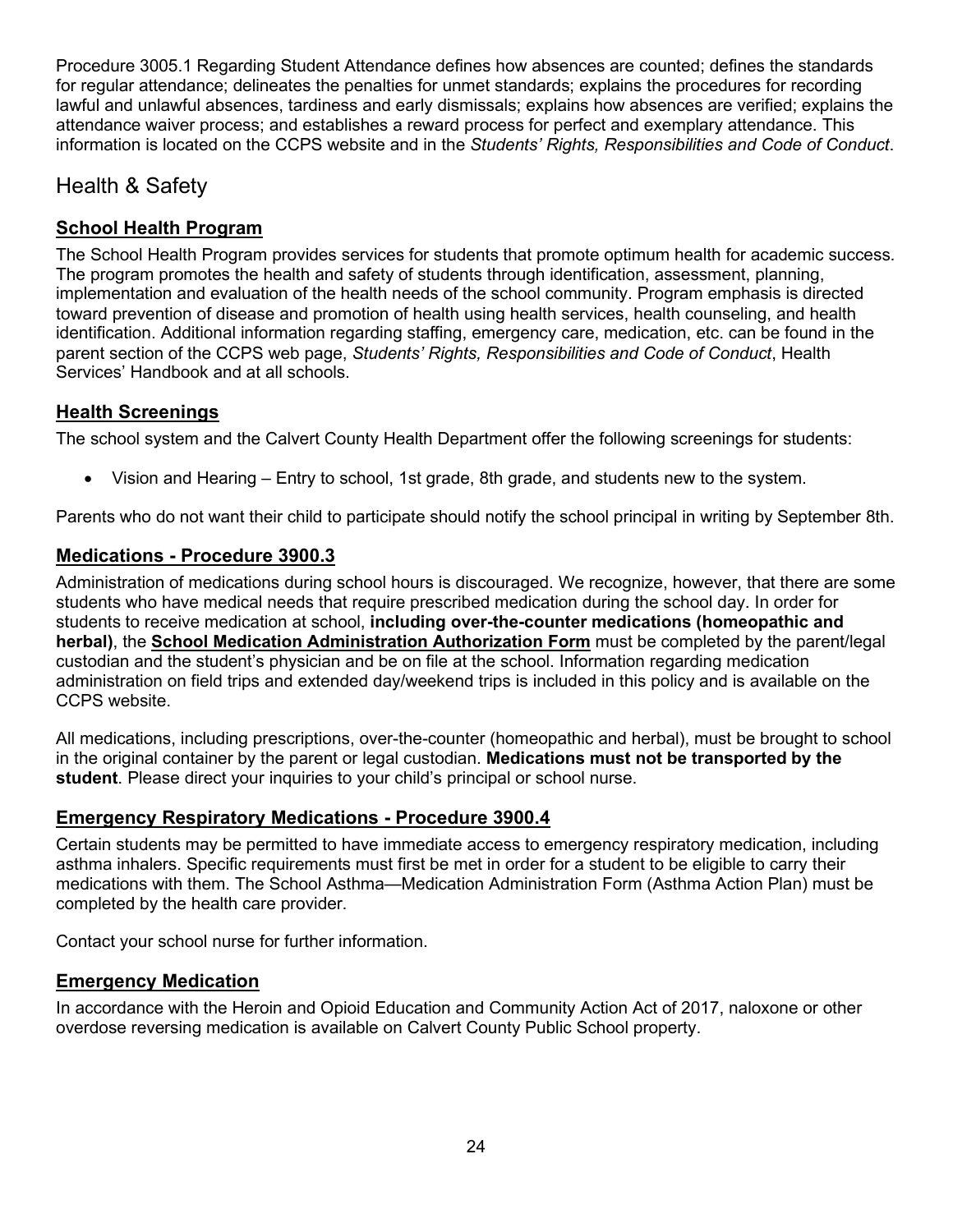#### <span id="page-24-0"></span>**Possession and Self-Administration of Emergency Medication**

Responsible and developmentally capable students may possess and self-administer certain medications, epinephrine auto-injectors, Glucagon or insulin if recommended by their health care provider and approved by the school nurse.

Contact your school nurse for further information.

**Additional information regarding staffing, emergency care, medication, etc. can be found in the parent section of the CCPS web page,** *Students' Rights, Responsibilities and Code of Conduct***, Health Services handbook, and at all schools.**

#### <span id="page-24-1"></span>**Medical Authorization**

Each year, schools ask parents to update the emergency information for their children. Emergency contact and medical information will be gathered via the Annual Student Update in HAC. Guardians will be directed to complete the update in HAC at the beginning of each year. Please report additional changes or updates as they occur throughout the year.

The emergency information includes a provision for parents to authorize schools to contact the child's physician when efforts to contact the parents are unsuccessful. Confidential information for health room personnel is also requested. Please be sure to list **all** medications and/or medical concerns or problems so that the school staff may be able to promptly and properly assist your child.

#### <span id="page-24-2"></span>**Tobacco Products and Smoking**

In accordance with COMAR 13A.02.04.01-07, the Calvert County Board of Education has a policy which prohibits the sale, use or distribution of tobacco or tobacco products on school property.

#### <span id="page-24-3"></span>**Safe and Drug-Free Schools**

Calvert County Public Schools continues to provide support in helping to prevent alcohol and other drug use, as well as youth violence, for our school community.

In an attempt to maintain an environment free from drugs, CCPS will work with local law enforcement to conduct canine drug scans of school lockers and student vehicles on high school parking lots. These scans will be random, limited in scope, and not targeted toward any individual or faction. All scans will be monitored by a building administrator.

#### <span id="page-24-4"></span>**Prohibition of Drugs and Alcohol on CCPS Property – Policy 1540**

The Board of Education is compelled to offer and maintain a safe, healthy and positive learning and work environment for all individuals associated with Calvert County Public Schools. Therefore, the Board is committed to a drug- and alcohol-free school system. The sale, distribution, use, or possession of alcohol, any illegal or illicit drug, and/or any drug paraphernalia is prohibited on school property. Being under the influence of illegal or illicit drugs and/or alcohol is prohibited on CCPS property at all times. In addition:

- A. Instructional and awareness programs informing students and employees about the harmful effects of substance abuse will be provided;
- B. Students and employees with identified drug or alcohol dependence/addiction problems who seek help will be offered assistance;
- C. All school properties are declared drug and alcohol free;
- D. Students may not possess, use, distribute or sell counterfeit drugs, look alike drugs, over-the-counter medication, or prescribed medications, except when possessed and used in accordance with Policies 3900.3 (Medication Administration) or 3900.4 (Use of Asthma Drugs and Related Medication);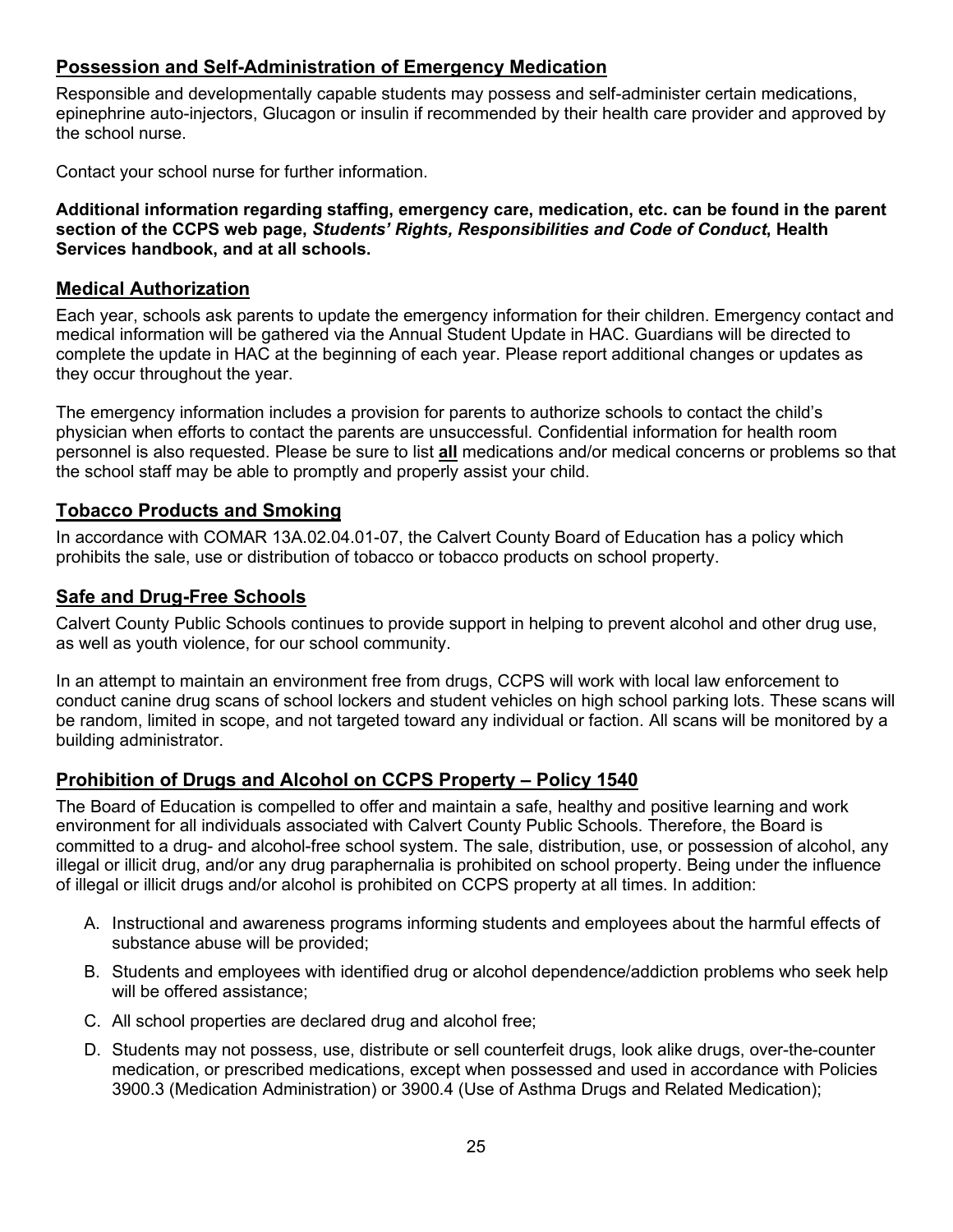- E. The use of alcohol by a CCPS employee is strictly prohibited during the discharge of official duties at locations off school properties where students are present when that employee is responsible for the supervision of a student(s);
- F. All persons and organizations who are on school property or are permitted to use school facilities in accordance with CCPS Policy 8120 (Use of School Facilities) must comply with this policy. This information is located on the Calvert County Public Schools' website.

Procedures 1540.1, 1540.2 and 1540.3 define how this policy will be enforced for employees, students and community members, respectively.

#### <span id="page-25-0"></span>**Immunization: It's the Law**

According to COMAR 10.06.04 and Maryland DHMH School Health Services Regulations, **a school administrator may not knowingly admit or retain a student without proper documentation of age– appropriate immunity against vaccine preventable diseases, or evidence of an appointment, within 20 calendar days, to obtain the required vaccines.**

**Students will not be allowed to attend schools effective (Day One) Tuesday, August 31, 2021, if the required documentation (vaccines or proof of appointment) is not provided.**

For school year 2021-2022, all appointments for vaccines must be prior to Saturday, September 18, 2021.

The Maryland Vaccine Requirements for Children Enrolled in Preschool Programs and in Schools and the corresponding Footnotes – Per DHMH COMAR 10.06.04.03 for the 2021-2022 School Year can be found at the following link:

Min\_Vacc\_Req 21\_22 Final.pdf (maryland.gov)

#### <span id="page-25-1"></span>**Weapons in CCPS – Policy 1515**

Weapons pose a threat of disruption and danger to the educational process in our schools.

Policy 1515 prohibits the possession of weapons on Calvert County Public School property. CCPS property includes all buildings and grounds, all leased or owned vehicles, all school buses when they are in use for official school business, and locations used for co- and extracurricular activities (including field trips). Policy 1515, which is available on the Calvert County Public Schools' website, defines weapons and notes the rare exceptions to this prohibition.

Procedure 1515.1 defines consequences for weapon possession by students, employees and other individuals on CCPS property.

## <span id="page-25-2"></span>Child Nutrition

Thank you for allowing us to serve your children through the National School Lunch and Breakfast Programs! Nutritious meals are offered every school day at all school locations. School meals offer a variety of food choices and meet nutrition standards established by the Healthy Hunger-Free Kids Act and the U.S. Department of Agriculture (USDA).

#### <span id="page-25-3"></span>**Free and/or Reduced-Price Meal Eligibility**

Some students may qualify for free or reduced-price meals. Eligibility is typically determined by household size and income. Household Meal Benefit Applications are sent home with each student at the beginning of the school year and are available on the school system website. Parents/Guardians need only submit **one**  application per household to apply.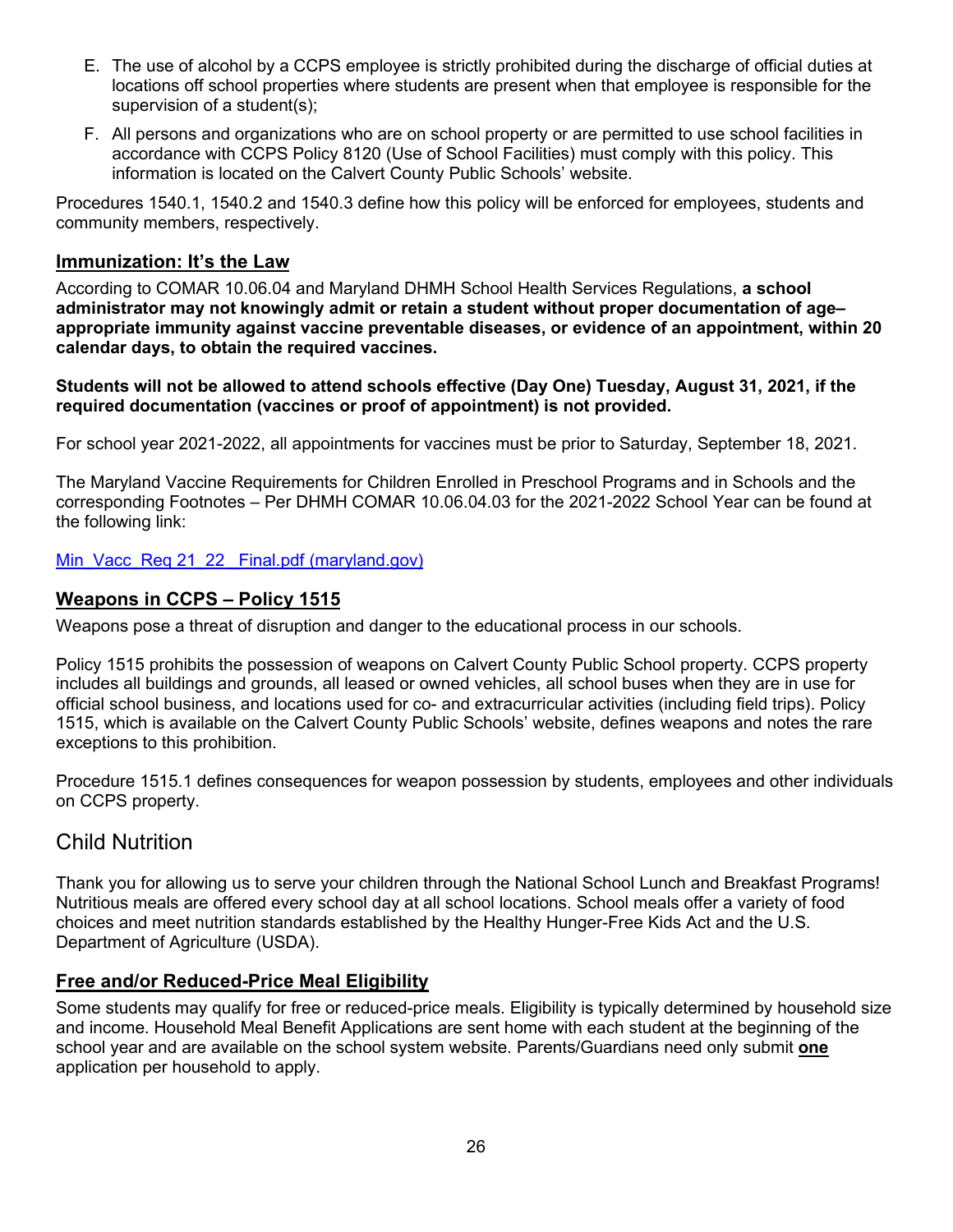### <span id="page-26-0"></span>**Student Meal Accounts**

Each school cafeteria has a computerized debit system which allows parents to deposit money on their child's very own cafeteria account. Students enter their assigned pin number at the cashier's station and meals and/or á la carte purchases are then subtracted from the student's account. Cash is always accepted, although parents may also make deposits online utilizing the [mySchoolBucks.com](https://www.myschoolbucks.com/login/getmain.do?action=home) website. This site allows you to view your child's account balance, monitor purchases and set up low balance notifications free of charge. However, please note that there is a fee assessed when using this service to deposit funds on to an account.

### <span id="page-26-1"></span>**Meal Pricing**

Meal prices are as follows: Breakfast \$1.65; Elementary Lunch \$2.65; Secondary Lunch \$2.80; Student Milk \$0.55. Families qualifying for reduced benefits for SY21-22 will not be charged for school meals.

#### <span id="page-26-2"></span>**Additional Program Information and Resources**

- Interactive menus with nutrition and allergen information along with a listing of a la carte prices are available at [https://www.calvertcounty.education](https://www.calvertcounty.education/) (select "School Meal Info" from the Quicklinks menu on the homepage). [https://www.calvertnet.k12.md.us/departments/child-nutrition/school-meal](https://www.calvertnet.k12.md.us/departments/child-nutrition/school-meal-information)[information](https://www.calvertnet.k12.md.us/departments/child-nutrition/school-meal-information)
- If your child has special dietary needs due to a disability (including life-threatening food allergies or lactose intolerance) and plans to participate in the school meal program, a Dietary Modification Form must be completed by a licensed physician and submitted to the school nurse in order for modifications to be made. This form is available from the school nurse or at <https://www.calvertcounty.education/> under "Departments > Child Nutrition" [https://www.calvertnet.k12.md.us/departments/child-nutrition.](https://www.calvertnet.k12.md.us/departments/child-nutrition)
- A system-wide procedure has been established for students who come to school without a meal or money to purchase a meal. You may view this procedure in detail at <https://www.calvertcounty.education/> under "Departments > Child Nutrition" [https://www.calvertnet.k12.md.us/departments/child-nutrition.](https://www.calvertnet.k12.md.us/departments/child-nutrition)
- If you need help completing a Household Meal Benefit Application, have a question about a menu item, or have any other questions regarding the school meal program, please contact the Child Nutrition office at 443-550-8680.

Thank you for allowing us to serve your children!

### <span id="page-26-3"></span>Educational Programs & Services

#### <span id="page-26-4"></span>**Infants and Toddlers Program**

Children from birth up to age three with developmental delays or disabilities may receive early intervention services. The program focuses on ensuring that eligible children and their families have access to services. These may include diagnosis and evaluation, educational services, speech therapy, physical therapy, occupational therapy, social work, nursing, family education and information about referral. For information, call 443-550-8405.

#### <span id="page-26-5"></span>**Pre-Kindergarten**

The Pre-Kindergarten program was developed in 1979 by the Maryland State Department of Education to meet the needs of low-income students who may not have the readiness skills to be successful in school. Prekindergarten programs are located at Barstow, Beach, Calvert, Dowell, Huntingtown, The Patuxent Appeal Elementary Campus, Sunderland, St. Leonard and Windy Hill elementary schools. Children must be four years old by September 1, 2022 (for the 2022-23 school year) to be considered for the pre-kindergarten program and are selected for pre-kindergarten based on the criteria and guidelines set by the Maryland State Department of Education and Calvert County Public Schools as per the following prioritized criteria:

#### Category I

• Child's family must be eligible for free- or reduced-priced meals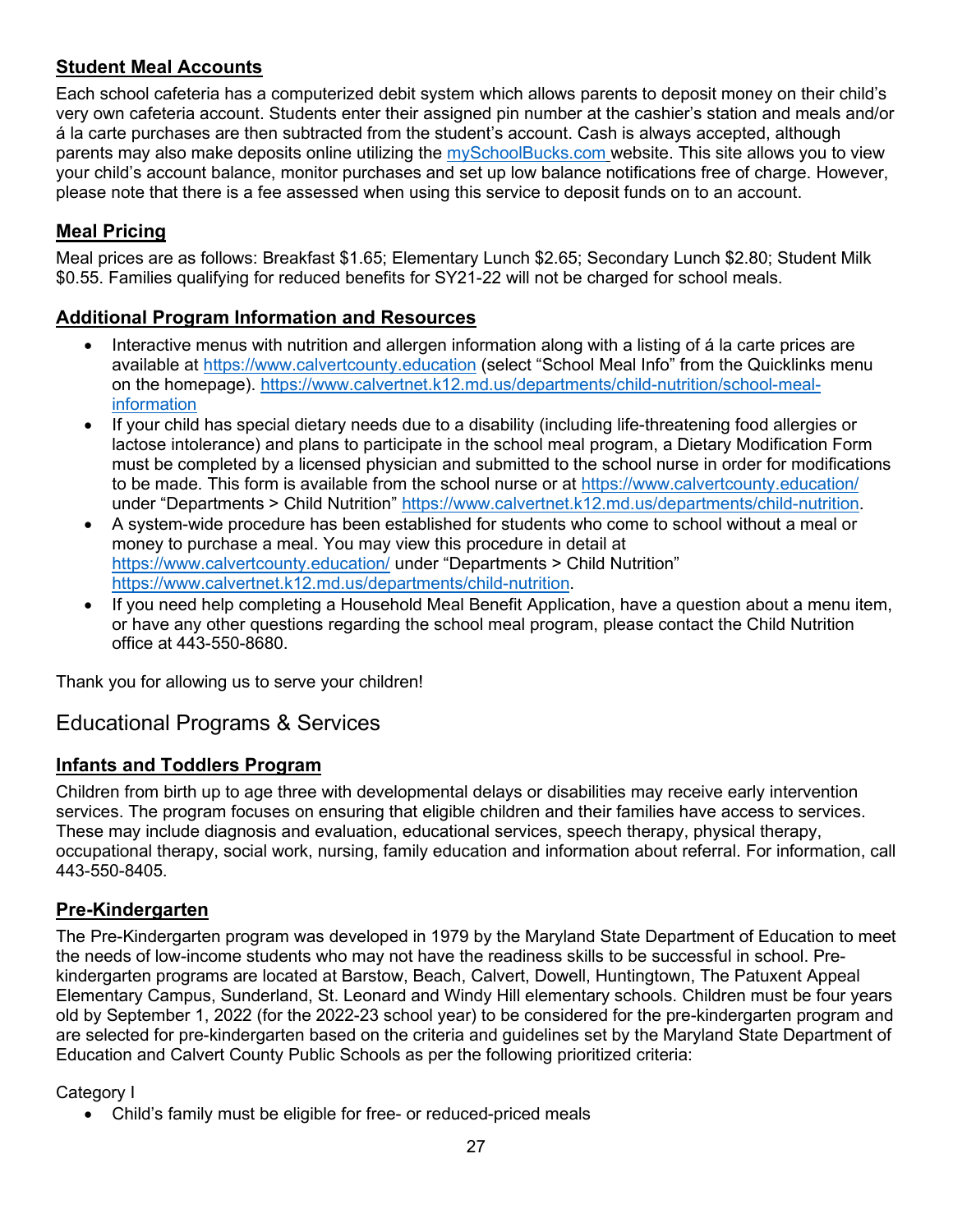• Children from homeless families are also eligible

### Category II

- Child participated in State or Federal Early Childhood Programs
- Head Start or English Speakers of Other Languages (ESOL)

### Category III

- Other Academic (Educational) Needs
- Preschool Special Education (student with IEP)
- Child Find Referral
- Child with demonstrated academic delay (as measured by a CCPS identified development assessment)
- Families whose incomes are up to ten percent over the Free and Reduced Meals Income Guidelines

For information, call 443-550-8040.

### <span id="page-27-0"></span>**Early Childhood Special Education**

Child Find is the point of initial contact for families concerned about the development of their young children ages 3-5. The program coordinates screening, assessment and development of an individual education program and/or referral to a community agency. For information, call 443-550-8381.

### <span id="page-27-1"></span>**Special Education**

The Special Education Department works collaboratively with other CCPS departments and schools to provide essential staff development and planning opportunities in order to meet students' diverse needs. For students with a disability, a continuum of services is provided through individualized educational programming. Special Education services are available for eligible children from age 3 to age 21. Written requests for educational evaluations for students who are Calvert County Residents who attend a private school in Calvert County or who are parentally instructed are to be addressed to a student's would-be public school location.

#### <span id="page-27-2"></span>**Home Instruction for Parents of Preschool Youngsters (HIPPY)/Healthy Families**

Nurturing learning at home is the goal of the HIPPY Program. Parents are long recognized as children's first and most important teachers. Parents welcome the guidance and instructional materials that the resource specialist brings to the home each week. Healthy Families is offered at the most crucial time for a familypregnancy through age 5, when bonding and attachment are so important. Early positive relationships impact brain development and a child's overall social, emotional, and intellectual functioning. Healthy Families focuses on enhancing parent-child relationships among at-risk populations. For more information, call 443-550-8050.

#### <span id="page-27-3"></span>**Home and Hospital Teaching**

Home and Hospital Teaching is designed to provide short-term instruction to public school students, at home or in medical facilities, who are unable to attend their school of enrollment due to a diagnosed physical or emotional condition. Instructional services in the core subjects are available to all qualified students during convalescence or treatment time.

Students who will be out of school for a minimum of three weeks may be eligible to receive home teaching services provided verification of the physical or emotional condition is determined by a psychiatrist, licensed psychologist, physician or nurse practitioner. Such verification must state that the physical or emotional condition prevents the student from participating in the student's school of enrollment.

### <span id="page-27-4"></span>**Chronic Health Impaired Program for Students (CHIPS)**

Home and Hospital tutoring may be provided for students identified as chronically health impaired and whose physical or emotional condition requires the student to be absent from school on an intermittent basis. These conditions include, but are not limited to: kidney failure, cancer, asthma, cystic fibrosis, and sickle cell anemia. To qualify for CHIPS, a student must be chronically absent from school due to a diagnosed chronic physical or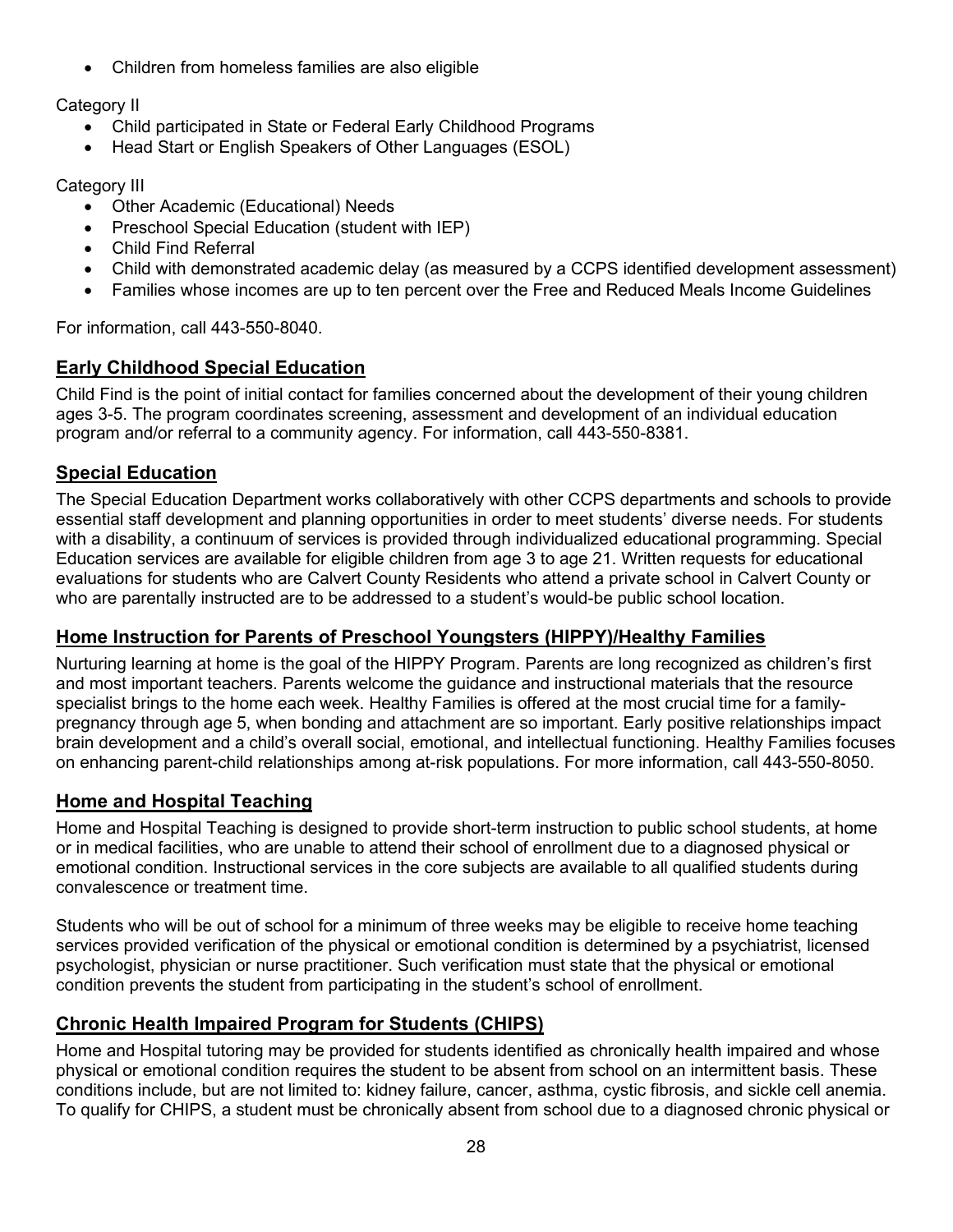emotional condition verified by a physician, nurse practitioner, licensed psychologist or a psychiatrist. Once approved, a student may receive tutoring during periods of illness, but is encouraged to attend school whenever his/her health permits. A tutor may be provided when there are two or more consecutive days of absence for the diagnosed chronic illness. Parents should contact the school counselor for an application and further information.

#### <span id="page-28-0"></span>**Homeless Children**

This program offers school transportation, supplies, and services to students deemed homeless. Services include immediate enrollment, assistance with obtaining required school records, and academic support. Related activities include family referrals to local resources, building community partnerships, and professional development. For further questions, please contact Tracy Loyd, Homeless Liaison, at 443-550-8465.

#### <span id="page-28-1"></span>**Head Start**

The Calvert County Public Schools Head Start Program mission is to provide a quality program with an integrated system of comprehensive, multidisciplinary services to participating families and eligible children age three to five. For additional information, call 443-550-8062.

#### <span id="page-28-2"></span>**Judy Center**

The Judy Center Partnership at the Patuxent - Appeal Elementary Campus is a grant-funded school readiness initiative within the Patuxent and Calvert elementary school districts. The mission of the Judy Center is to provide comprehensive, integrated, full-day, full-year services that promote school readiness for children birth to age 5. For additional information, call 443-550-8077.

#### <span id="page-28-3"></span>**Before and After School Child Care Program**

A child care program operates in elementary schools from 6:30 a.m. until school opens and after the close of school until 6:30 p.m. Participants must be students at the school where the program is offered.

Centers are unable to care for pre-kindergarten students for the half day when they are not in school. Children participate in activities that include homework time, physical activity and games. Students receive a daily snack. For additional information, call 443-550-8040 or 443-550-8041.

### <span id="page-28-4"></span>Student Information

#### <span id="page-28-5"></span>**What is a Referral?**

A referral is a form used by a staff member to transfer information to the school administration regarding student behavioral issues.

#### <span id="page-28-6"></span>**Bullying/Harassment/Intimidation – Procedure 1118.3**

The Safe Schools Reporting Act of 2005 mandates local boards of education to report incidents of harassment and intimidation (bullying) against students attending public schools.

This law became effective in July 2005. To comply with this mandate, the Maryland State Department of Education (MSDE) created a standard *Bulling, Harassment, or Intimidation Reporting* form to be completed by parents, students, staff or other close relatives.

To that end, Calvert County Public Schools will not condone or allow any verbal, written or physical assaults or harassments in any form, including hazing or similar activities. Any activities that humiliate, tease, harass, injure, or potentially injure as part of a ritual belonging to a club, team, or group are strictly forbidden in any form.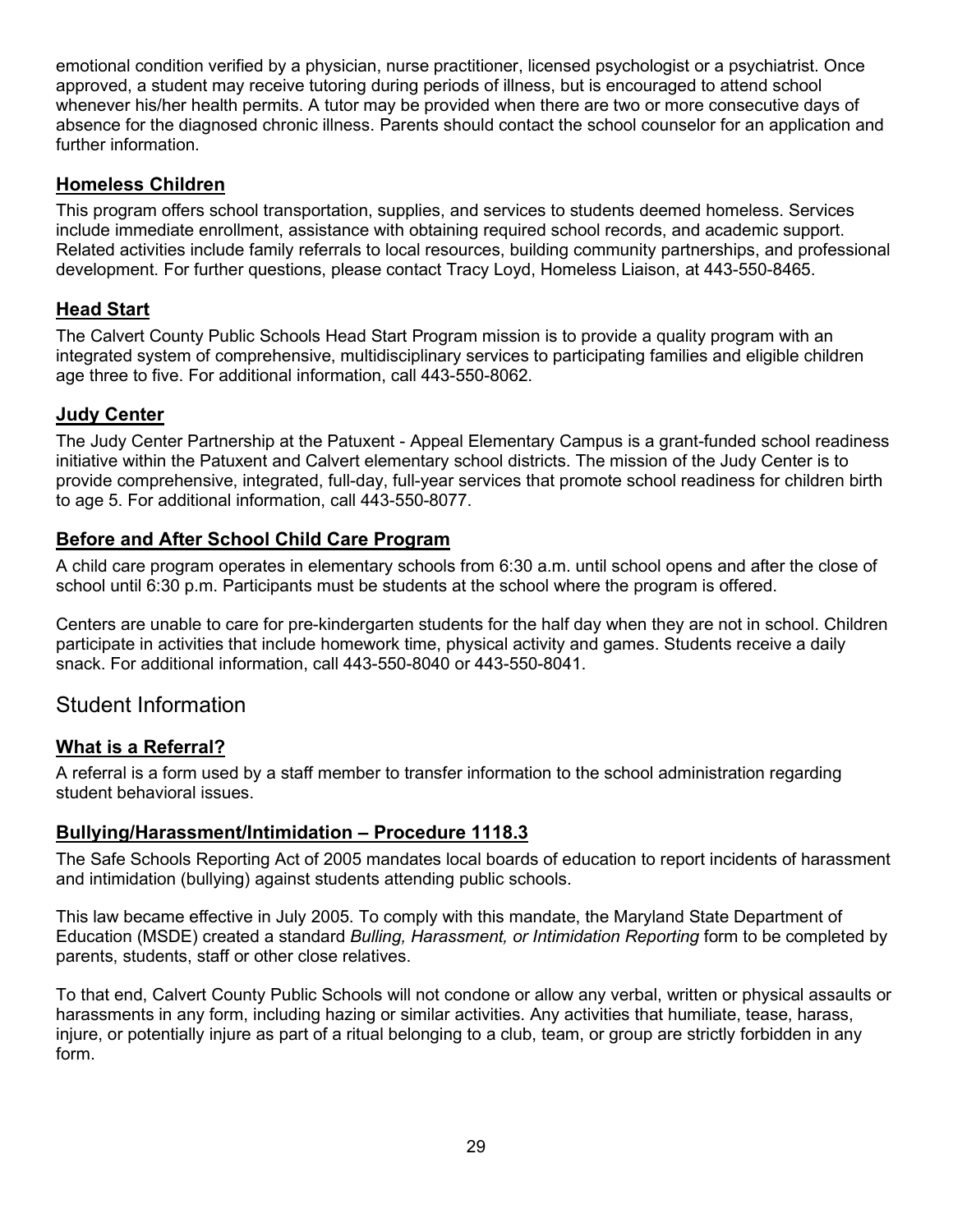## <span id="page-29-0"></span>**Filing Complaints of Bullying/Harassment/Intimidation and Discrimination – Procedure 1118.1**

Any student or group of students who has a complaint regarding an act of harassment, intimidation, bullying, and discrimination by another student or school employee during school hours, or at a school-sponsored event, should bring the problem to the attention of a school administrator or another adult in the school as soon after the event as possible. The complaint may be oral or written. The Bullying, Harassment, or Intimidation Reporting Form may be obtained in the school's main office, guidance office, and other locations determined by the school, and in the *Students' Rights, Responsibilities and Code of Conduct*. The form may also be obtained electronically from the CCPS website. Students in Calvert County Public Schools may report incidents of harassment, intimidation, bullying, and discrimination without fear of harm or retaliation. For more information, please contact your school administrator or the Department of Student Services at 443-550-8460.

#### <span id="page-29-1"></span>**Discipline Information**

Discipline information is part of the student's educational record.

#### <span id="page-29-2"></span>**Homework**

Homework is a valuable and integral component of an effective instructional program and consequently should be regularly assigned to all students. Students should be encouraged to view homework as their responsibility and parents must play a role in this effort.

- Homework should be assigned to all students and be appropriate to their age, ability and independent work level.
- Homework assignments should take into consideration individual differences of students such as ability, conditions at home and resources at home.
- Assignments should be clearly and thoroughly explained.
- Assignments should be varied in kind, purpose and procedure.
- Teachers should not assign more homework than is essential to assess student mastery or understanding.
- All homework should be reviewed and/or evaluated and returned to students as soon as possible.
- Teachers shall inform students about how homework is to be incorporated into their grade.

#### <span id="page-29-3"></span>**Use of Electronic and Communication Devices**

In reviewing the current guidelines and practices, Calvert County Public Schools believe there are positive and negative aspects of allowing students to have electronic and communication devices on school property. While they can enhance instructional practices in our buildings, they have the potential to disrupt classroom instruction and the overall school climate. In addition, the safety of students and staff could be compromised by inappropriate use of these devices. The following guidelines have been developed to address the possession of these devices on school property.

Students may bring electronic and communication devices, including cellular phones, laptops, tablets, etc. to school. These are high risk items for theft, loss, and/or damage. Calvert County Public Schools will not be responsible for the theft, loss, and/or damage of electronic and communication devices.

Students must adhere to individual school and classroom procedures. Devices used in a manner disruptive or distracting to the school environment may be confiscated, require parent pick-up, restricted from school property, and/or lead to consequences as outlined in the *Students' Rights, Responsibilities and Code of Conduct.*

- Devices should be registered at the school by completing the Electronic and Communication Device Registration form.
- The camera function of any device must not be used on school property unless used for instructional and/or academic purposes and with the approval of administration and/or a teacher.
- Students may use electronic communication devices on school property up to 15 minutes prior to the first bell.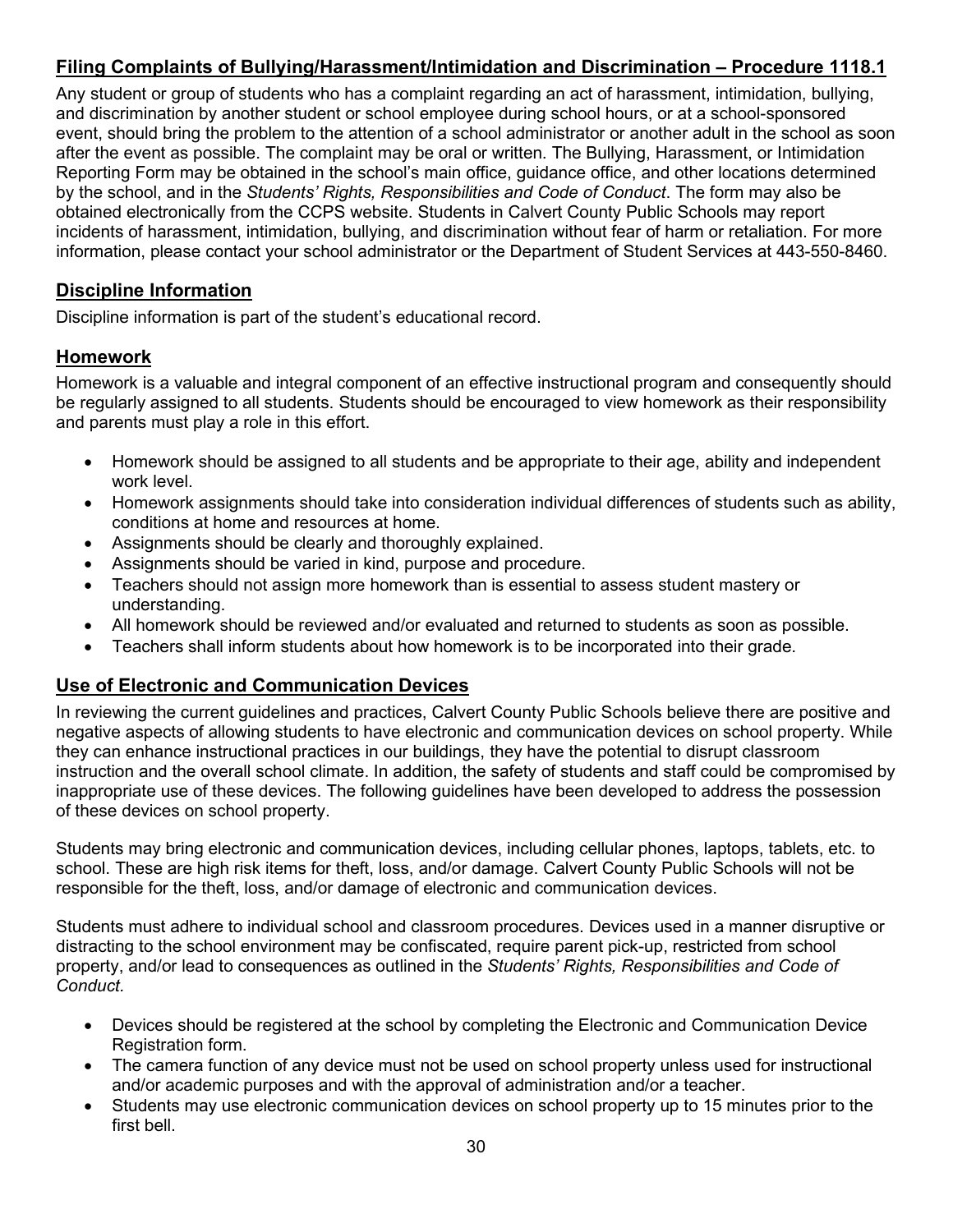These conditions do not apply to:

- Students who use electronic devices as a result of medical reasons, 504s, or IEPs. In these cases, medical documentation and/or documentation from the 504 and IEP teams must be placed in the student's file;
- Law enforcement officers:
- Visitors for an approved program;
- Staff members employed by Calvert County Public Schools.

There should be no expectation to charge a device or have Internet or Wi-Fi connectivity on school property.

\*\*This information can also be found in the *Students' Rights, Responsibilities and Code of Conduct*.

#### <span id="page-30-0"></span>**Textbooks and Materials**

Parents/legal custodians will be notified via appropriate means at the beginning of each school year regarding the care of textbooks and materials assigned to the student.

Parents/legal custodians of students who have lost, damaged, and/or destroyed a textbook or other CCPSowned materials will be financially responsible for the replacement of the textbook or materials. The school will bill the student/parent for the cost of replacement of books or materials.

#### <span id="page-30-1"></span>**Work Permits**

The Maryland Department of Labor, Licensing & Regulation (DLLR) and the Division of Labor & Industry have revised the procedures for obtaining a work permit. The work permit and detailed instructions can be found online at [http://www.dllr.state.md.us/labor/wages/empm.shtml.](http://www.dllr.state.md.us/labor/wages/empm.shtml) If you have any questions, please contact your child's school counselor or the Department of Student Services at 443-550-8460.

### <span id="page-30-2"></span>Student Records

#### <span id="page-30-3"></span>**Student Records/Family Education Rights and Privacy Act (FERPA)**

Student records may be sent to other schools or institutions without parental permission if and/or when students transfer into or out of our school system. The student records regulations set forth in COMAR (Code of Maryland Regulations) states that local school systems or educational institutions may disclose personally identifiable information from student records without the written consent of the parent or legal custodian of the student or the eligible student if the disclosure is to other school officials who have been determined by the system or institution to have legitimate educational interests. School officials include teachers, itinerant staff, administrators, contractors, consultants, and other outside service providers who perform services that are identified by CCPS as required to provide a student free, appropriate public education. An individual has a legitimate educational interest when he/she requires specific information to perform his/her official duties in order to serve the needs of CCPS students. This means that school teams, such as IEP Teams, 504 Teams, Student Services Teams, and some other teams have access to student records without violating FERPA. Team members, whether or not employed by CCPS, have a legitimate need to know information contained in individual student's records in order to perform their function as a team. Accordingly, the principal will designate members of these teams as school officials with legitimate educational interests.

The primary rights of a parent under FERPA are:

- The right to inspect and review education records;
- The right to seek to amend education records;
- The right to have some control over the disclosure of information from the education records. If a parent wishes to inspect, review or amend a student's record(s), the parent must make an appointment to meet with the school principal and/or his/her designee.

The following steps should be taken to amend education records: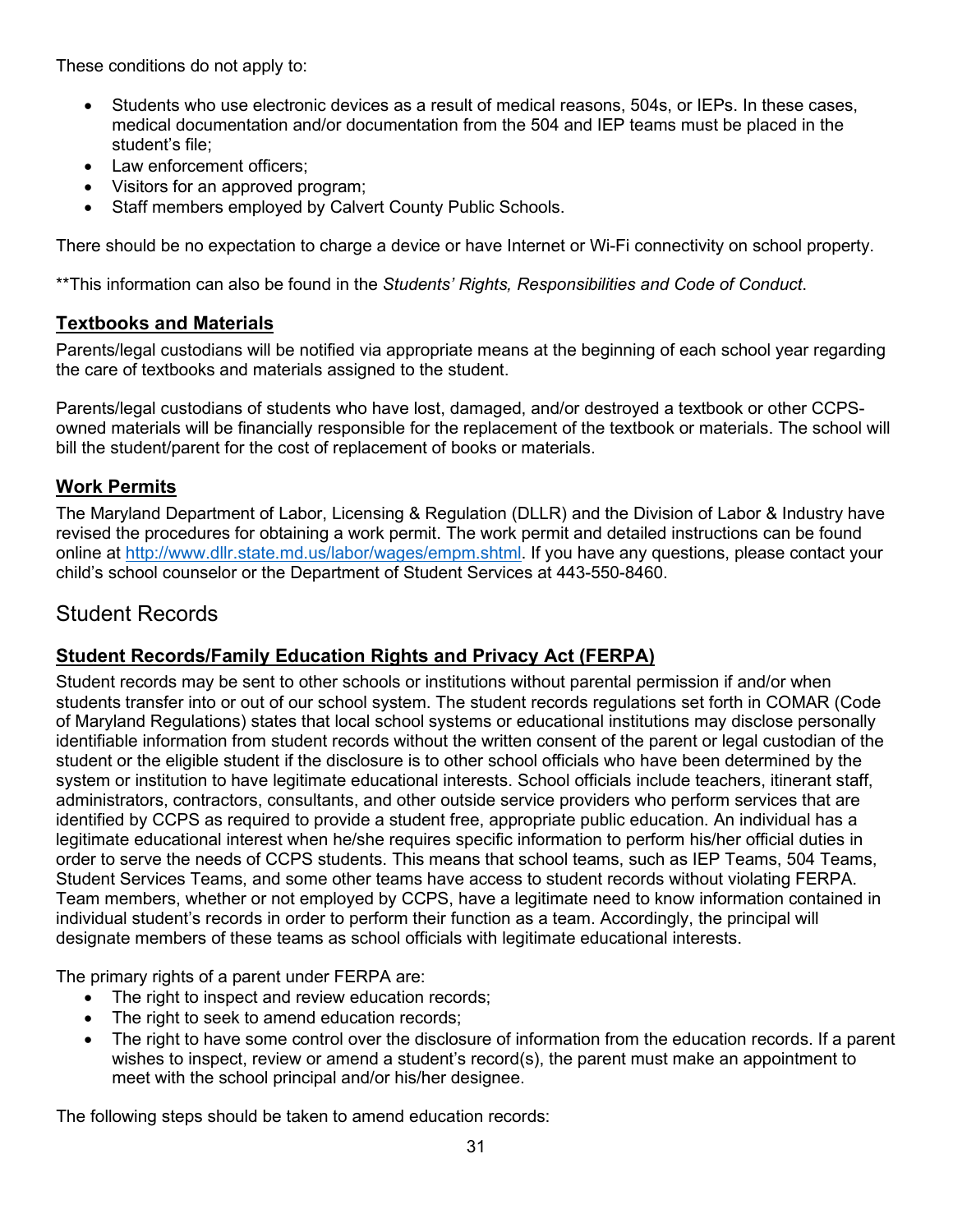- The parents should identify the portion of the record believed to be inaccurate or missing.
- The school must decide within a reasonable period of time whether to amend, as requested.
- If the school decides not to amend, it must inform the parent of their right to a hearing.
- After the hearing is held, if the decision is sustained not to amend the records, the parent has a right to insert a statement of disagreement in the record.

#### <span id="page-31-0"></span>**Noncustodial Parent**

Many children attending public school reside in single-parent households, foster care or in blended families. In many instances, the noncustodial, natural parent continues to have an interest in the achievement, attendance, adjustment and other school activities of the child.

Noncustodial parents may receive copies of report cards, progress reports, IEP/504 information, calendars and other special materials of interest so they may participate in the education of the child. Parents wishing to receive this information should contact the school principal.

Parents of eligible students have the right to:

- Inspect and review the student's education records;
- Request an amendment of the student's education records to keep those records confidential and to have school record inaccuracies corrected;
- Consent to disclosures of personally identifiable information contained in the student's education records, except to the extent that regulations authorize disclosure without consent;
- File a complaint with the U.S. Department of Education under 34 CFR 99.64 concerning alleged failures by the Calvert County Public School System to comply with the requirements of the FERPA; and
- Obtain a copy of the policy adopted under 34 CFR 99.6 and the places where copies of the policy are located.

Personally identifiable information which is collected, maintained and used by the school system may be transmitted to the Maryland State Department of Education in unidentifiable form.

#### <span id="page-31-1"></span>**Parents/Legal Custodian Rights Under FERPA**

Parents/legal custodians have a right to file a complaint with the Family Policy Compliance Office (FPCO) in the U.S. Department of Education at [www.ed.gov/policy/gen/guid/fpco](http://www.ed.gov/policy/gen/guid/fpco) or 400 Maryland Avenue, SW Washington, DC 20202 regarding non-compliance with the above requirements.

#### <span id="page-31-2"></span>**Protection of Pupil Rights Amendment**

CCPS must obtain prior written consent from a parent/legal custodian before administering a survey, analysis, or evaluation to students concerning any of the eight areas listed below:

- 1. Political affiliations or beliefs of the student or the student's parent;
- 2. Mental or psychological problems of the student or the student's family;
- 3. Sexual behavior or attitudes;
- 4. Illegal, anti-social, self-incriminating or demeaning behavior;
- 5. Critical appraisals of other individuals with whom respondents have close family relationships;
- 6. Legally recognized privileged or analogous relationships, such as those of lawyers, physicians, and ministers;
- 7. Religious practices, affiliations, or beliefs of the student or student's parents; or
- 8. Income (other than that required by law to determine eligibility for participation in a program or for receiving financial assistance under such program).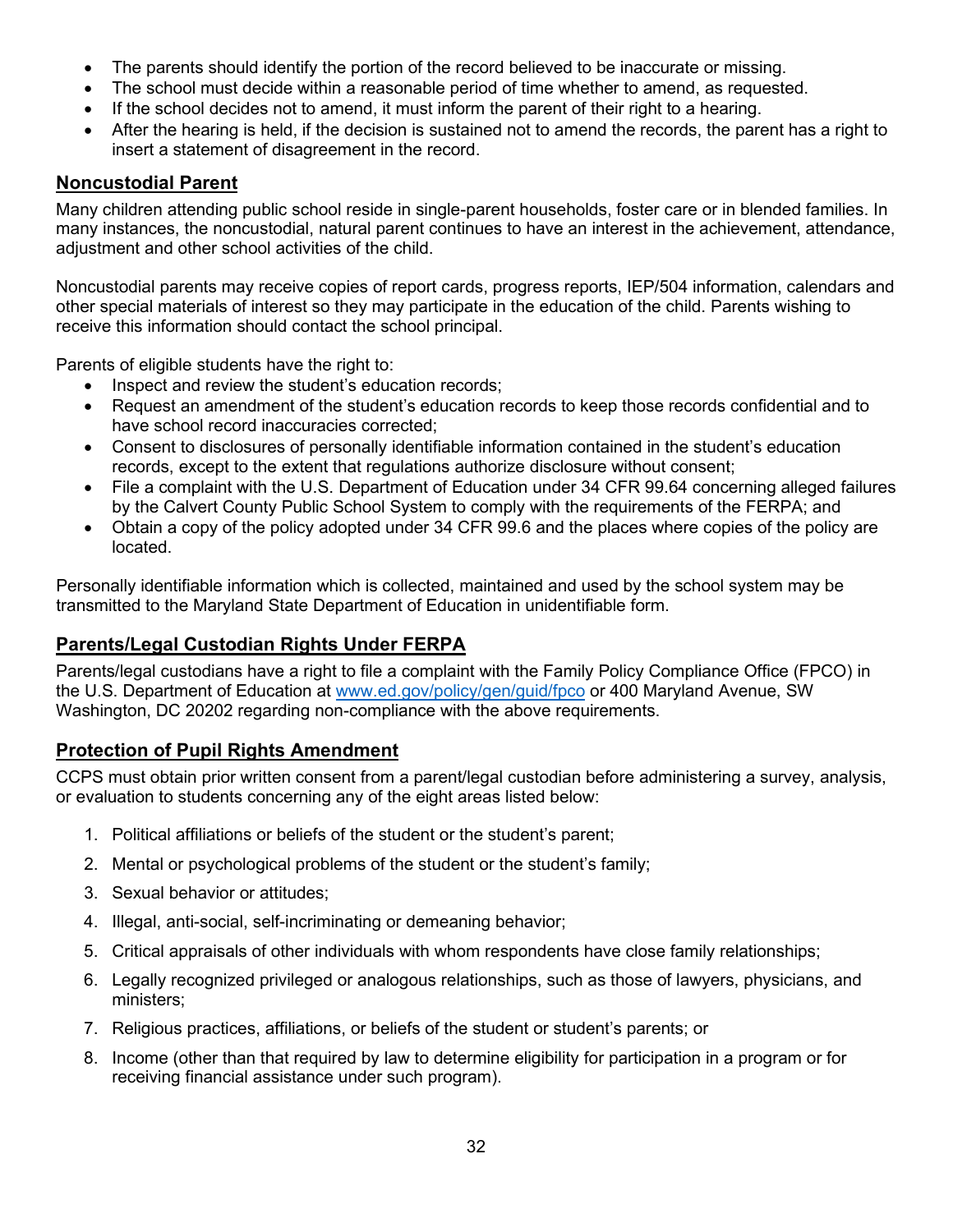## <span id="page-32-0"></span>Student Transportation – Policy 4201

The Board of Education is committed to ensuring that students are transported to and from school and other Board-approved activities in a safe and efficient manner.

Policy 4201 – Student Transportation states:

The Calvert County Board of Education recognizes the importance of providing a safe and efficient system of transportation and acknowledges, as stewards of county resources, its responsibility to ensure that transportation is provided in an economical manner. Given the need for fiscal responsibility and a safe transportation system for students, the school system will work closely with independent bus contractors to ensure compliance with all procedures and applicable laws.

In order to implement this policy, the Department of Transportation operates under a set of six procedures. These procedures define the procurement of services (4201.1), the provision of student transportation (4201.2), bus stops and seating assignments (4202.3), routing and scheduling (4201.4), administrative and operational guidelines (4201.5), and transportation for co-curricular, extracurricular, and field trips (4201.6).

Additionally, procedures for audio-video surveillance on school vehicles (1060.2) and school vehicle driver alcohol and controlled substances testing (4210.1) apply to the overall operation of the department.

The full set of procedures can be found on the Calvert County Public Schools website at [https://www.calvertcounty.education](https://www.calvertcounty.education/)  $\rightarrow$  District Information  $\rightarrow$  Policies  $\rightarrow$  Administration.

#### <span id="page-32-1"></span>**PARENTS RIGHTS AND RESPONSIBILITIES FOR SAFELY GETTING STUDENTS TO AND FROM THE BUS STOP & FOR BEING SAFE ON THE BUS**

Parents have a right to expect Transportation services which are…

- physically and emotionally safe,
- provided on busses which are safe and clean.
- fulfilled by drivers who treat everyone professionally, and who operate the bus safely and efficiently.

While the list below is not exhaustive, it indicates many of the safety topics parents are responsible for teaching their children. Parents should also review the "Rights and Responsibilities of Students" for Transportation.

- 1. Riding the school vehicle is a privilege. This privilege may be temporarily denied or permanently revoked if misconduct of the child jeopardizes the safe operation of the school vehicle or the safety of the children riding the bus. Therefore, it shall be the responsibility of the parent to provide safe transportation to and from school for students who have been denied the privilege of riding a school vehicle. The compulsory school attendance law remains in effect. Students with disabilities may be given additional considerations per the Individual with Disabilities Educational Act (IDEA).
- 2. Parents should review the rules with their children.
- 3. Parents should be supportive of the drivers and encourage strict compliance with all Calvert County Public School bus rules and regulations regarding discipline, as well as safety related matters. Parents may not board the bus to interact with the bus driver, bus assistant or students, nor may parents stand between the service doors in a manner which hinders the bus driver from opening and closing them.
- 4. Parents are responsible for the safety of their children from the time the children leave home in the morning until the school vehicle is arriving at the bus stop and at the end of the day from the time the school vehicle departs the bus stop until the children reach home.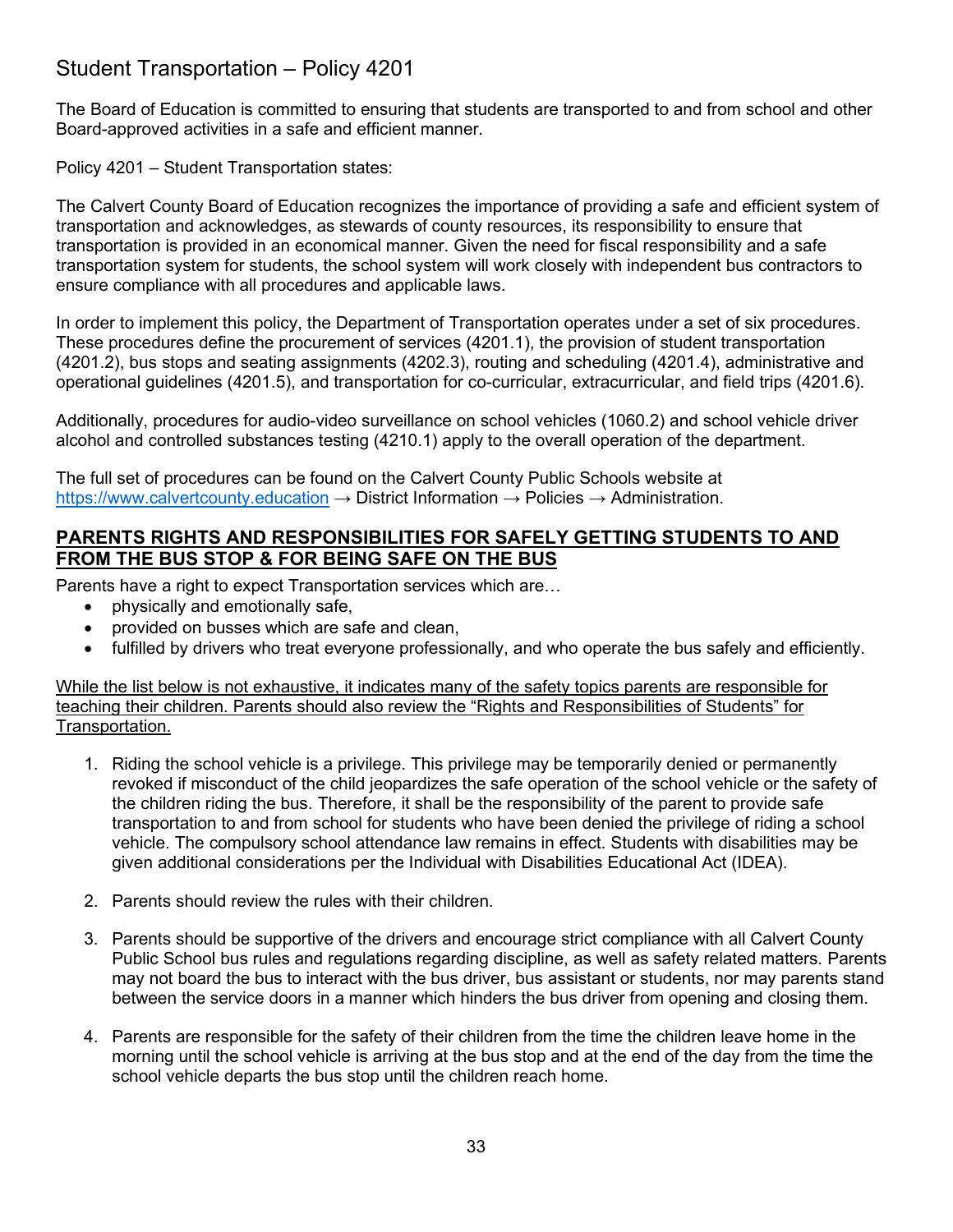- 5. Parents who drive to a bus stop must park more than thirty (30) feet away from the stop sign/intersection. Stroller, golf carts and vehicles, should be parked only on one side of the street, and vehicles should not idle for more than five (5) minutes. Also, parents must actively supervise their children so they do not exit their private vehicles and step directly into traffic, or walk in between parked vehicles into traffic without looking for oncoming traffic.
- 6. Children should leave their home early enough to arrive at the designated school vehicle stop or crossing point five minutes before the scheduled arrival time of the school vehicle. They must also wait five minutes after the typical pick-up/drop-off time of the arrival of the bus. This is a safety matter. No students should walk or run towards a school vehicle that is pulling up to a stop. Also, students cannot expect the bus driver to stop for them if the bus passes back by the stop.
- 7. Parents, together with their children, should develop a route to and from the school vehicle stop or school which minimizes the exposure of the children to vehicular traffic. The route should be direct and uninterrupted. Short-cuts through private property, isolated fields and woods or across streams often can be dangerous. Entering abandoned houses or deserted buildings by children on their way to or from the school vehicle stop or school should be actively discouraged. The route should be direct and uninterrupted.
- 8. Parents should walk with children to and from the bus stop using the opportunity to teach the children proper pedestrian practices. If the parent cannot accompany their children, arrangements should be made if possible for older children (brother/sister or neighbor) to escort the younger children to and from the school vehicle stop or school.
- 9. Teach students:
	- a. to wait ten—fifteen long paces away from where the bus will stop.
	- b. to always stay ten—fifteen feet away from the bus on all sides.
	- c. not to move towards the bus while it is in motion.
	- d. to remain still until the bus has come to a complete stop and the bus driver has activated all of the lights.
	- e. to walk, not run, to and from the bus.
	- f. to always walk in a straight line to/from the service door. Never walk alongside the bus or diagonally towards/from the service door.
	- g. to never cross the road behind the bus, only in front of the bus and only ten feet away from the front bumper. Make sure the student can see the bus driver's eyes.
	- h. never to use headphones or cell phones when boarding or unloading. Children must be fully aware of their surroundings in order to be safe arriving at or leaving a bus stop.
	- i. never, ever go back towards a bus or attempt to go under a bus for anything that might have been dropped. Instead get the bus driver's attention.
	- j. never go near the rear wheels or rear bumper of the bus.
- 10. Parents should develop in their children a healthy awareness of how to, and how not to, interact with strangers. Do not permit your children to accept candy, soft drinks, money, toys, or rides from strangers, or to associate with anyone they do not know. Teach your children that if this problem is encountered on the way to or from school or at any other time the parent, bus driver, teacher or other responsible driver must be told as soon as possible. This could be a matter for law enforcement. Students should be taught to travel directly to and from home and the bus stop each morning and afternoon.
- 11. Weather should determine how children are to be dressed. Encourage your children to wear the type of clothing which will not only keep them warm and allow them to see where they are going, but also to permit them to be seen by passing motorists. If children cannot be seen by the drivers of vehicles, they are in danger.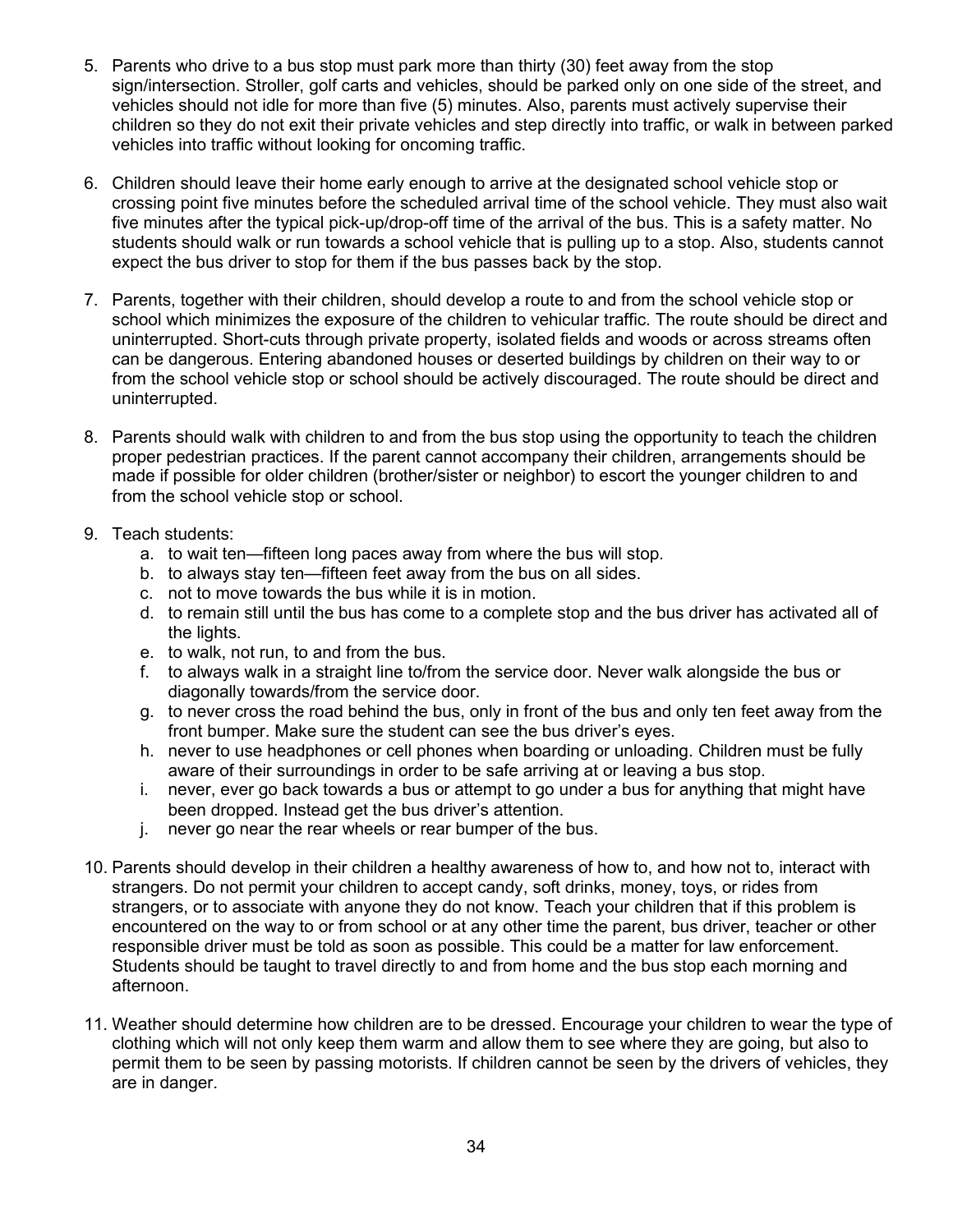- 12. Students must show consideration and respect for the property of those citizens whose home and places of business are located along their routes. Parents should be aware of their liability for damage caused by their children to the property of others, including;
	- a. the school vehicle/bus,
	- b. when children walk to and from the bus stop,
	- c. while they wait at the school bus stop, and
	- d. when they walk home from the unloading area at the end of their day.
- 13. Parents should encourage their children to be aware of their surroundings at all times so they can behave safely as pedestrians. Especially when boarding or disembarking, students should not be using electronic devices, nor should they have any earpieces/headphones on over their ears.
- 14. Neither parents nor guardians are permitted to board the bus to load or unload the student, nor are the parents or guardians permitted to secure or release students from safety equipment on the bus. Parents are welcome to request a conference with bus staff by contacting the Transportation Department or their child's school principal.

#### <span id="page-34-0"></span>**Communication Devices on School Buses**

The camera function of any device must not be used on school property, on school buses, or at any schoolsponsored event. No pictures or videos are to be taken on the bus and the use of the flash on the bus is prohibited. Students may use electronic communication devices on school property up to 15 minutes prior to the first bell.

#### <span id="page-34-1"></span>**Safe Practices at Bus Stops**

Parents are asked to please reinforce to their children to exercise caution at all bus stops. Please take this opportunity to review these expectations with your children:

- Students should stand ten-fifteen long paces away from where the bus will stop.
- No one, adult or child, should be standing in the road waiting for the bus; this should be done off of the road.
- No one should be moving towards the bus or the street as the bus approaches the bus stop. Only after the bus driver has brought the bus to a complete halt, with the red lights flashing and the stop arm out, should students approach the bus to board.
- Students who must cross over a street to/from the bus stop must walk at least 15 feet away from the bus. Parents are encouraged to cross the street with their child to load and unload the bus each trip. Students who get on and off on the door side of the bus must walk in a straight line to/from the bus door when at all possible.
- When boarding the bus, students must be fully seated as quickly as possible so that the bus can depart the bus stop in a safe and efficient manner.
- Students are to be seated facing forward in their seats.
- Students are to be seated on their backsides, not sitting on their legs or kneeling. Reminder phrase: nose and toes towards the front windshield.
- Students are to remove their backpacks from their backs when seated.
- Students must remain seated until the bus comes to a complete stop BEFORE they rise from their seats to leave the bus, whether at school, at home, or any other location.

#### <span id="page-34-2"></span>**Bus Routing Software**

The Transportation Department is implementing transportation routing software. Individual school bus routes are being evaluated as are individual bus stops to ensure compliance with state regulations and local policies and guidelines governing the number and location of assigned bus stops. These impact the cost of bussing, school arrival time and the amount of fuel consumed. One minor factor in routing is that on many routes, where it is safe to do so, bus stops in the morning will only be made on the way out of a neighborhood, while afternoon bus stops will be made on the way into the neighborhood. This will slightly reduce the length of time students are on the bus and reduce the number of students who miss the bus because they were not at the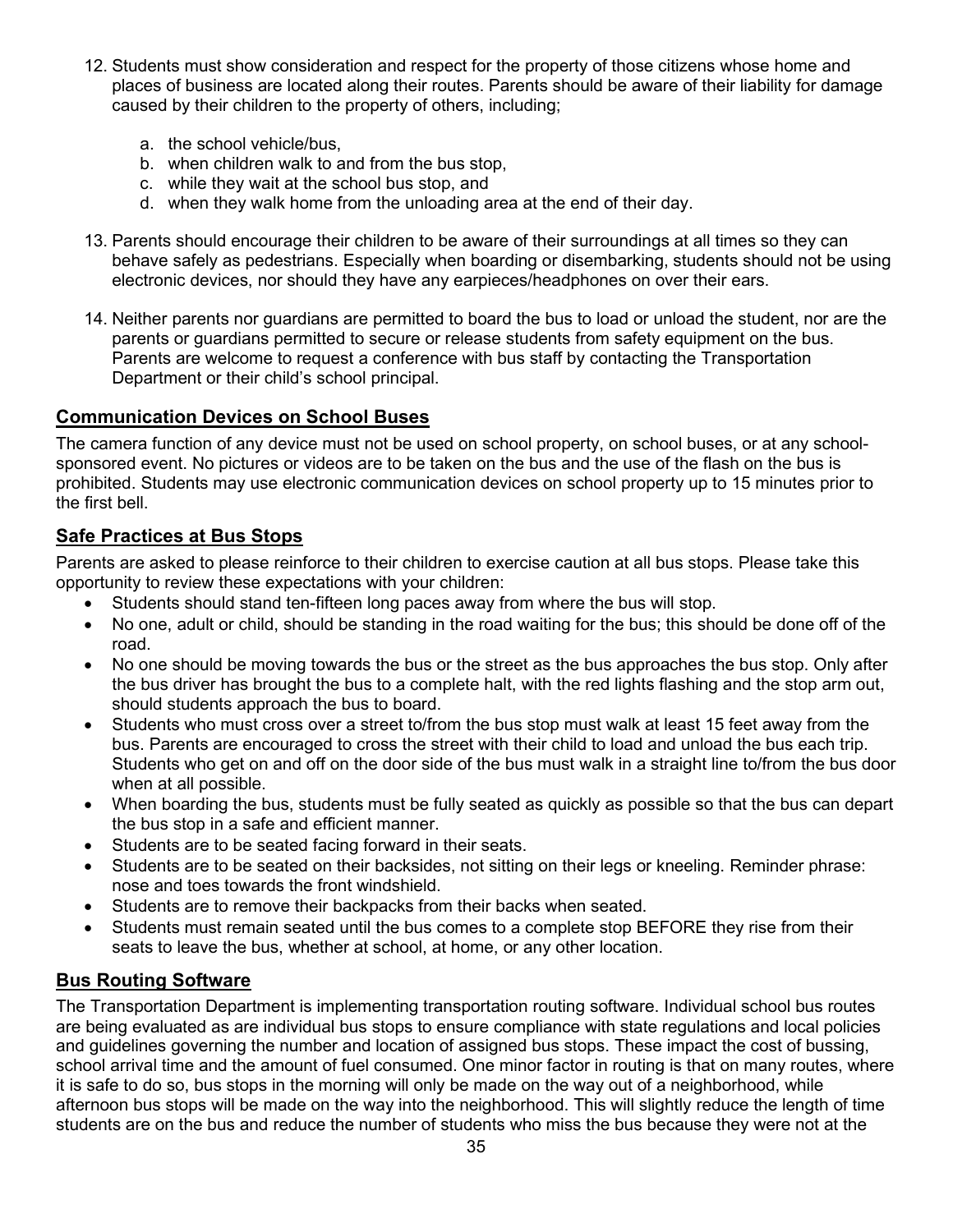stop five minutes prior to the pick-up time. Student safety will continue to be a major consideration when bus stops are evaluated and reorganized to become even more efficient. When bus stops are consolidated, parents and students will be notified in advance.

#### <span id="page-35-0"></span>**Bus Status Page**

Transportation will post on our website when bus drivers notify us that they are running 10 minutes later than we would expect due to unusual circumstances. Go to Quicklinks on the school system's homepage or go to [www.calvertcounty.education](https://www.calvertcounty.education/)  $\rightarrow$  Departments  $\rightarrow$  Transportation  $\rightarrow$  Bus Status.

### <span id="page-35-1"></span>Community Access & Involvement

#### <span id="page-35-2"></span>**School Visitation - Policy 8105**

Full text of policy is available upon request or at www.calvertcounty.education.

Calvert County Public Schools (CCPS) encourages parental and community involvement while providing the means to keep schools safe, orderly and focused on learning.

Reporting to the Office: All parents, legal custodians and visitors, including volunteers, are to report to the building office to sign in and provide proper identification before proceeding to their destination in the building even if prior approval for the visit has been given.

Interruptions: Parents, legal custodians and visitors may not interrupt a teacher who is teaching a class. Parents are not to interrupt a teacher during preparation times or other related instructional duties unless an appointment has been made or other advance notice given.

Parent-Teacher Conferences: Parent-teacher conferences are encouraged. Such conferences may be requested by either the parent or the teacher and should be scheduled during the teacher's preparation or before or after school.

Classroom Observations by Parents: When a parent has made a request to make a classroom observation, the principal must evaluate the benefit of the visit and compare it with the potential for disruption. For a parent to observe during a time other than American Education Week or other designated programs, the parent must submit a written request to the principal prior to the visit. The principal will consider numerous factors in determining the appropriateness of the visit and notify the parent or legal custodian by phone. The principal's decision may be appealed to the Superintendent or his designee.

Following the conclusion of an Individualized Education Program (IEP) meeting in which a CCPS regional program was determined by the IEP team as the appropriate placement for the student, a parent or legal custodian may request to visit the placement. An individual designated by the Department of Special Education will accompany the parent in order to provide the parent explanations regarding the instructional activities that were conducted in the classroom. The purpose of this procedure is to ensure that the learning of the students in regional special education classrooms is not interrupted frequently.

When a parent or legal custodian is involved in a special education hearing or other litigation with the district, a teacher, a staff member, an administrator and/or a member of the Department of Special Education will observe the class with the parent if permission to visit is granted. If requested by the teacher, an administrator will observe with the parent.

Visitation of Private Providers, Community, Other Educators and Agency Representatives: Since schools are a place of work and learning, certain limits must be set for these types of visitations. The principal will consider numerous factors in determining the appropriateness of the visit. The visitor and principal must work out a visitation schedule that is limited to no more than two visits per quarter, 45 minutes per visit, and most appropriately aligns with the total school operation. Each visitation must be arranged two days in advance. The principal must have a signed release from the parent of the student being observed authorizing the number of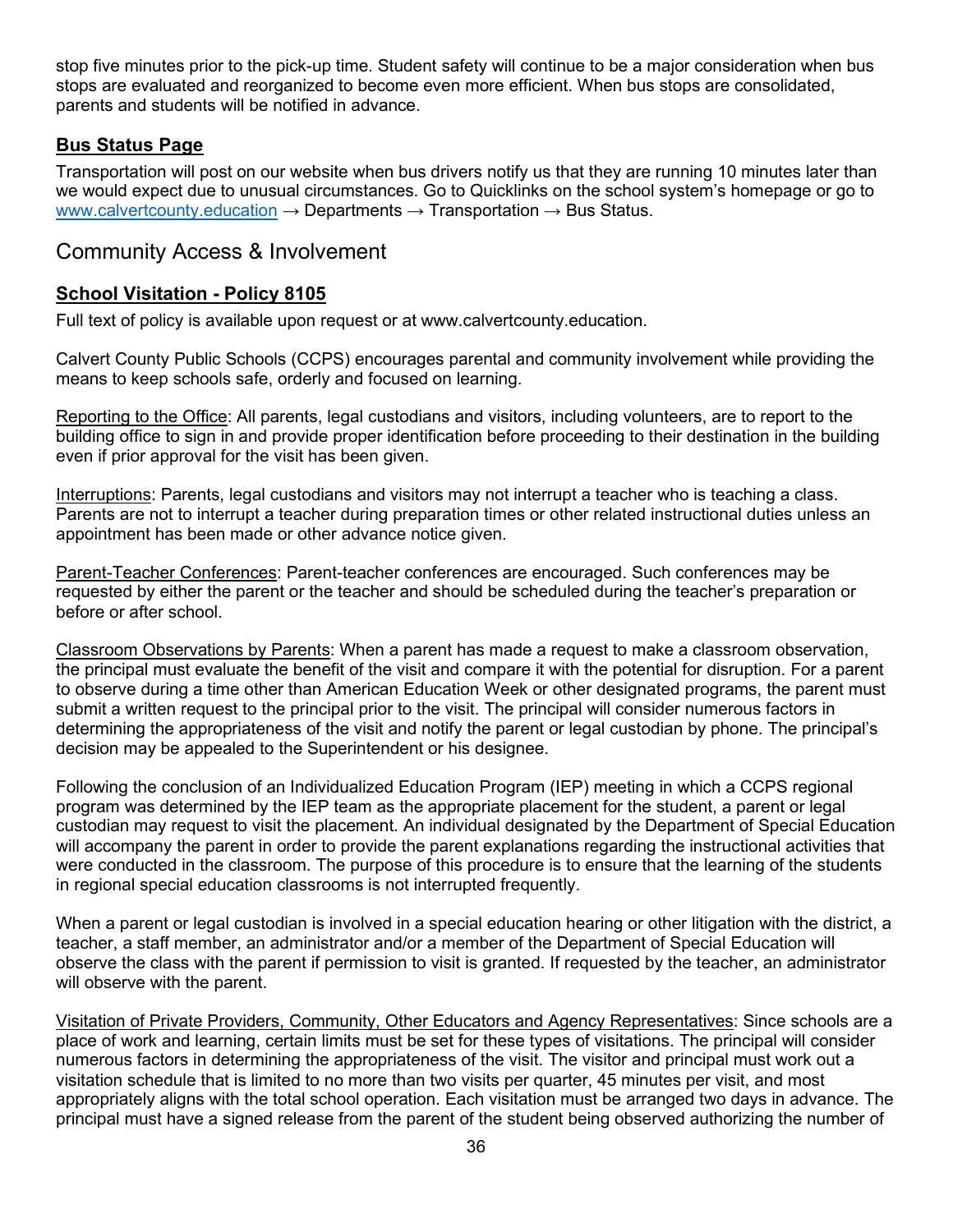visits agreed upon, record reviews, and discussion with staff. The visitor will be accompanied at all times by a building administrator and/or a member of the Department of Special Education. Teachers will not be expected to take class time to discuss individual students with the visitor.

Additional Considerations: All persons, including but not limited to, students, parents, legal custodians, employees, visitors and members of the general public, are prohibited from using foul, profane and abusive language, whether spoken or written, or engaging in a tirade in any manner in the school buildings or upon school grounds. Violation of the policy may result in removal from school property by appropriate school authorities.

#### <span id="page-36-0"></span>**Student Contests**

Student contests and activities sponsored by outside organizations or individuals must be designed to benefit the student in some phase of educational development and must be open to all students regardless of race, creed, sex, or national origin. Outside organizations or individuals that want to sponsor student contests and similar activities must submit their request annually in writing to the Superintendent of Schools in accordance with CCPS Policy 2912.

#### <span id="page-36-1"></span>**Calvert County Parent Organizations**

Each school has an active parent organization because educators know student success is linked to parent involvement. Make learning an important part of your home, set high standards for your child's performance, join your school's parent organization, and become a volunteer. Contact your school for dates and times of meetings.

#### <span id="page-36-2"></span>**Special Education Citizens' Advisory Committee (SECAC)**

The Calvert Special Education Citizens' Advisory Committee (SECAC) meets at least five months during the school year from 6:30 – 8:00 p.m. at the Calvert County Public Schools Board of Education, 1305 Dares Beach Road in Prince Frederick. Its purpose is to provide input to the CCPS Special Education Department regarding its goals, challenges and initiatives identified as critical to the successful implementation of special education programming in Calvert County. Its voting members include general education and special education parents, community representatives, teachers, and administrators. Please contact the Special Education Office at 443- 550-8400 if interested in being considered for this committee. Other attendees are welcomed.

The 2021 – 2022 schedule of SECAC meetings is as follows:

- September 14, 2021
- October 12, 2021
- November 9, 2021
- January 11, 2022
- February 8, 2022
- March 8, 2022
- May 10, 2022
- June 14, 2022

#### <span id="page-36-3"></span>**Calvert County Infant and Toddler Program – Calendar for Local Interagency Coordinating Council (LICC) Meetings**

All meetings will be from 1:00 p.m. – 3:00 p.m. They will be held in the Prince Frederick Library meeting rooms 1 and 2. Meetings are open to the public.

- February 7, 2022
- April 4, 2022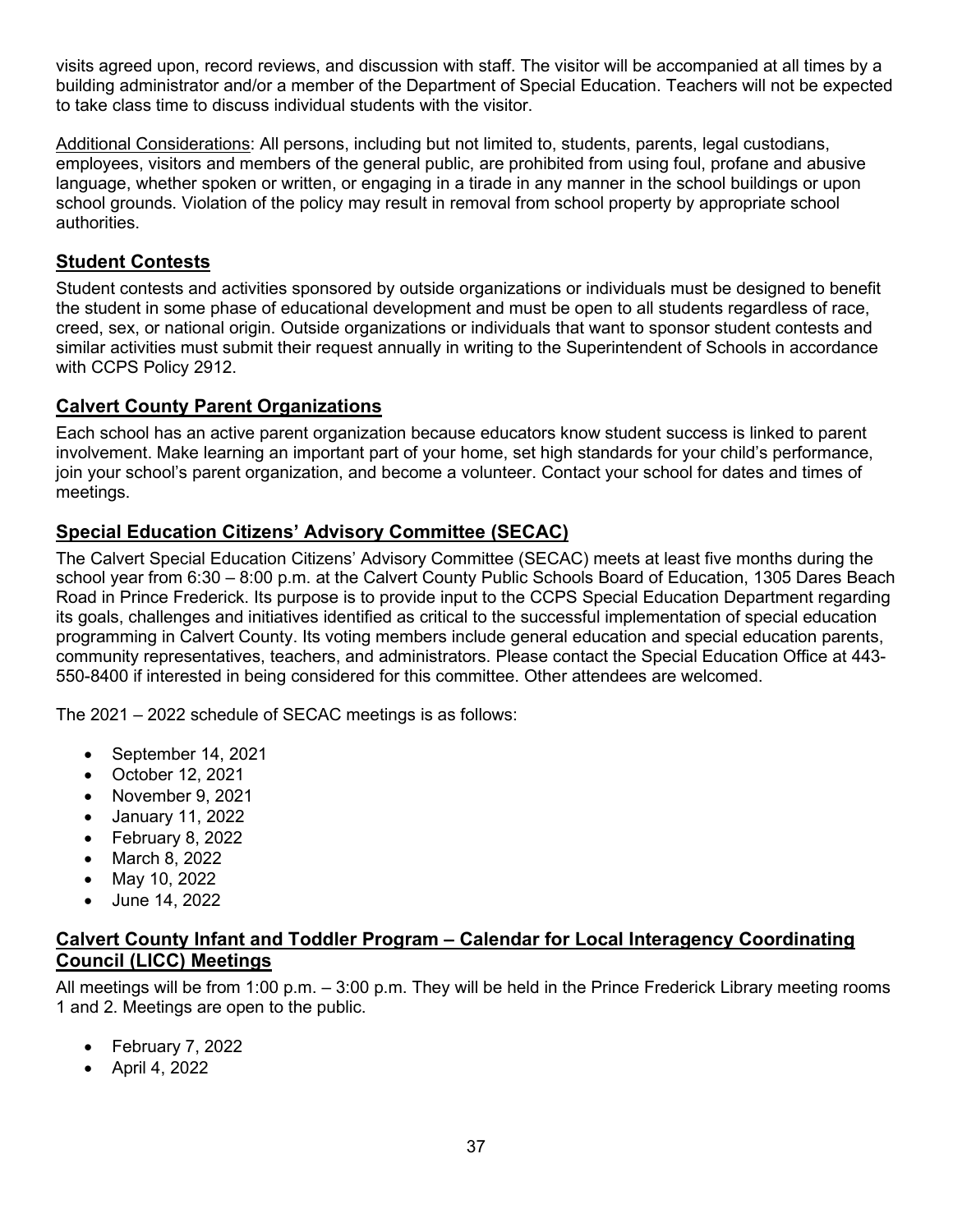## <span id="page-37-0"></span>**Citizen Advisory Committee (CAC)**

The Calvert County Board of Education recognizes the importance of meaningful parental and community input and advice.

The CAC provides interested persons a means for taking an active role in public education. The committee reports directly to the Board of Education and serves in an advisory capacity. The CAC serves as a channel for feedback, advice and information on matters affecting the school district and provides a vehicle through which information can be shared with the community. In addition, the Board of Education may ask the CAC to prepare written or oral reports relating to various topics of concern. The full text of Policy 1210 regarding the Citizen Advisory Committee to the Board of Education is available on the CCPS website.

New members are appointed beginning in August each year. If you are interested, please call 443-550-8006.

### <span id="page-37-1"></span>Public Notices

#### <span id="page-37-2"></span>**Directory Information**

The Family Educational Rights and Privacy Act (FERPA), a Federal law, requires that Calvert County Public Schools, with certain exceptions, obtain your written consent prior to the disclosure of personally identifiable information from your child's education records. However, Calvert County Public Schools may disclose appropriately designated "directory information" without written consent, unless you have advised the school system to the contrary in accordance with school system procedures.

Calvert County Public Schools has designated the following information as directory information:

- Student's name
- Photograph
- Date and place of birth
- Major field of study
- Dates of attendance
- Grade level
- Participation in officially recognized activities and sports
- Weight and height of members of athletic teams
- Degrees, honors, and awards received
- The most recent educational agency or institution attended
- Student ID number, user ID, or other unique personal identifier used to communicate in electronic systems that cannot be used to access education records without a PIN, password, etc. (A student's SSN, in whole or in part, cannot be used for this purpose.)

#### **PARENTS WHO DO NOT WANT THEIR CHILDREN'S DIRECTORY INFORMATION TO BE CONSIDERED PUBLIC INFORMATION AND PARENTS WHO DO NOT WANT PHOTOGRAPHS OR VIDEOS OF THEIR CHILDREN USED IN PRINT AND/OR ELECTRONIC MEDIA MUST NOTIFY THE SCHOOL PRINCIPAL IN WRITING BY SEPTEMBER 30 OF EACH SCHOOL YEAR**.

More information can be found under Required Public Notices on the Parent Information Page on the school system's website.

#### <span id="page-37-3"></span>**Release of Student Information to Military and College Recruiters**

The No Child Left Behind Act requires high schools to provide military recruiters, upon request, access to names, addresses, and phone numbers of high school seniors. The law requires high schools to release information to colleges or other higher learning institutions, upon request.

Parents who do not want Calvert County Public Schools to disclose this information without prior written consent must provide this information in writing to the school Principal. If the high school does not receive the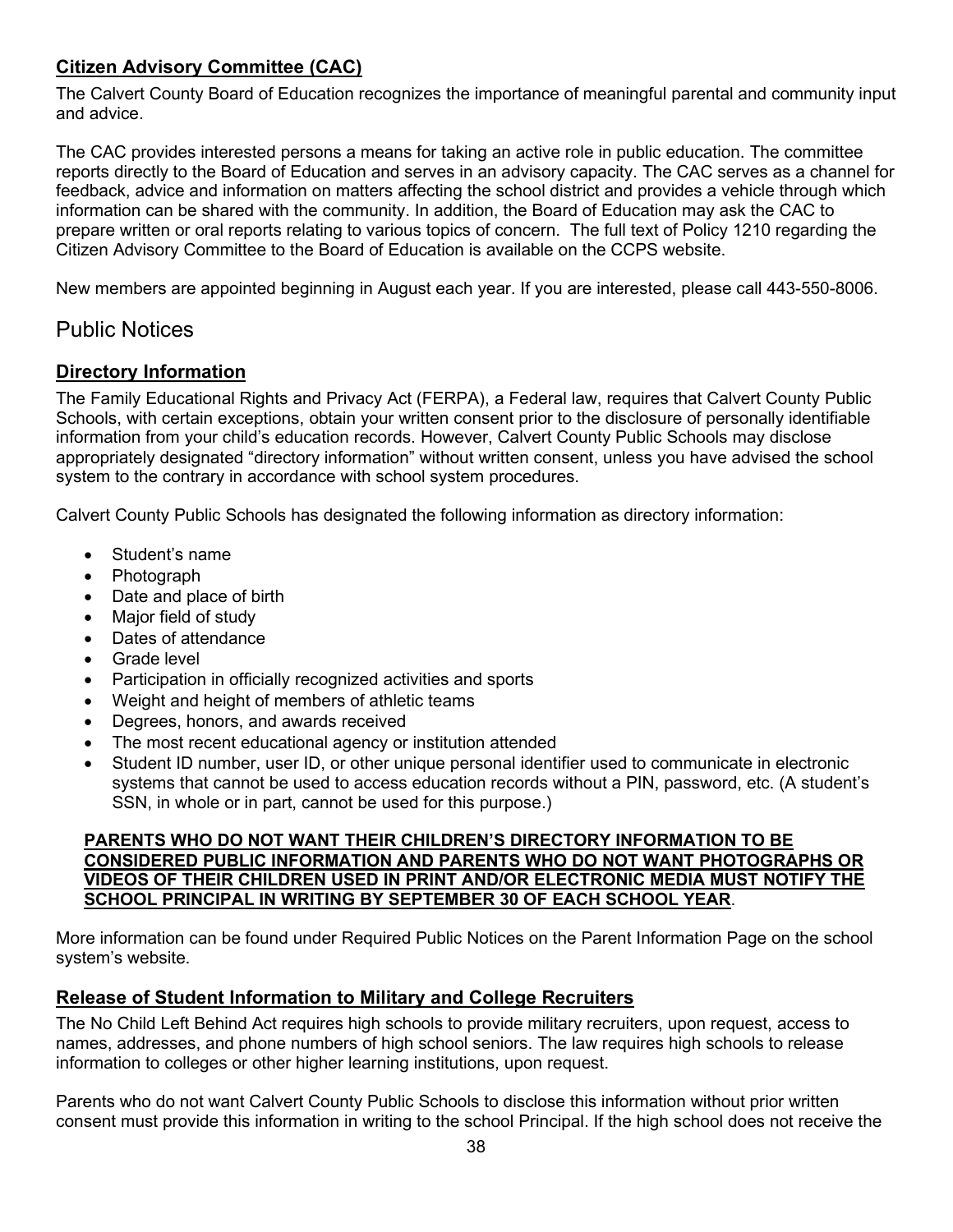information by September 15, the school will release student information to the military or college recruiters upon request. If your child is over 18, he or she must sign the letter.

#### <span id="page-38-0"></span>**Audio/Video Surveillance**

The Board of Education has a responsibility to maintain discipline and protect the safety, security, and welfare of its students, staff, and visitors. In addition, the Board must safeguard school property and equipment. As part of a multifaceted approach to fulfill this responsibility, the Board authorizes the use of audio/video surveillance equipment on school property and on school buses. The full text of Policy 1060 regarding Audio and Video Surveillance is available on the CCPS website.

#### <span id="page-38-1"></span>**Flu Vaccination**

Preventing flu by getting yearly flu vaccinations is one of the best ways of keeping our community healthy during the winter months; vaccinating school-age children is the most effective way of achieving that goal. Everyone over the age of 6 months is encouraged to get a flu vaccine every year. For more information, visit [www.calverthealth.org](http://www.calverthealth.org/) or call 410-535-5400.

#### <span id="page-38-2"></span>**Raptor**

Calvert County Public Schools utilizes the Raptor system for visitor and volunteer tracking. It is designed to increase safety and security in all of our schools and facilities. Raptor enables schools to produce visitor and volunteer badges, record and monitor volunteer hours, and electronically check all visitors against registered sexual offender databases. **Every person who wishes to volunteer needs to complete the online application each Fall in Raptor to be approved as a volunteer**.

When visitors and volunteers come to a school or CCPS facility, they will be asked to present a valid driver's license or military ID to sign in using the Raptor system. This system has the ability to provide alerts on people who may jeopardize the safety of school sites and facilities. Even if known to the staff, visitors and volunteers will be required to complete the Raptor sign in and sign out verification process on every visit. Visitors and volunteers will be required to wear a yellow badge during their stay at any school site and sign out before they leave.

Anyone wishing to volunteer, including chaperoning a field trip, must complete the Online Volunteer Application, which includes a training video. This application is available on the Calvert County Public Schools' website, or in hard copy at any school site. Approval of the Online Volunteer Application is required before any volunteer service can occur. Upon submission of the completed application, school principals will review each application within two weeks and send notification to all approved volunteers. If you have questions, please call your child's school directly.

Calvert County Public Schools is using the Raptor tracking system to help us keep our schools safer and more secure. We are asking for your cooperation in presenting a valid identification when signing in at any CCPS school or facility and in returning your yellow badge when you sign out. We thank our school community in advance for your help in following our procedures for safety in all of our schools and facilities.

#### <span id="page-38-3"></span>**Policy on Discrimination – Policy 1118 Investigation and Resolution of Complaints**

#### **Investigation of Complaints**

When a student, employee, or community member has an inquiry, concern, or complaint regarding an incident(s) of discrimination on the basis of any protected classification, a written report should be submitted to the principal or supervisor of the individual alleged to have discriminated against the student, employee or community member.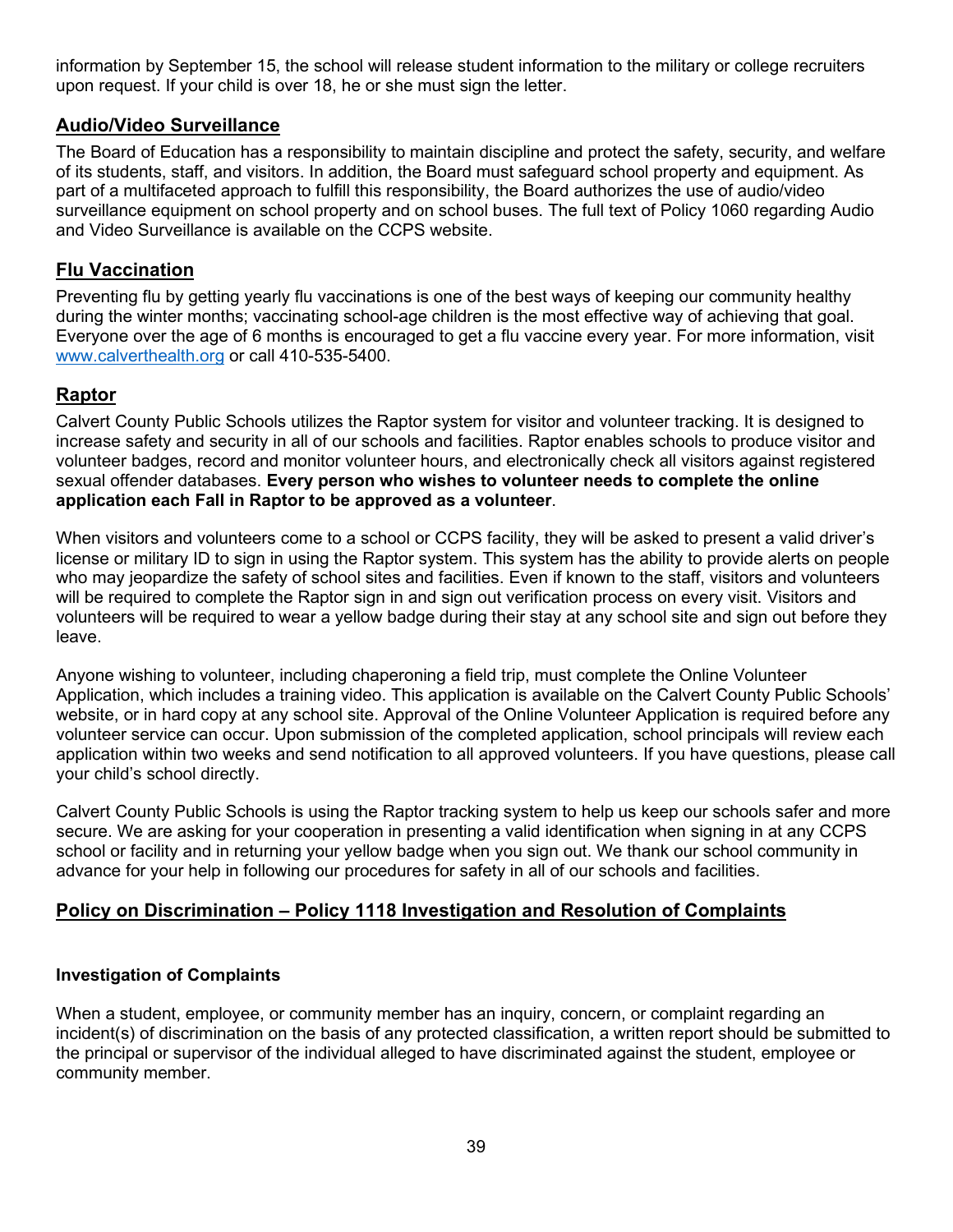It is the policy of Calvert County Public Schools to provide for the adequate, reliable and impartial investigation of all complaints.

#### **Title IX, Section 504/ADA, and Age Discrimination Act Coordinator (the "Coordinator")**

- A. Employee and Third Party Complaints should be addressed to the Director of Human Resources or his/her designee, who has been designated to coordinate Title IX, Section 504/ADA, and Age Discrimination Act compliance efforts. Contact information: Director of Human Resources, 1305 Dares Beach Road, Prince Frederick, Maryland 20678 443-550-8000
- B. Student and Parent Complaints should be addressed to the Director of Student Services or his/her designee, who has been designated to coordinate Title IX, Section 504/ADA, and Age Discrimination Act compliance efforts.

Contact information: Director of Student Services, 1305 Dares Beach Road, Prince Frederick, Maryland 20678 443-550-8000

#### **Informal Resolution**

- 1. In many instances, counseling, advice, or informal discussion may be useful in resolving concerns about allegations of discrimination. Complainants who wish to resolve their concerns informally should bring them to the attention of the appropriate Coordinator.
- 2. In working to resolve the matter, the Coordinator will interview the Complainant and, as appropriate, others who may have knowledge of the facts underlying the grievance. At any point, including while the informal process is ongoing or afterward, the Complainant may elect to end the informal process in favor of filing a formal grievance.
- 3. Although CCPS welcomes informal resolution of grievances when appropriate, it will not use mediation between a Complainant and alleged responding party or any other informal resolution mechanism to resolve grievances pertaining to sexual harassment.

#### **Students**

- 1. When a student alleges to a teacher that there has been an incidence of bullying, harassment, or intimidation, the teacher must report the complaint to a school administrator. When a student alleges there has been an incidence of bullying, harassment, or intimidation to a principal or school administrator or the principal or school administrator is told by a teacher about a student's complaint, the principal or school administrator will furnish the student with the Bullying, Harassment, or Intimidation Reporting Form and advise the student to submit the complaint in writing to the principal or school administrator. When a student alleges there has been an incidence of discrimination, the principal or school administrator will ask the student to submit the complaint in writing in a letter and submit the letter to the principal or school administrator. Depending on the age of the student, the principal or school administrator will provide appropriate assistance in completing the form or writing the letter. If the student does not submit the form or letter, a verbal complaint will be accepted and the principal or school administrator will complete the form or record the allegation in writing using the verbal information provided by the student.
- 2. The administrator will inform the appropriate Coordinator of the complaint and send a copy of the complaint to the Coordinator.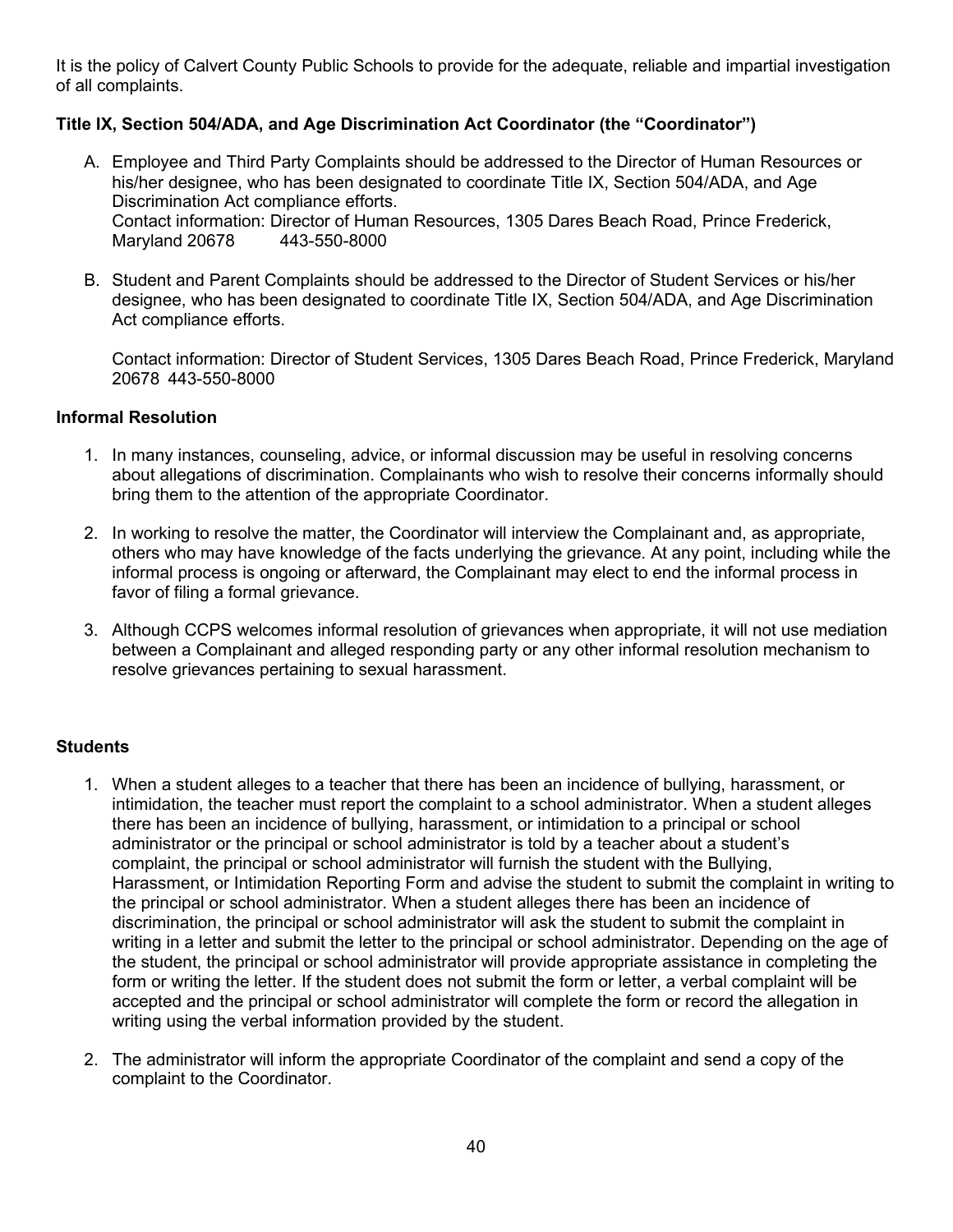- 3. Upon receipt of the written/verbal complaint, the principal or school administrator will investigate the allegation, schedule meetings to question the complainant, possible witnesses named by the complainant, and the responding party. The responding party will be provided with written notice of the allegations which will include sufficient details and sufficient time to prepare for initial interview. Calvert County Public Schools (CCPS) will take interim preventative measures during any law enforcement agency's investigation period to protect the parties and the school community during the investigation and will maintain ongoing contact with the parties throughout the investigation. The Department of Human Resources/Student Services maintains all documentation of the complaint, investigation, and any corrective action. Within a maximum of forty-five (45) school days of the receipt of the written/verbal complaint, the principal or school administrator will complete the investigation and prepare a packet containing the statements and findings of the investigation. Upon completion of student interviews, parents will be notified. The parties will have an opportunity to present other evidence during the investigation of the complaint. If the matter is referred to the Department of Social Services (DSS) or the Police, CCPS will not investigate until DSS or the Police have completed the evidence gathering process, but will promptly resume the investigation thereafter. The District will implement appropriate interim steps during the law enforcement agency's investigation period to provide for the safety of the parties and the school community and the avoidance of retaliation.
- 4. If the complaint is complicated or otherwise cannot reasonably be investigated within forty-five (45) school days, the principal or school administrator may extend the time for a decision by not more than ten (10) additional school days and will inform the complainant of the extension in writing.
- 5. Upon completion of the packet containing the investigation findings and if a violation is found to have occurred, the appropriate student disciplinary and/or remedial action in accordance with the Code of Student Conduct and Policy 1112 Regarding Student Discipline will be administered. The principal or school administrator will, within ten (10) school days of completion, inform the parents of the complainant and the responding party involved in the incident or alleged incident in writing of the conclusion of the investigation and share information about the disposition of the incident or alleged incident subject to any limitation imposed by the Family Educational Rights and Privacy Act (FERPA) and other state laws governing student records.
- 6. All decisions regarding the results of the investigation findings and possible corresponding disciplinary actions may be appealed in writing to the appropriate assistant superintendent or designated representative within thirty (30) days of the decision of the principal or school administrator. Such appeal shall be conducted in an impartial manner by an impartial decision maker. The assistant superintendent or designated representative who hears the appeal shall issue a decision within ten (10) school days of hearing the appeal. Any further appeal shall be conducted in accordance with Board Policy 1600.1 governing appeals of decisions of the superintendent or superintendent's designee.
- 7. CCPS will keep the complaint and investigation confidential to the extent possible and as required by FERPA and other state laws governing student records.

#### **Employees and Third Parties**

- 1. If the employee or third parties alleges that there has been discrimination and/or harassment, the principal or administrator/supervisor will furnish the complainant with the Discrimination or Harassment Form and advise the complainant to submit the complaint in writing to the principal or administrator/supervisor. If the complainant does not submit a written complaint, a verbal complaint will be accepted.
- 2. The administrator will inform the appropriate Coordinator of the complaint and send a copy of the complaint to the Coordinator.
- 3. Upon receipt of the written or verbal complaint, the principal or administrator/supervisor will investigate the allegation, schedule meetings to question the complainant, possible witnesses named by the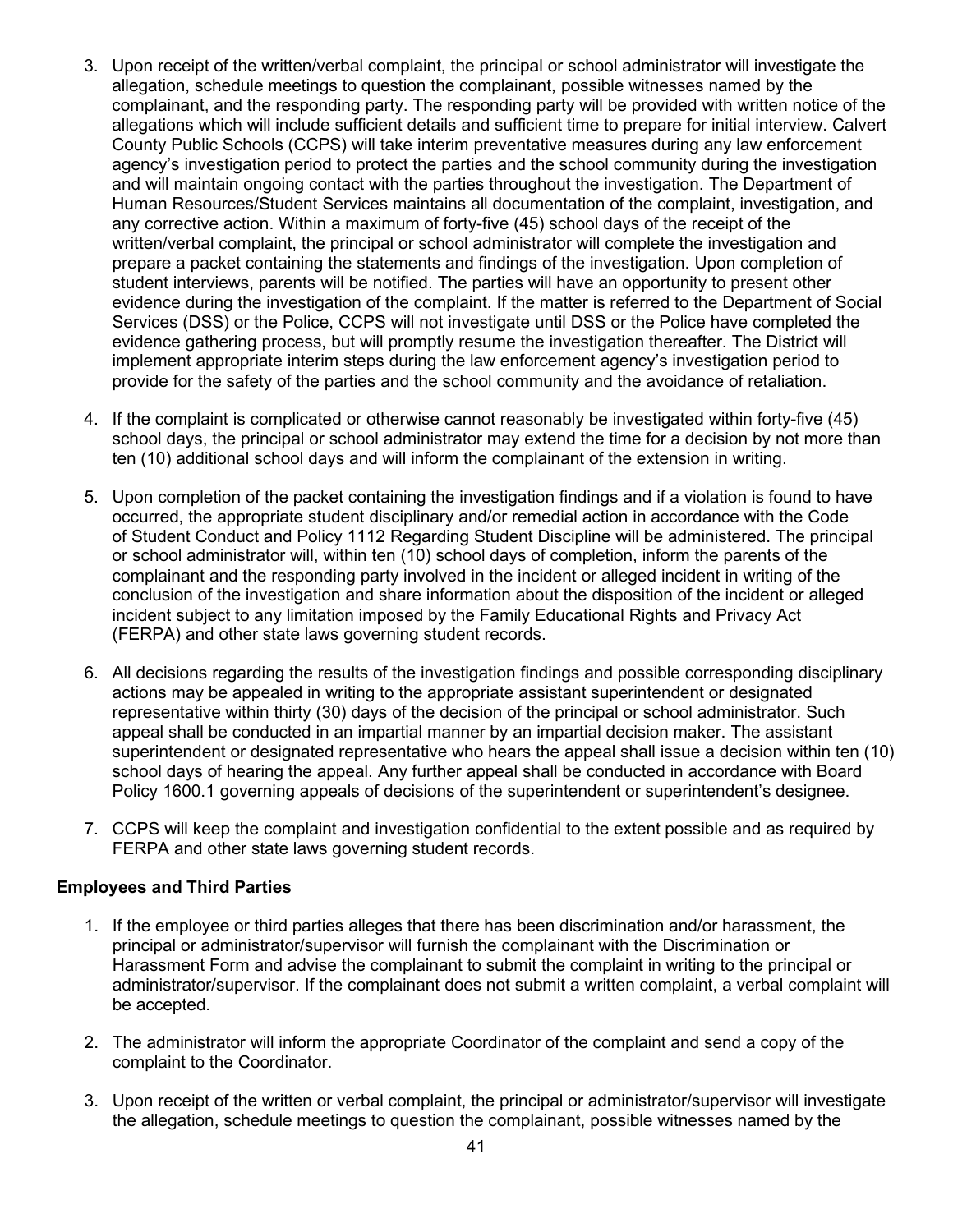complainant, and the responding party. The responding party will be provided with written notice of the allegations which will include sufficient details and sufficient time to prepare for initial interview. Calvert County Public Schools (CCPS) will take interim preventative measures to protect the parties and the school community during the investigation and will maintain ongoing contact with the parties throughout the investigation. The Department of Human Resources/Student Services maintains all documentation of the complaint, investigation, and any corrective action. Within a maximum of forty-five (45) school days of the receipt of the written or verbal complaint, the principal or administrator/supervisor will complete the investigation and prepare a packet containing the statements and findings of the investigation. The parties will have an opportunity to present other evidence during the investigation of the complaint. If the matter is referred to the Department of Social Services (DSS) or the Police, CCPS will not investigate until DSS or the Police have completed the evidence gathering process, but will promptly resume the investigation thereafter. The District will implement appropriate interim steps during the law enforcement agency's investigation period to provide for the safety of the parties and the school community and the avoidance of retaliation.

- 4. If the complaint is complicated or otherwise cannot reasonably be investigated within forty-five (45) school days, the principal or administrator/supervisor may extend the time for a decision by not more than ten (10) additional work days and will inform the complainant of the extension.
- 5. Upon completion of the report of the investigation findings, the principal or administrator/supervisor will inform the appropriate Executive Team member and all parties involved in writing of the findings and if personnel disciplinary actions are needed.
- 6. All decisions regarding the results of the investigation findings and possible corresponding disciplinary actions may be appealed in writing to the superintendent or designated representative within thirty (30) days of the decision of the principal or school administrator. Such appeal shall be conducted in an impartial manner by an impartial decision maker. The superintendent or designated representative who hears the appeal shall issue a decision within ten (10) school days of hearing the appeal. Any further appeal shall be conducted in accordance with Board Policy 1600.1 governing appeals of decisions of the superintendent or superintendent's designee.
- 7. CCPS will keep the complaint and investigation confidential to the extent possible and as required by FERPA and other state laws governing student records.

#### **Resolutions of Complaints**

When violations have occurred, employees in supervisory or management positions are responsible for taking steps designed to end any existing discrimination by those under their supervision, prevent any recurrence, and correct discriminatory effects on the complainant and others.

#### **Students**

- 1. Disciplinary action against a student will be administered in accordance with the Code of Student Conduct and Policy #1112 Regarding Student Discipline. Action against third parties will be taken in accordance with relevant school system policies and other applicable state and federal laws. In cases of bullying, harassment, or intimidation, refer to Procedure 1118.3.
- 2. A student who violates this policy may also be required to participate in an appropriate education intervention and /or counseling designated by the principal or school administrator and designed to increase his or her understanding of the offense and its impact on others.
- 3. A student who has been the object of or who has been affected by conduct prohibited under this policy will be contacted by a school administrator to discuss the availability of appropriate assistance.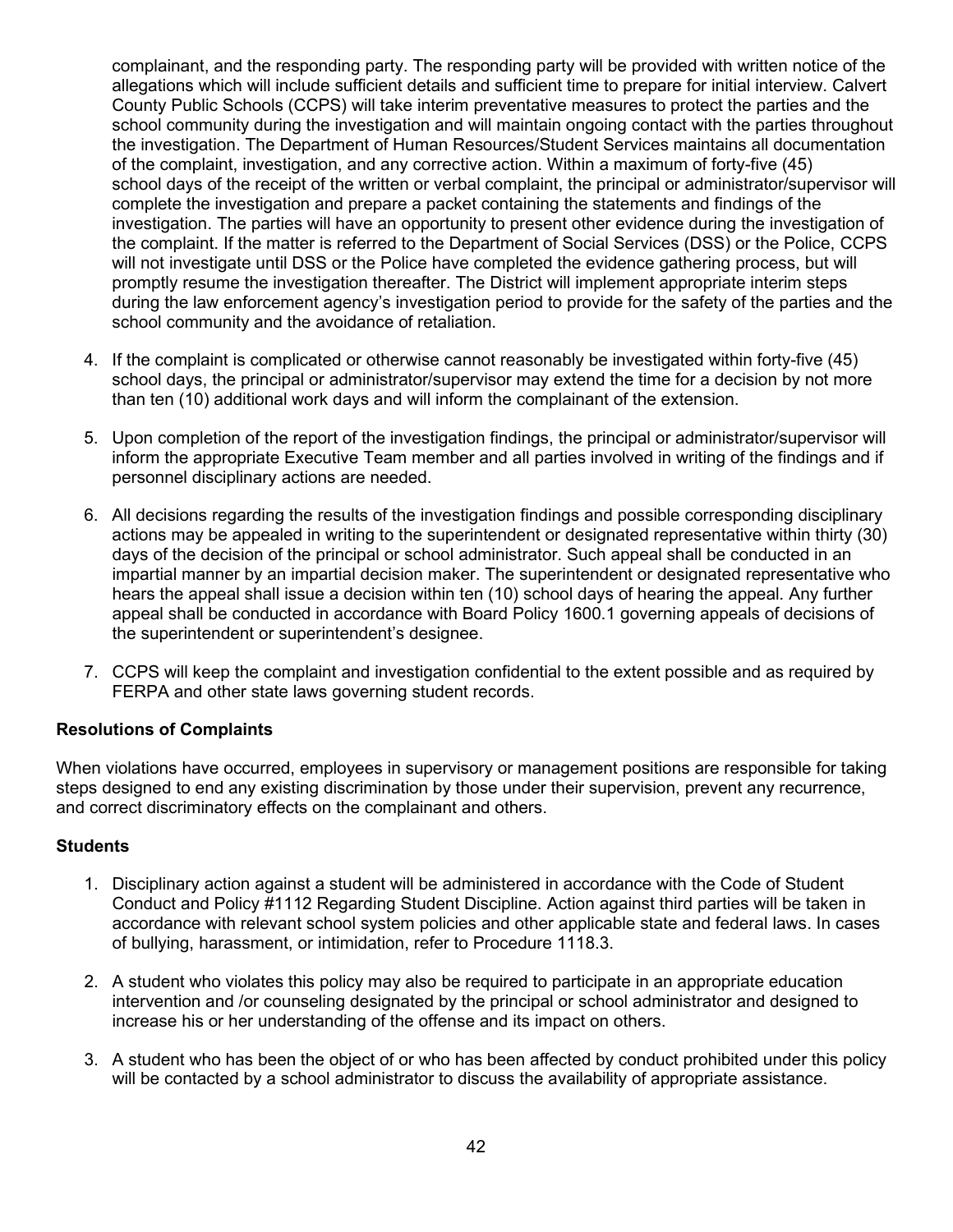4. The school administrator will follow-up on a periodic basis to ensure that both parties are adhering to the interventions that were designated by the school administrator in response to the discriminatory incident.

#### **Employees and Third Parties**

- 1. Disciplinary action against school system employees will be administered in accordance with Policy #1750 Regarding Employee Discipline. Action against third parties will be taken in accordance with relevant school system policies and other applicable state and federal laws.
- 2. A violation of this policy may require, as a condition of continuing an employment or other relationship with the school system, participation in counseling and/or other interventions designed to assist in the recognition and correction of stereotyping, discrimination, bias, and prejudice.
- 3. An employee who has been the object of or who has been affected by conduct prohibited under this policy will be contacted by his/her supervisor to discuss the availability of appropriate assistance.
- 4. Employee supervisors will follow-up on a periodic basis to ensure that both parties are adhering to the interventions that were designated in response to the discriminatory incident.

#### <span id="page-42-0"></span>**Guidelines for Taping Meetings**

Calvert County Public Schools (CCPS) permits parents to audio-tape IEP team meetings and 504 team meetings. Parents should notify the IEP chairperson or 504 chairperson ahead of time because if a parent audio-tapes a meeting, CCPS will also audio-tape the meeting. CCPS will not provide transcripts of taped meetings. Consistent with federal and state laws, the parent must make known to the IEP team or 504 team, at the time of the meeting, that they are audio-taping. The audio-taping device may not be turned on until the meeting begins and must be turned off during meeting breaks and at the immediate conclusion of the meeting. Failure to do so may result in revocation of the taping privilege.

Videotaping of IEP and 504 team meetings is not allowed.

Audio-taping may not be conducted by parents during other meetings, such as parent-teacher conferences or meetings with the principal, unless the parent provides a letter from a medical provider which states that the parent needs to tape because of an identified disability and why audio-taping is required. CCPS may choose to allow an accommodation other than audio-taping to accommodate the needs of the parent. A parent has the right to appeal a taping decision pursuant to CCPS 504 procedures.

In some instances, CCPS may choose to audio-tape a meeting even if the parent is not audio-taping the meeting. A copy of the audio-tape would be provided at parent request.

## <span id="page-42-1"></span>School Facilities

#### <span id="page-42-2"></span>**Use of School Facilities – Policy 8120**

The public school facilities in Calvert County shall be devoted primarily to curricular, co-curricular and extracurricular programs. However, the use of public school facilities for community purposes shall be encouraged provided they are open to the public and when such use will not interfere with regular school sessions or bona fide school activities. During times of emergencies, crises or disasters, use of school facilities by governmental and/or relief agencies shall take precedence and shall proceed in alignment with CCPS Policy 8110 – Use of Schools as Emergency Shelters.

For all non-emergency use, facilities shall be made available in accordance with the following order of priority:

1st Priority: Any curricular, co-curricular or extracurricular program of CCPS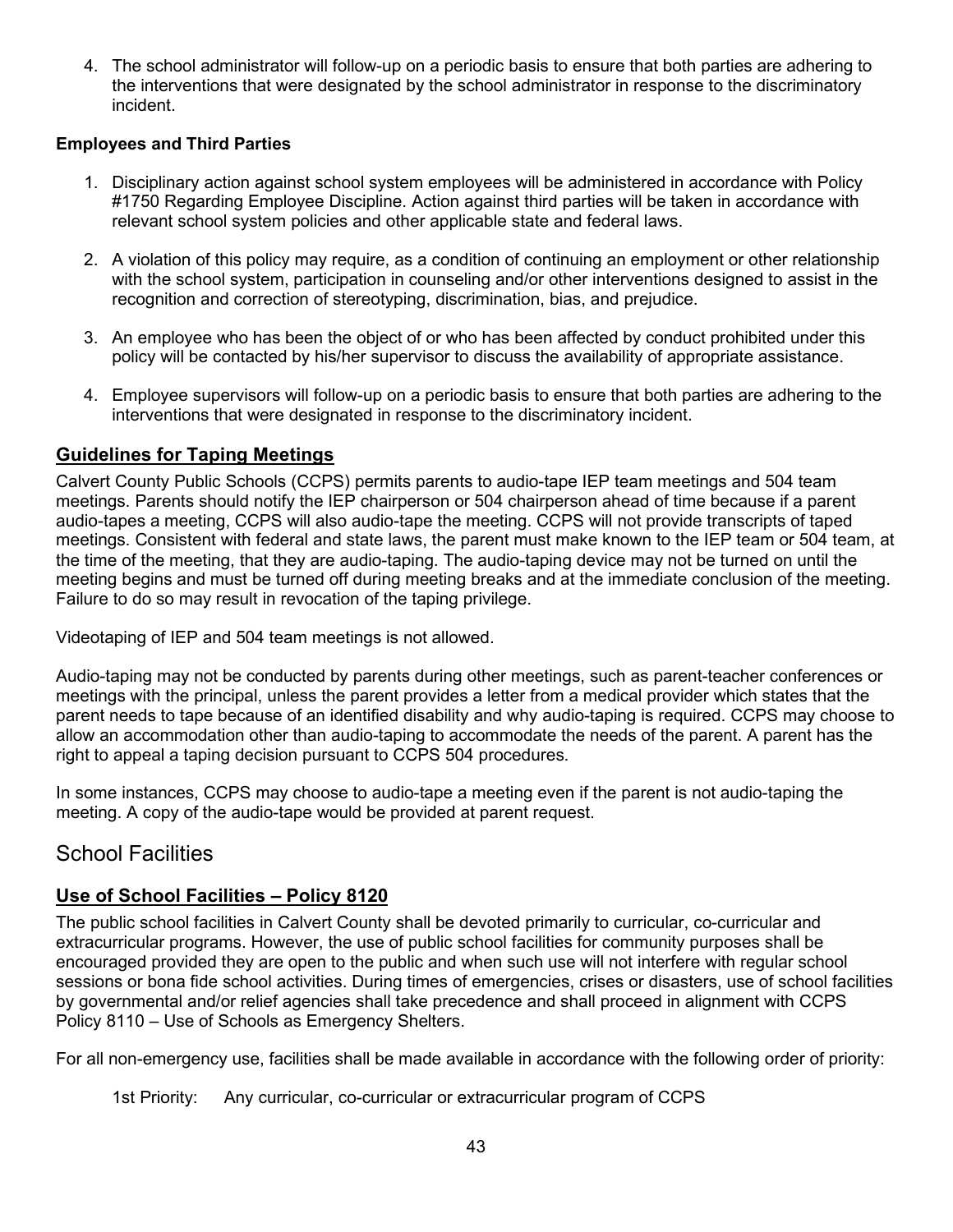2nd Priority: Any group which is directly affiliated with CCPS

3rd Priority: Calvert County Parks and Recreation

4th Priority: Any governmental agency (other than Parks and Recreation), education institution, or approved day care program

5th Priority: Nonprofit organizations

6th Priority: Uses by other groups as approved by the Board of Education

A reasonable fee for the use of CCPS facilities may be charged. The person who applies for the use of the facility will be held responsible for all damage to the property, other than normal wear and tear.

Once approved, commitments will not be canceled for an activity of higher priority except as determined by the principal or Board of Education. Application forms are available in each school's main office and on the CCPS website. Questions regarding this policy should be directed to the Supervisor of Operations at 443-550-8764 or the Director of School Facilities Maintenance and Operations at 443-550-8770.

#### <span id="page-43-0"></span>**AHERA ACT OF 1986**

The Asbestos Hazard and Emergency Response Act of 1986 requires a notification of "Asbestos Management Plans" in all schools (whether they contain asbestos or not). Please be aware that all school buildings within Calvert County Public Schools have an asbestos management plan and these plans are available for review at each location. Please contact the Director of School Facilities, Thomas Powers, at 443-550-8770 for any questions or concerns.

#### <span id="page-43-1"></span>**Integrated Pest Management**

The Integrated Pest Management (IPM) program of the Calvert County Public School System is a proactive rather than a reactive approach to insect and rodent control in school buildings and the grounds. The IPM program calls for routine inspections or surveys of all school facilities to identify conditions conducive to pest invasion, to ensure early detection of pest presence, and to monitor infestation levels, if necessary.

As a first step in pest control, the IPM approach employs a number of preventative strategies and alternatives to pesticide applications such as employee education, source reduction, inspection and identification of potential problem areas, and improved sanitation. Each approach is monitored and evaluated, then modifications are made if necessary. Pesticides are used only as a last resort.

Maryland law requires that parents or guardians of all elementary school children and parents or guardians on the pesticide notification list for middle schools and high schools shall be notified prior to a pesticide application made on school grounds (interior or exterior). To be added to the school system's pesticide notification list, please send a written request, which includes your name, address, and telephone number, as well as your child's name, to your school's principal.

A list of the pesticides and bait stations that may be used on school grounds during the school year is set forth in the following table. The current list of treatments requiring notification is also available for review upon request.

Copies of Material Safety Data Sheets (MSDS) and product labels for each pesticide and bait station used on school property are located at the schools. Persons wishing to review this information, or to obtain additional information about the IPM program, should call Gregg Gott at 443-550-8770. If Mr. Gott is unavailable, please contact Thomas Powers at 443-550-8770 for assistance. Individuals can also write to: Calvert County Public Schools, 1305 Dares Beach Road, Prince Frederick, MD 20678 and put "Attn: School Facilities" on the bottom of the envelope.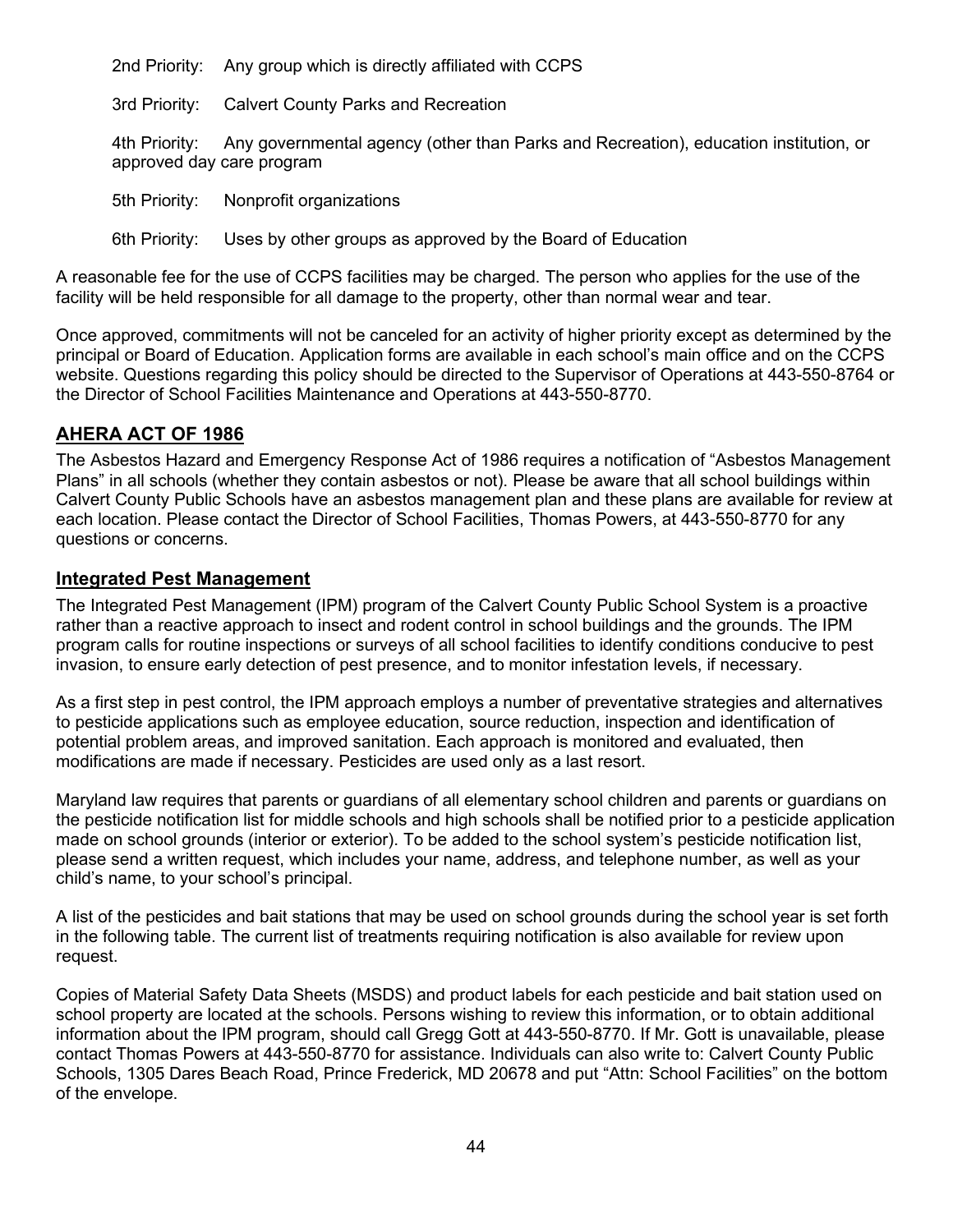#### **IPM Pesticides and Bait Stations**

| <b>Product Name</b>                 | <b>Common Name</b>                               | EPA Reg. No. | <b>Type</b>                  |
|-------------------------------------|--------------------------------------------------|--------------|------------------------------|
| Archer                              | Pyridine                                         | 10182-633    | <b>IGR</b>                   |
| <b>BP-300</b>                       | Pyrethrums,<br>piperonyl butoxide                | 449-450      | Insecticide (liquid)         |
| <b>CB-80</b>                        | Pyrethrums,<br>piperonyl butoxide                | 9444-175     | Insecticide (liquid)         |
| <b>Delta Dust</b>                   | Deltamethrin                                     | 432-772      | Insecticide (dust)           |
| <b>Drione</b>                       | Pyréthrines,<br>piperonyl butoxide<br>Silica Gel | 486-353      | Insecticide (dust)           |
| <b>Gentrol Aerosol</b>              | Hydroprene                                       | 2724-484     | Aerosol                      |
| Tempo WP                            | Cyfluthrin                                       | 3125-498     | Insecticide (liquid)         |
| <b>Talstar FC</b>                   | <b>Bifenthrin</b>                                | 279-3162     | Miticide (liquid)            |
| <b>SAGA</b>                         | Tralomethrin                                     | 423-755      | Insecticide (liquid)         |
| <b>Maxforce Gel</b>                 | Hydramethylnon                                   | 64248-5      | Bait (gel)                   |
| <b>Maxforce Stations</b><br>(Roach) | Hydramethylnon                                   | 64248-1      | Bait (contained<br>stations) |
| <b>Maxforce Granular</b>            | Hydramethylnon                                   | 64248-6      | Bait (granular)              |
| <b>Maxforce Stations</b><br>(Ants)  | Hydramethylnon                                   | 64248-2      | Bait (contained<br>stations) |
| Drax S/PF (sugar)                   | Orthoboric acid<br>(boric acid)                  | 9444-131     | Bait (gel)                   |
| Drax S/PF (protein)                 | Orthoboric acid<br>(boric acid)                  | 9444-135     | Bait (gel)                   |
| <b>Contract Bloc</b>                | <b>Bromodiolone</b>                              | 12455-79     | Rodenticide Blocks           |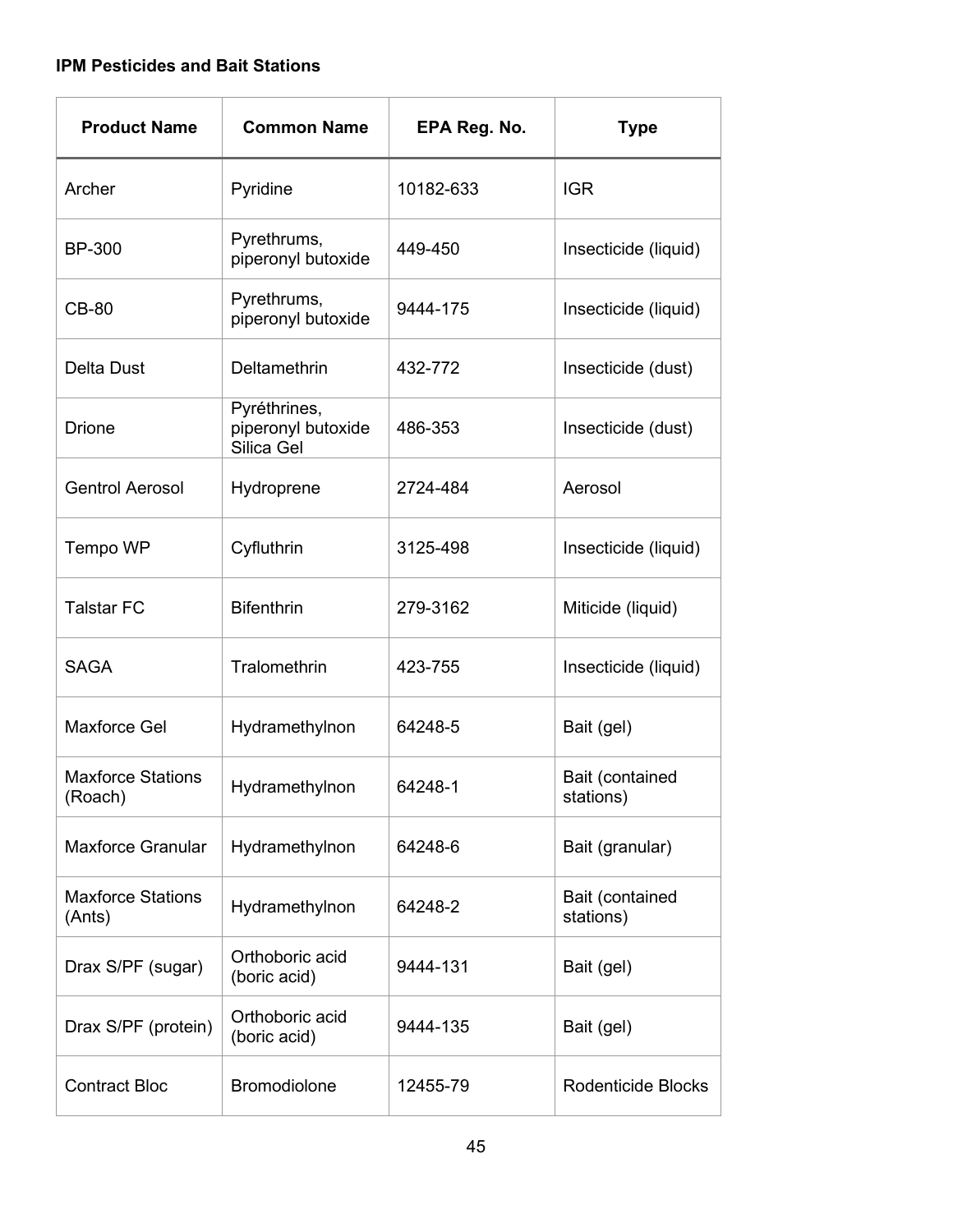| Advance                       | Sulfuramid                                    | 499-370  | Bait (granular)      |
|-------------------------------|-----------------------------------------------|----------|----------------------|
| Tim-bor                       | <b>Disodium</b><br>Octaborate<br>Tetrahydrate | 64405-8  | Insecticide (liquid) |
| Premise 75                    | Imidacloprid                                  | 3125-455 | Insecticide (liquid) |
| Round-up                      | Glyphosate                                    | 524-475  | Herbicide (liquid)   |
| <b>Glue Traps</b>             | <b>Glue Traps</b>                             |          | Non-toxic            |
| <b>Dupont Advion Ant</b>      | Indoxacarb                                    | 352-746  | <b>Bait Gel</b>      |
| <b>Dupont Advion</b><br>Roach | Indoxacarb                                    | 352-652  | <b>Bait Gel</b>      |
| Termidor                      | Fipronil                                      | 7969-210 | Insecticide (liquid) |
| Demand                        | Lambda-<br>Cyhalothrin                        | 100-1066 | Insecticide (liquid) |
| Phantom                       | Chlorfenapyr                                  | 241-392  | Insecticide (liquid) |
| <b>Talstar P</b>              | <b>Bifenthrin</b>                             | 279-3206 | Insecticide (liquid) |
| <b>Wasp Freeze</b>            | Allethrin                                     | 499-362  | Insecticide (liquid) |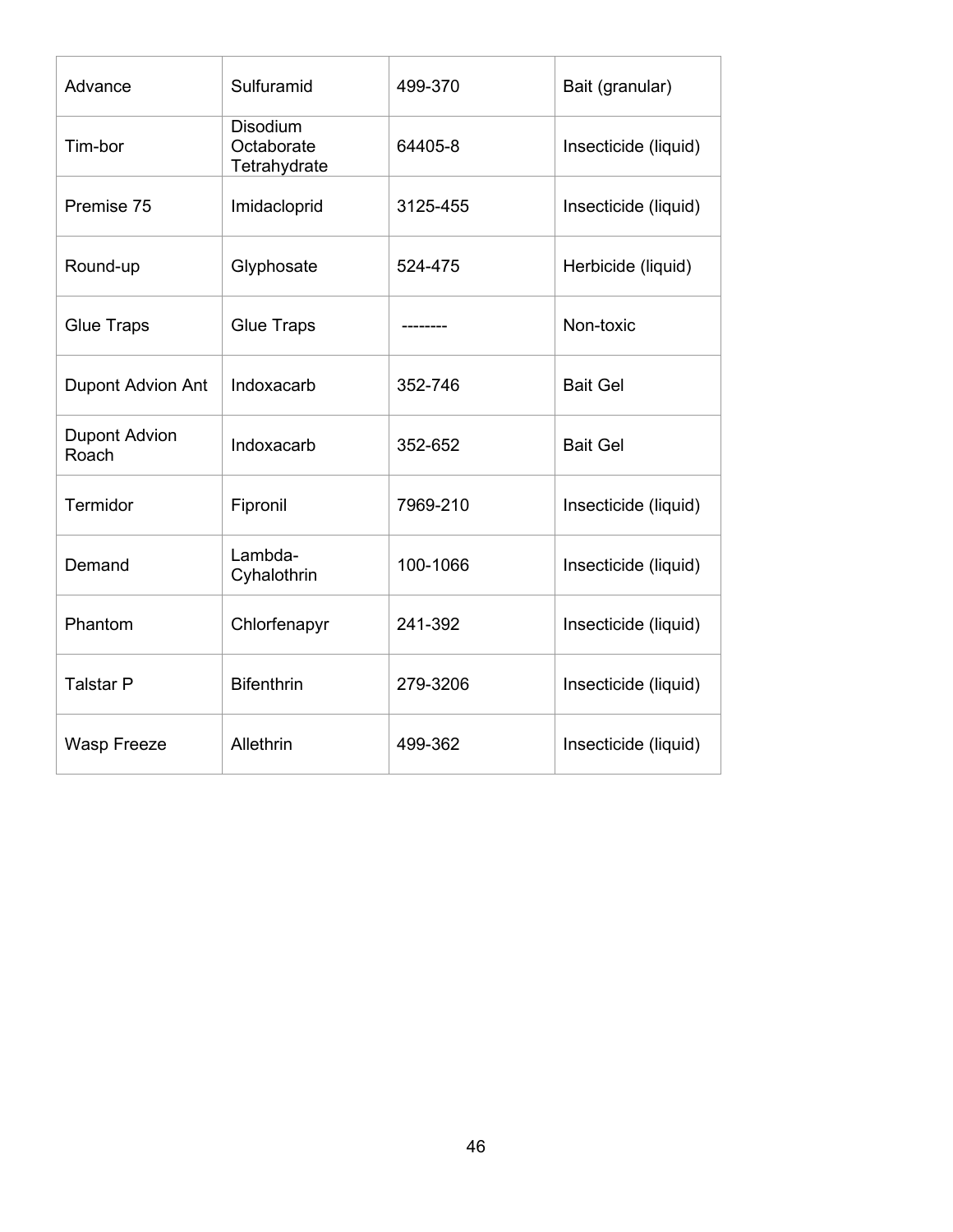## <span id="page-46-0"></span>Directory of Schools

#### Elementary Schools:

Barstow Elementary School Principal: Michelle Ward 443-550-9510 Fax: 410-286-4050 295 Williams Road Prince Frederick, MD 20678 Assistant Principal: Regina Barnes

Beach Elementary School Principal: Brock Fulton 443-550-9520 Fax: 410-286-4014 7900 Old Bayside Road Chesapeake Beach, MD 20732 Assistant Principal: Beatriz Gonzalez-Wilson

Calvert Elementary School Principal: Joe Sampson 443-550-9550 Fax: 410-286-4015 1450 Dares Beach Road Prince Frederick, MD 20678 Assistant Principal: Krysten Sneade

Dowell Elementary School Principal: Jason Patton 443-550-9480 Fax: 410-286-4016 12680 H.G. Trueman Road Lusby, MD 20657 Assistant Principal: LaNisha Robinson

Huntingtown Elementary School Principal: Eric Ruffo 443-550-9360 Fax: 410-286-4005 4345 Huntingtown Road Huntingtown, MD 20639 Assistant Principal: Nicole Jimney

Mt. Harmony Elementary School Principal: Charles Treft 443-550-9620 Fax: 410-286-4017 900 West Mt. Harmony Road Owings, MD 20736 Assistant Principal: Elizabeth Megonigal

Mutual Elementary School Principal: Stacy Hawxhurst 443-550-9650 Fax: 410-286-4018 1455 Ball Road Port Republic, MD 20676 Assistant Principals: Sherry Mansfield, Cristin Williams

Patuxent Appeal Campus - Appeal Principal: Anthony Barone 443-550-9670 Fax: 410-286-4019 11655 H.G. Trueman Road Lusby, MD 20657

Patuxent Appeal Campus - Patuxent Principal: Anthony Barone 443-550-9710 Fax: 410-286-4020 35 Appeal Lane, Lusby, MD 20657 Assistant Principal: Ryan Crowley Assistant Principal: Suzanne McGowan

Plum Point Elementary School Principal: Beth Morton 443-550-9730 Fax: 410-286-4021 1245 Plum Point Road Huntingtown, MD 20639 Assistant Principal: Jenean Deahl

St. Leonard Elementary School Principal: Tammie Rudzinski 443-550-9760 Fax: 410-286-4022 5370 St. Leonard Road St. Leonard, MD 20685 Assistant Principal: Alkeisha Williams

Sunderland Elementary School Principal: Pamela Kasulke 443-550-9390 Fax: 410-286-4006 150 Clyde Jones Road Sunderland, MD 20689 Assistant Principal: Maureen Stewart

Windy Hill Elementary School Principal: Kelly Cleland 443-550-9790 Fax: 410-286-4023 9550 Boyd's Turn Road Owings, MD 20736 Vice Principal: Rebecca Brennan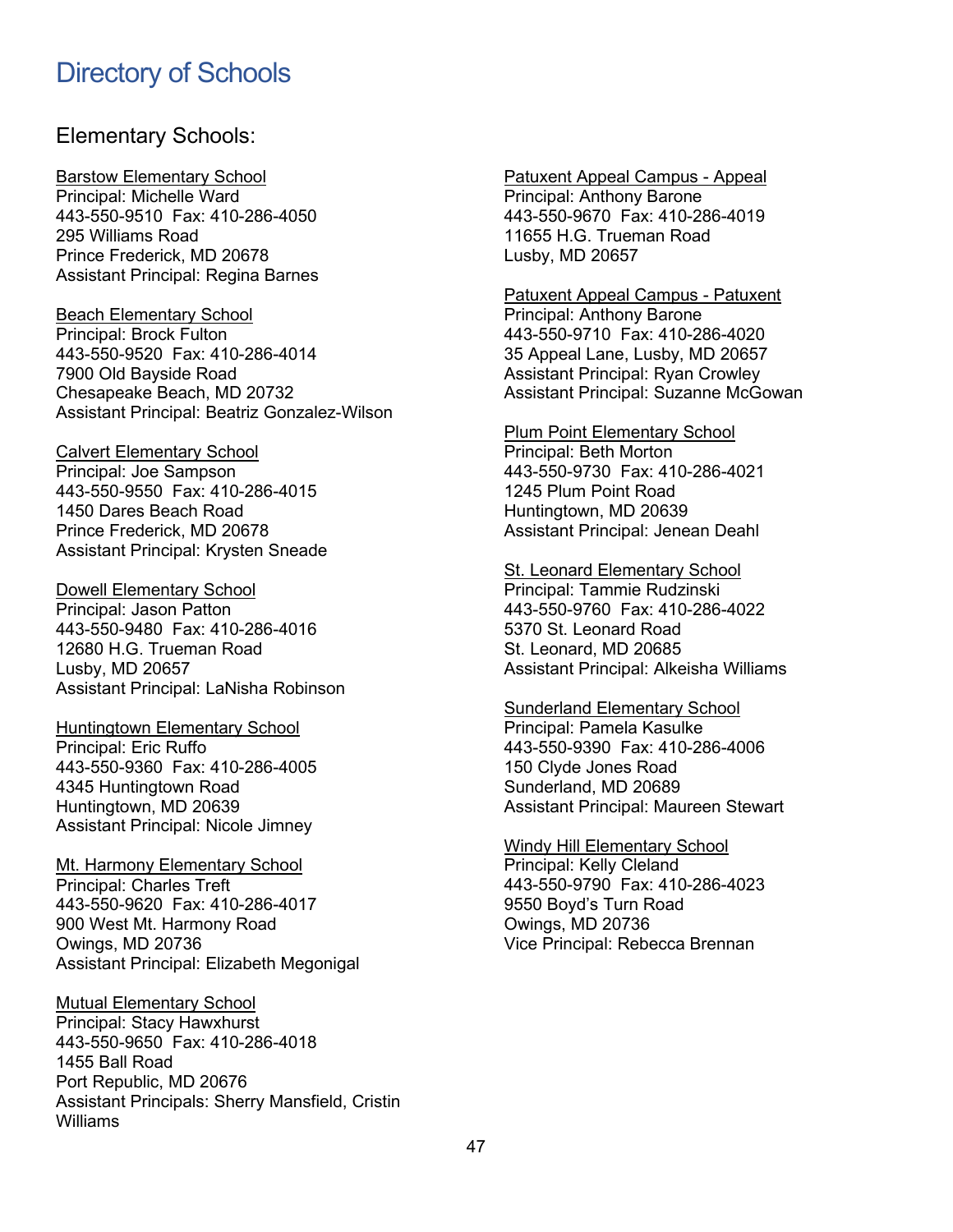#### Middle Schools:

Calvert Middle School Principal: Rebecca Bowen 443-550-8970 Fax: 410-286-4007 655 Chesapeake Boulevard Prince Frederick, MD 20678 Assistant Principal: Craig Jewett

Mill Creek Middle School Principal: Shelley Amstutz 443-550-9190 Fax: 410-286-4024 12200 Southern Connector Boulevard Lusby, MD 20657 Assistant Principal: Trisha Porter

Northern Middle School Principal: Jamie Webster 443-550-9230 Fax: 410-286-4025 2954 Chaneyville Road Owings, MD 20736 Assistant Principal: Beth Wagner

Plum Point Middle School Principal: Danielle Swann 443-550-9170 Fax: 410-286-4009 1475 Plum Point Road Huntingtown, MD 20639 Assistant Principal: Kristen Ratcliff

Southern Middle School Principal: James Carpenter 443-550-9250 Fax: 410-286-4026 9615 H.G. Trueman Road Lusby, MD 20657 Assistant Principal: Jamie Smith

Windy Hill Middle School Principal: Mark Whidden 443-550-9310 Fax: 410-286-4027 9560 Boyd's Turn Road Owings, MD 20736 Assistant Principal: Hollie Ims

## High Schools:

Calvert High School Principal: Steve Lucas 443-550-8880 Fax: 410-286-4032 520 Fox Run Boulevard Prince Frederick, MD 20678 Assistant Principals: Catherine Sutton, Dona Hook, Benjamin Goldsmith

Huntingtown High School Principal: Rick Weber 443-550-8810 Fax: 410-286-4011 4125 N. Solomons Island Road Huntingtown, MD 20639 Assistant Principals: Abbe Gray, Larry Butler, Rob Lawrence, Michelle Schmidt

Northern High School Principal: Stephen Williams 443-550-8950 Fax: 410-286-4034 2950 Chaneyville Road Owings, MD 20736 Assistant Principals: Sarah Benton, Mark Gladfelter, Andrea Young, Trey Sirman

Patuxent High School Principal: Marcus Watson 443-550-8840 Fax: 410-286-4036 12485 Southern Connector Boulevard Lusby, MD 20657 Assistant Principals: Bert Forrest, Michelle Bell, Anne Rickwood

Education Centers:

Calvert Country School Principal: Racheal Lindauer 443-550-9910 Fax: 410-286-4038 1350 Dares Beach Road Prince Frederick, MD 20678

Career and Technology Academy Principal: Carrie Akins 443-550-9940 Fax: 410-286-4039 330 Dorsey Road Prince Frederick, MD 20678 Assistant Principal: Travis Mister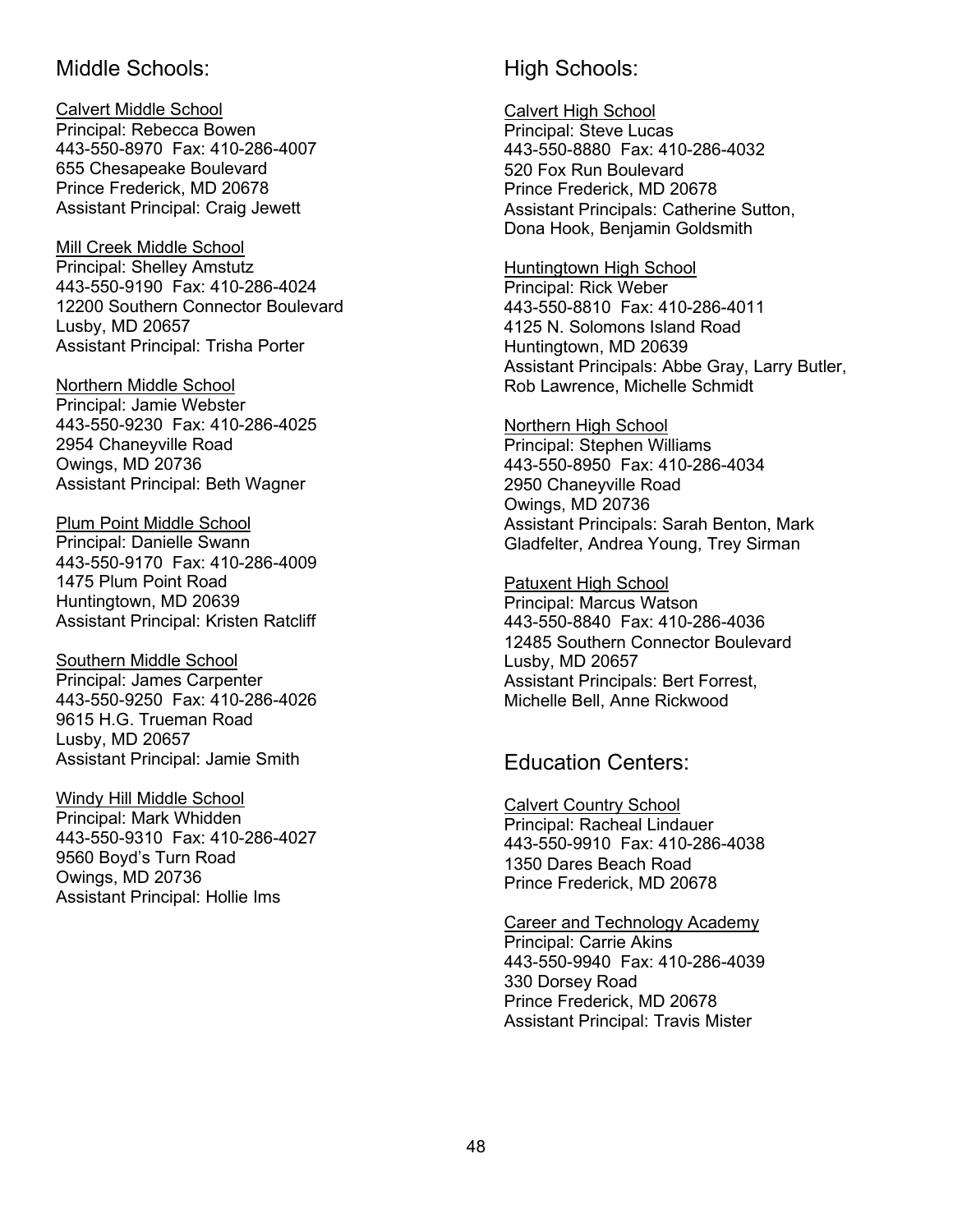## Central Office Directory

#### ADMINISTRATION

Superintendent of Schools Daniel Curry 443-550-8009 - [curryd@calvertcounty.education](mailto:curryd@calvertcounty.education)

Executive Director of Administration Tony Navarro 443-550-8009 - [navarrot@calvertcounty.education](mailto:navarrot@calvertcounty.education)

Assistant Superintendent of Instruction Susan Johnson 443-550-8009 – [johnsons@calvertcounty.education](mailto:johnsons@calvertcounty.education) 

Supervisor of Equity and School Improvement Sandy Walker 443-550-8004 - [walkers@calvertcounty.education](mailto:walkers@calvertcounty.education)

#### **ATHLETICS**

Supervisor of Athletics Kevin Hook 443-550-8781 - [hookk@calvertcounty.education](mailto:hookk@calvertcounty.education)

#### CHILD NUTRITION PROGRAM

Supervisor of Child Nutrition Program Donald Knode 443-550-8680 - [knoded@calvertcounty.education](mailto:knoded@calvertcounty.education)

#### **CONSTRUCTION**

Director of School Construction Shuchita Warner 443-550-8772 - [warnersh@calvertcounty.education](mailto:warnersh@calvertcounty.education) 

Supervisor of School Construction Darrell Barricklow 443-550-8773 [barricklowd@calvertcounty.education](mailto:barricklowd@calvertcounty.education)

#### FINANCE

Chief Financial Officer Edith Hutchins 443-550-8200 [hutchinse@calvertcounty.education](mailto:hutchinse@calvertcounty.education)

Supervisor of Finance Monica Jones 443-550-8177 - [jonesm@calvertcounty.education](mailto:jonesm@calvertcounty.education)

#### HUMAN RESOURCES

Director of Human Resources Zachary Seawell 443-550-8266 - [seawellz@calvertcounty.education](mailto:seawellz@calvertcounty.education)

Supervisor of Human Resources Cecilia Lewis 443-550-8264 - [lewisc@calvertcounty.education](mailto:lewisc@calvertcounty.education) 

Program Coordinator for Strategic Partnerships & Community Engagement Traci Chappelear-Thomas 443-550-8321 [chappelearthomast@calvertcounty.education](mailto:chappelearthomast@calvertcounty.education)

#### INFORMATION TECHNOLOGY

Director of Information Technology Matt Poteet 443-550-8100 - [poteetm@calvertcounty.education](mailto:poteetm@calvertcounty.education) 

Supervisor of Information Technology Rick Lippert 443-550-8111 - [lippertr@calvertcounty.education](mailto:lippertr@calvertcounty.education) 

Supervisor of Information Technology Joel Parmer 443-550-8103 - [parmerj@calvertcounty.education](mailto:parmerj@calvertcounty.education)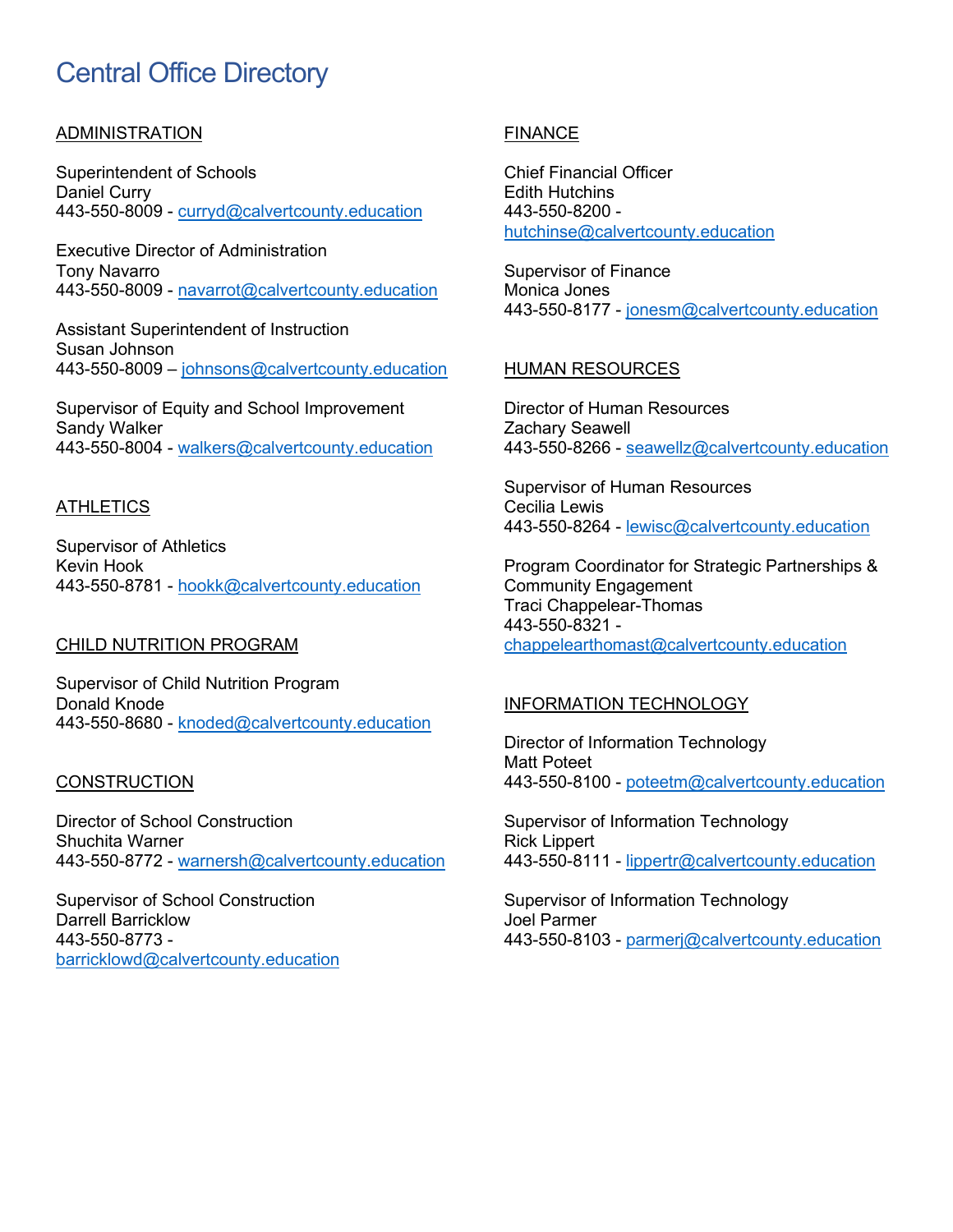#### **INSTRUCTION**

Director of Secondary School Improvement Jackie Jacobs 443-550-8037 - [jacobsj@calvertcounty.education](mailto:jacobsj@calvertcounty.education)

Supervisor of Instructional Technology & Virtual Programming Thomas Hill 443-550-8092 - [hillt@calvertcounty.education](mailto:hillt@calvertcounty.education)

Supervisor of State and Federal Grant Programs Joyce King 443-550-8025 - [kingj@calvertcounty.education](mailto:kingj@calvertcounty.education)

Supervisor of High School Science & STEM Yovonda Kolo 443-550-8026 - [koloy@calvertcounty.education](mailto:koloy@calvertcounty.education) 

Supervisor of Social Studies Scott McComb 443-550-8017 [mccombs@calvertcounty.education](mailto:mccombs@calvertcounty.education) 

Supervisor of Elementary & Middle School Science Janel McPhillips 443-550-8031 [mcphillipsj@calvertcounty.education](mailto:mcphillipsj@calvertcounty.education) 

Supervisor of Elementary Reading/Language Arts Marcella Gruver 443-550-8033 [gruverm@calvertcounty.education](mailto:gruverm@calvertcounty.education) 

Supervisor of World Language, PE, Health & ESOL Britta Sparks 443-550-8043 - [sparksbr@calvertcounty.education](mailto:sparksbr@calvertcounty.education) 

Supervisor of Secondary Math Joe Sutton 443-550-8045 - [suttonj@calvertcounty.education](mailto:suttonj@calvertcounty.education) 

Supervisor of Cultural Arts Christine Cook 443-550-8046 - [cookc@calvertcounty.education](mailto:cookc@calvertcounty.education) 

Supervisor of Secondary English/Rdg./Lang. Arts Loren Grimes 443-550-8019 - [grimesl@calvertcounty.education](mailto:grimesl@calvertcounty.education) 

Supervisor of Elementary Math Jennifer Young 443-550-8048 - [youngj@calvertcounty.education](mailto:youngj@calvertcounty.education)

#### PROCUREMENT & RESOURCE MANAGEMENT

Director of Procurement & Resource Management Kevin Michael 443-550-8157 - [michaelk@calvertcounty.education](mailto:michaelk@calvertcounty.education)

#### SCHOOL FACILITIES

Director of School Facilities Gregg Gott 443-550-8763 - gottg@calvertcounty.education

Supervisor of Operations Bea Weems 443-550-8764 - weemsb@calvertcounty.education

Supervisor of Maintenance Scott Long 443-550-8762 – [longs@calvertcounty.education](mailto:longs@calvertcounty.education)

#### SPECIAL EDUCATION

Director of Special Education Christina Harris 443-550-8400 - [harrisc@calvertcounty.education](mailto:harrisc@calvertcounty.education) 

Supervisor of Special Education Nancy Gregory 443-550-8338 - [gregoryn@calvertcounty.education](mailto:gregoryn@calvertcounty.education) 

Supervisor of Special Education Margo Gross 443-550-8340 - [grossm@calvertcounty.education](mailto:grossm@calvertcounty.education) 

Supervisor of Special Education Matthew Layton 443-550-8361 - [laytonm@calvertcounty.education](mailto:laytonm@calvertcounty.education)

Supervisor of Special Education Janet Stephanson 443-550-8357 [stephansonj@calvertcounty.education](mailto:stephansonj@calvertcounty.education)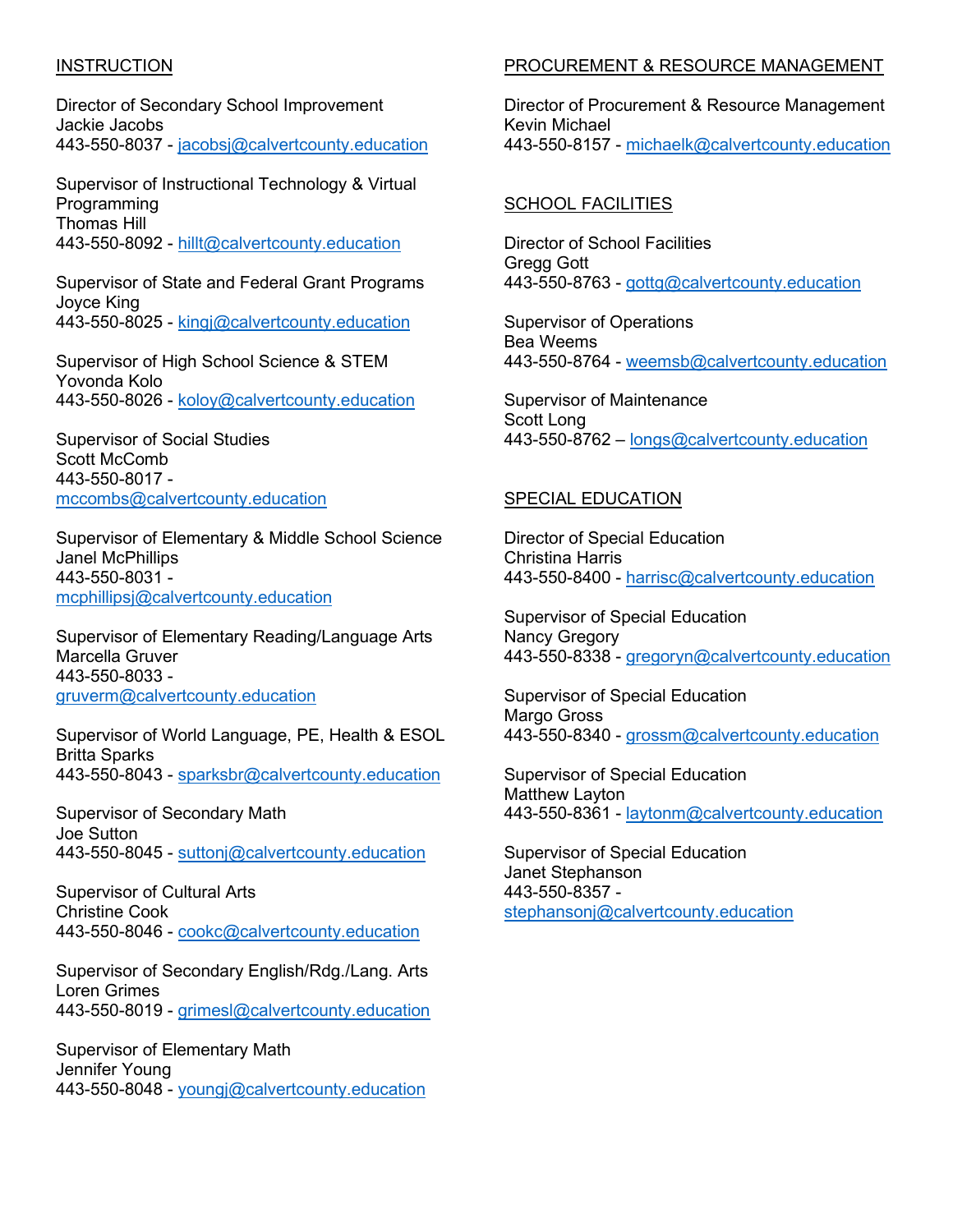#### **STUDENT SERVICES**

Director of Student Services James Kurtz 443-550-8460 - [kurtzj@calvertcounty.education](mailto:kurtzj@calvertcounty.education) 

Supervisor of Student Services - Guidance Molly Gearhart 443-550-8460 [gearhartmo@calvertcounty.education](mailto:gearhartmo@calvertcounty.education)

Supervisor of Student Services - School Health Christine Knode 443-550-8460 - [knodec@calvertcounty.education](mailto:knodec@calvertcounty.education)

Supv. of Student Services - Psychological Services Melissa Morris 443-550-8460 - [morrismv@calvertcounty.education](mailto:morrismv@calvertcounty.education)

Community Resource & School Safety Specialist Larry Titus 443-550-8460 - [titusl@calvertcounty.education](mailto:titusl@calvertcounty.education)

#### TRANSPORTATION

Director of Transportation Edward Cassidy, Jr. 443-550-8779 - cassidye@calvertcounty.education

Supervisor of Transportation Kevin Hook 4443-550-8781 - [hookk@calvertcounty.education](mailto:hookk@calvertcounty.education)